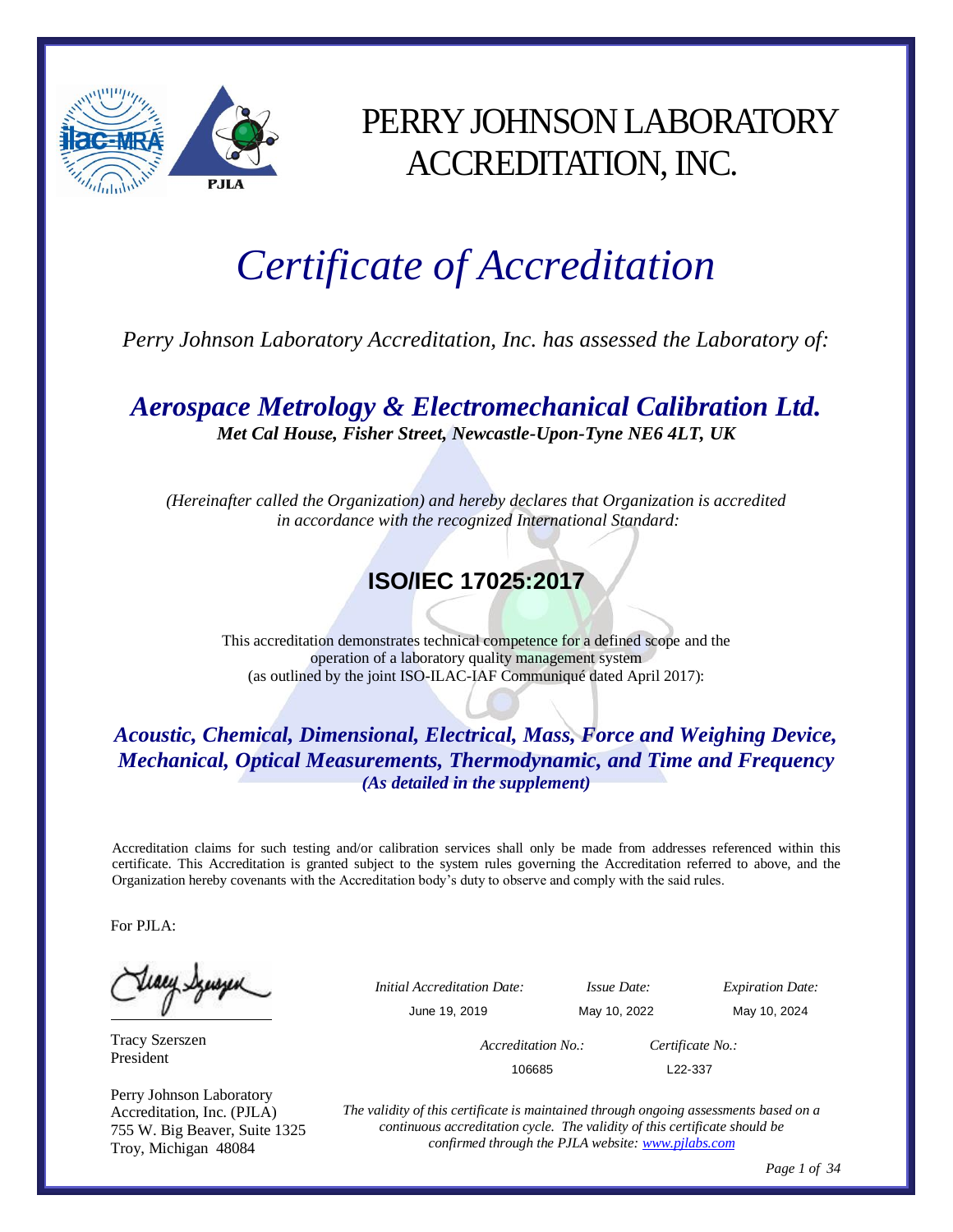

### **Aerospace Metrology & Electromechanical Calibration Ltd.**

Met-Cal House, Fisher Street, Newcastle-upon-Tyne, NE6 4LT, UK Contact Name: Stephan Oxborough Phone: 191-262-2266

| Acoustic                                         |                                                              |                                                                                                          |                                                                                         |
|--------------------------------------------------|--------------------------------------------------------------|----------------------------------------------------------------------------------------------------------|-----------------------------------------------------------------------------------------|
| MEASURED INSTRUMENT,<br><b>QUANTITY OR GAUGE</b> | <b>RANGE OR NOMINAL DEVICE</b><br><b>SIZE AS APPROPRIATE</b> | <b>CALIBRATION AND</b><br><b>MEASUREMENT</b><br><b>CAPABILITY EXPRESSED</b><br>AS AN UNCERTAINTY $(\pm)$ | <b>CALIBRATION</b><br><b>EQUIPMENT</b><br><b>AND REFERENCE</b><br><b>STANDARDS USED</b> |
| <b>Acoustical Calibrators</b>                    | 94 dB at 1 kHz                                               | $0.16$ dB                                                                                                | Class 1 SLM by                                                                          |
| Fixed Points <sup>FO</sup>                       | 104 dB at 1 kHz                                              |                                                                                                          | comparison                                                                              |
|                                                  | 114 dB at 1 kHz                                              |                                                                                                          | BS EN IEC 60942:2018                                                                    |
| Sound level meters                               | 125 Hz                                                       | 0.3 dB                                                                                                   | Sound Calibrator GenRad                                                                 |
| 74dB Nominal FO                                  | 250 Hz                                                       |                                                                                                          | <b>Type Omnical</b><br><b>ASP 152</b>                                                   |
|                                                  | 500 Hz                                                       |                                                                                                          |                                                                                         |
|                                                  | $1$ kHz                                                      |                                                                                                          |                                                                                         |
|                                                  | $2$ kHz                                                      |                                                                                                          |                                                                                         |
|                                                  | 4 kHz                                                        |                                                                                                          |                                                                                         |
| Sound level meters                               | 125 Hz                                                       |                                                                                                          |                                                                                         |
| 84dB Nominal FO                                  | 250 Hz                                                       |                                                                                                          |                                                                                         |
|                                                  | 500 Hz                                                       |                                                                                                          |                                                                                         |
|                                                  | $1$ kHz                                                      |                                                                                                          |                                                                                         |
|                                                  | $2$ kHz                                                      |                                                                                                          |                                                                                         |
|                                                  | 4 kHz                                                        |                                                                                                          |                                                                                         |
| Sound level meters                               | 125 Hz                                                       |                                                                                                          |                                                                                         |
| 94dB Nominal FO                                  | 250 Hz                                                       |                                                                                                          |                                                                                         |
|                                                  | 500 Hz                                                       |                                                                                                          |                                                                                         |
|                                                  | $1$ kHz                                                      |                                                                                                          |                                                                                         |
|                                                  | $2$ kHz                                                      |                                                                                                          |                                                                                         |
|                                                  | 4 kHz                                                        |                                                                                                          |                                                                                         |
| Sound level meters                               | 125 Hz                                                       |                                                                                                          |                                                                                         |
| 104dB Nominal FO                                 | 250 Hz                                                       |                                                                                                          |                                                                                         |
|                                                  | 500 Hz                                                       |                                                                                                          |                                                                                         |
|                                                  | $1$ kHz                                                      |                                                                                                          |                                                                                         |
|                                                  | $2$ kHz                                                      |                                                                                                          |                                                                                         |
|                                                  | 4 kHz                                                        |                                                                                                          |                                                                                         |
| Sound level meters                               | 125 Hz                                                       |                                                                                                          |                                                                                         |
| 114dB Nominal FO                                 | 250 Hz                                                       |                                                                                                          |                                                                                         |
|                                                  | 500 Hz                                                       |                                                                                                          |                                                                                         |
|                                                  | $1$ kHz                                                      |                                                                                                          |                                                                                         |
|                                                  | $2\ \mathrm{kHz}$                                            |                                                                                                          |                                                                                         |
|                                                  | $4\ \mathrm{kHz}$                                            |                                                                                                          |                                                                                         |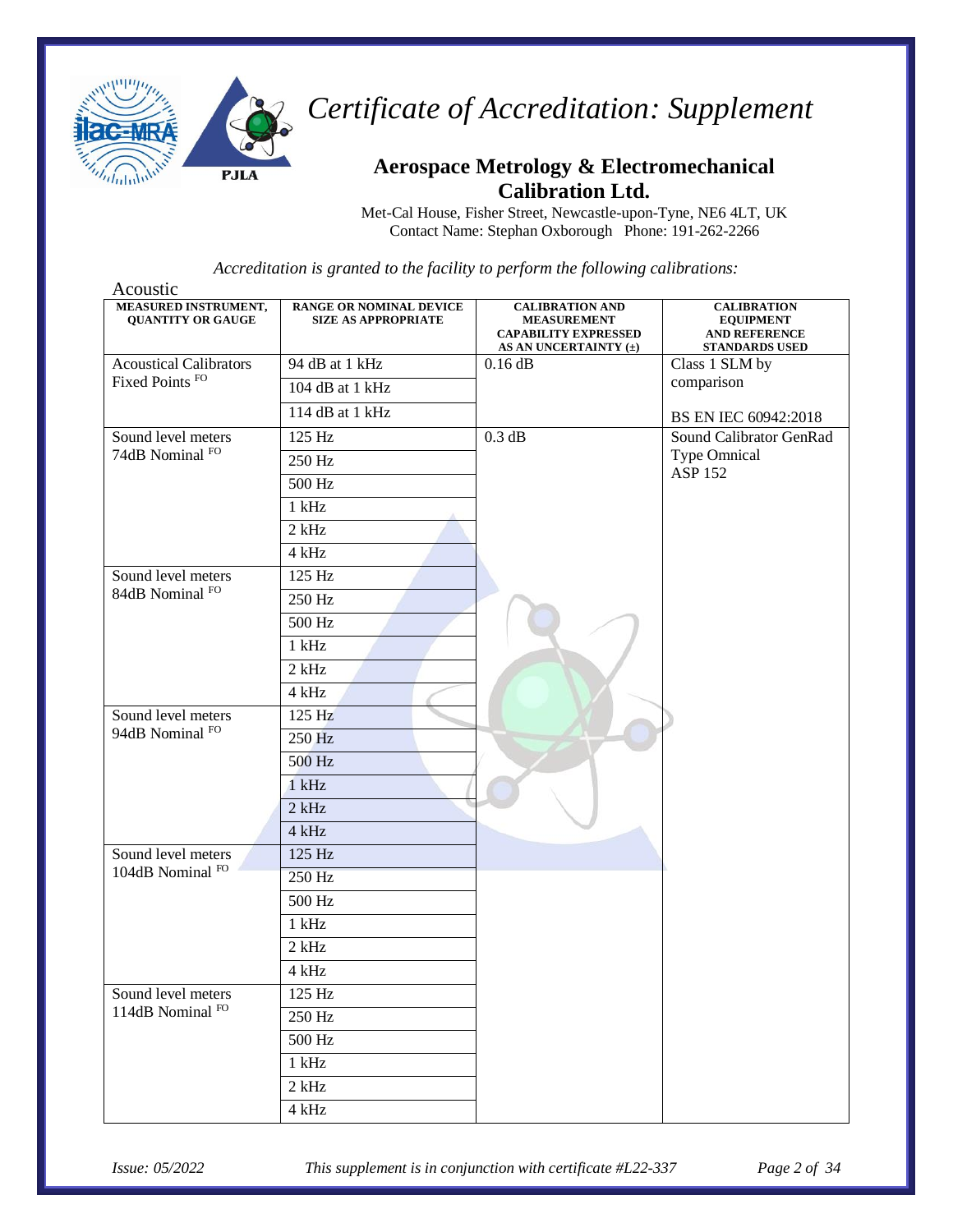

#### **Aerospace Metrology & Electromechanical Calibration Ltd.**

Met-Cal House, Fisher Street, Newcastle-upon-Tyne, NE6 4LT, UK Contact Name: Stephen Oxborough Phone: 191-262-2266

| Chemical                                                                            |                                                              |                                                                                                      |                                                                                                                                                |
|-------------------------------------------------------------------------------------|--------------------------------------------------------------|------------------------------------------------------------------------------------------------------|------------------------------------------------------------------------------------------------------------------------------------------------|
| <b>MEASURED INSTRUMENT,</b><br><b>OUANTITY OR GAUGE</b>                             | <b>RANGE OR NOMINAL DEVICE</b><br><b>SIZE AS APPROPRIATE</b> | <b>CALIBRATION AND</b><br><b>MEASUREMENT</b><br><b>CAPABILITY EXPRESSED</b><br>AS AN UNCERTAINTY (±) | <b>CALIBRATION</b><br><b>EQUIPMENT</b><br><b>AND REFERENCE</b><br><b>STANDARDS USED</b>                                                        |
| pH Meters, Fixed points FO                                                          | $4$ pH                                                       | $0.002$ pH                                                                                           | NIST pH Buffers, Fluke                                                                                                                         |
|                                                                                     | 7 pH                                                         | $0.002\,\mathrm{pH}$                                                                                 | 5500A, Omega HH376                                                                                                                             |
|                                                                                     | 10pH                                                         | $0.002$ pH                                                                                           | thermometer<br>BS 1647-2:1984                                                                                                                  |
| Conductivity Meters <sup>FO</sup>                                                   | 84 µS/cm                                                     | 0.35 % of Reading + $1 \mu S$                                                                        | <b>NIST Conductivity</b>                                                                                                                       |
|                                                                                     | 1 413 µS/cm                                                  | $0.35\%$ of Reading + 1 $\mu$ S                                                                      | solutions<br><b>ASP 193</b>                                                                                                                    |
|                                                                                     | 5 000 μS/cm                                                  | $0.35\%$ of Reading + 1 $\mu$ S                                                                      |                                                                                                                                                |
|                                                                                     | 12 880 µS/cm                                                 | $0.35$ % of Reading + 1 $\mu$ S                                                                      |                                                                                                                                                |
|                                                                                     | 80 000 μS/cm                                                 | $0.35$ % of Reading + 1 $\mu$ S                                                                      |                                                                                                                                                |
|                                                                                     | 111 800 μS/cm                                                | $0.35$ % of Reading + 1 $\mu$ S                                                                      |                                                                                                                                                |
| TDS MetersFO                                                                        | 1 382 mg/L (ppm)                                             | $0.35$ % of Reading + 1 mg/L                                                                         | <b>NIST TDS Solution</b><br>ASP 203                                                                                                            |
| Gas Detector <sup>FO</sup>                                                          | Carbon Monoxide 308 ppm                                      | 5 % of Reading                                                                                       | <b>BOC</b> calibration gas                                                                                                                     |
|                                                                                     | Hydrogen sulphide<br>52.66 ppm                               | 5 % of Reading                                                                                       | BS EN 50291-2:2019                                                                                                                             |
|                                                                                     | Methane 2.6 %                                                | 5 % of Reading                                                                                       |                                                                                                                                                |
|                                                                                     | Oxygen 15.3 %                                                | 5 % of Reading                                                                                       |                                                                                                                                                |
|                                                                                     | Nitrogen Balanced                                            | 5 % of Reading                                                                                       |                                                                                                                                                |
|                                                                                     | Carbon monoxide 100 ppm                                      | 5 % of Reading                                                                                       | <b>Total Protection Precision</b>                                                                                                              |
|                                                                                     | Hydrogen sulphide 25 ppm                                     | 5 % of Reading                                                                                       | check and calibration gas<br>BS EN 50291-2:2019                                                                                                |
|                                                                                     | Methane 2.2 %                                                | 5 % of Reading                                                                                       |                                                                                                                                                |
|                                                                                     | Oxygen 18 %                                                  | 5 % of Reading                                                                                       |                                                                                                                                                |
|                                                                                     | Nitrogen $>$ 79.78 %                                         | 5 % of Reading                                                                                       |                                                                                                                                                |
| Alcolmeters FO                                                                      | Ethanol 0.35 mg/L BrAC                                       | $0.01$ mg/L                                                                                          | Lion AlcoCal 2AL gas                                                                                                                           |
|                                                                                     | Nitrogen Balance                                             |                                                                                                      | ASP 164                                                                                                                                        |
| Kinematic Viscosity <sup>FO</sup><br>Ford No.5<br>Shell 6<br>Zahn No.4<br>Zahn No.5 | 1 169 mm <sup>2</sup> /s at 20 $^{\circ}$ C                  | 0.2 % mm <sup>2</sup> /s (cSt)                                                                       | Paragon Scientific<br>Reference viscosity<br>Standard<br>ASTM D1200 - 10(2018)<br>ASTM D4212 - 16<br>BS EN ISO 2431:2019<br><b>ASTM D 5125</b> |
|                                                                                     | 809.4 mm <sup>2</sup> /s at 25 °C                            | $\pm 0.19$ % mm <sup>2</sup> /s (cSt)                                                                | BS 3900-F15:1995,<br>ISO 11503:1995<br>AFNOR NF-T-30014<br>BS 3900-F15:1995,<br>ISO 11503:1995<br><b>DIN 53 211</b>                            |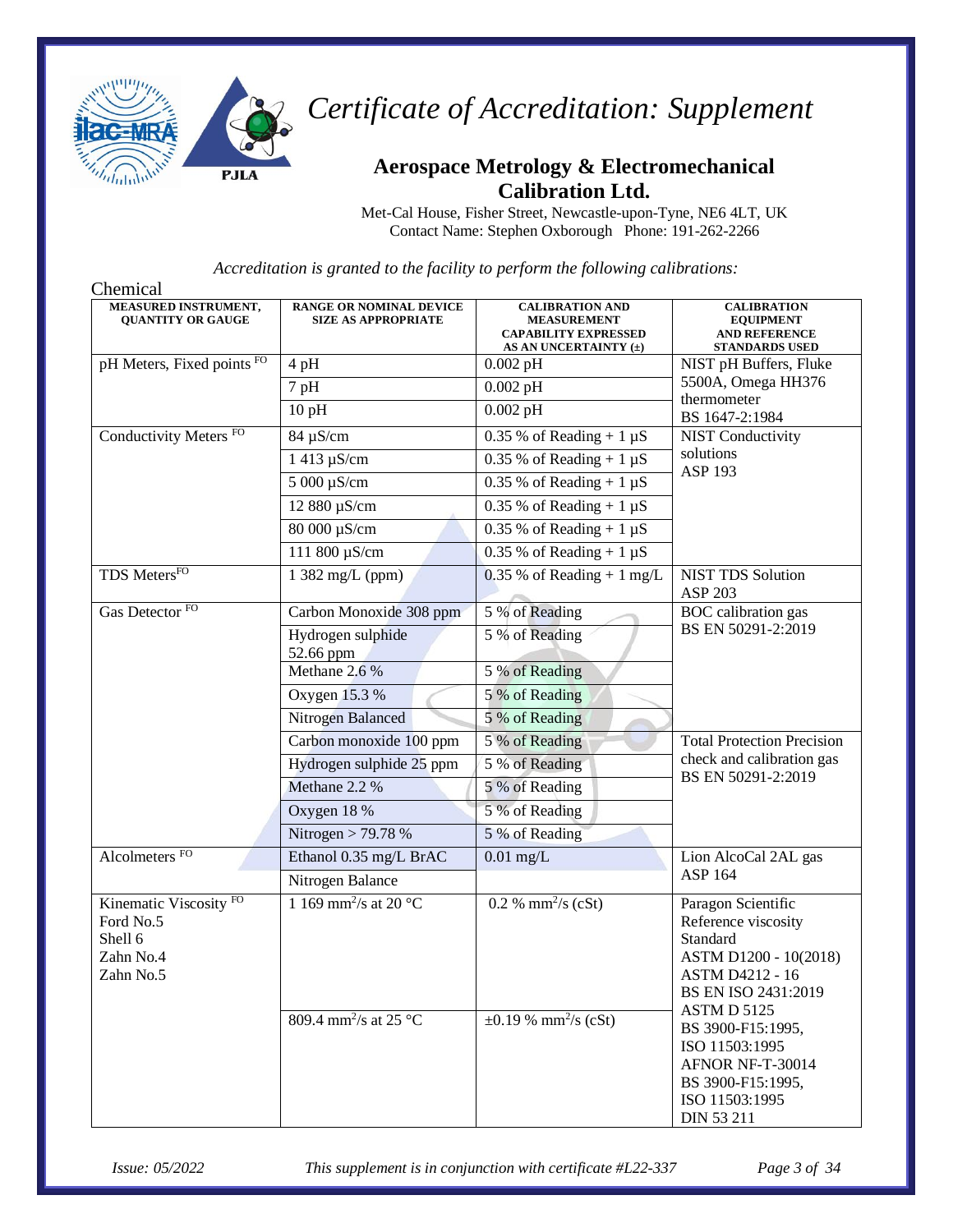

### **Aerospace Metrology & Electromechanical Calibration Ltd.**

Met-Cal House, Fisher Street, Newcastle-upon-Tyne, NE6 4LT, UK Contact Name: Stephen Oxborough Phone: 191-262-2266

| Chemical                                         |                                                              |                                                                                                      |                                                                                         |
|--------------------------------------------------|--------------------------------------------------------------|------------------------------------------------------------------------------------------------------|-----------------------------------------------------------------------------------------|
| MEASURED INSTRUMENT,<br><b>QUANTITY OR GAUGE</b> | <b>RANGE OR NOMINAL DEVICE</b><br><b>SIZE AS APPROPRIATE</b> | <b>CALIBRATION AND</b><br><b>MEASUREMENT</b><br><b>CAPABILITY EXPRESSED</b><br>AS AN UNCERTAINTY (±) | <b>CALIBRATION</b><br><b>EQUIPMENT</b><br><b>AND REFERENCE</b><br><b>STANDARDS USED</b> |
| Kinematic Viscosity <sup>FO</sup>                | 649.1 mm <sup>2</sup> /s at 20 $^{\circ}$ C                  | $0.17 %$ mm <sup>2</sup> /s (cSt)                                                                    | Paragon Scientific                                                                      |
| DIN 4 mm                                         |                                                              |                                                                                                      | Reference viscosity                                                                     |
| ISO 6 mm                                         |                                                              |                                                                                                      | Standard                                                                                |
| Ford No.5                                        |                                                              |                                                                                                      | ASTM D1200 - 10(2018)                                                                   |
| Shell 5                                          |                                                              |                                                                                                      | <b>ASTM D4212 - 16</b>                                                                  |
| Shell 6                                          | 457.5 mm <sup>2</sup> /s at 25 °C                            | $0.17 %$ mm <sup>2</sup> /s (cSt)                                                                    | BS EN ISO 2431:2019                                                                     |
| Zahn No.3                                        |                                                              |                                                                                                      | ASTM D 5125                                                                             |
| Zahn No.4                                        |                                                              |                                                                                                      | BS 3900-F15:1995,                                                                       |
| Zahn No.5                                        |                                                              |                                                                                                      | ISO 11503:1995                                                                          |
| Kinematic Viscosity <sup>FO</sup>                | 326.1 mm <sup>2</sup> /s at 20 $^{\circ}$ C                  | $0.17\%$ mm <sup>2</sup> /s (cSt)                                                                    | AFNOR NF-T-30014                                                                        |
| DIN 4 mm                                         |                                                              |                                                                                                      | BS 3900-F15:1995,                                                                       |
| ISO 5 mm                                         |                                                              |                                                                                                      | ISO 11503:1995                                                                          |
| ISO 6 mm                                         |                                                              |                                                                                                      | DIN 53 211                                                                              |
| Ford No.4                                        |                                                              |                                                                                                      |                                                                                         |
| Ford No.5                                        |                                                              |                                                                                                      |                                                                                         |
| Shell 4                                          | 235 mm <sup>2</sup> /s at $25^{\circ}$ C                     | $0.17\%$ mm <sup>2</sup> /s (cSt)                                                                    |                                                                                         |
| Shell 5                                          |                                                              |                                                                                                      |                                                                                         |
| Shell 6                                          |                                                              |                                                                                                      |                                                                                         |
| Zahn No.2                                        |                                                              |                                                                                                      |                                                                                         |
| Zahn No.3                                        |                                                              |                                                                                                      |                                                                                         |
| Zahn No.4                                        |                                                              |                                                                                                      |                                                                                         |
| Kinematic Viscosity <sup>FO</sup>                | 161.1 mm <sup>2</sup> /s at 20 $^{\circ}$ C                  | $0.15 %$ mm <sup>2</sup> /s (cSt)                                                                    |                                                                                         |
| $DIN$ 4 mm                                       |                                                              |                                                                                                      |                                                                                         |
| ISO 4 mm                                         |                                                              |                                                                                                      |                                                                                         |
| ISO 5 mm                                         |                                                              |                                                                                                      |                                                                                         |
| Ford No.2                                        |                                                              |                                                                                                      |                                                                                         |
| Ford No.3                                        |                                                              |                                                                                                      |                                                                                         |
| Ford No.4                                        | 119.4 mm <sup>2</sup> /s at 25 °C                            | $0.15 %$ mm <sup>2</sup> /s (cSt)                                                                    |                                                                                         |
| Shell 3.5                                        |                                                              |                                                                                                      |                                                                                         |
| Shell 4                                          |                                                              |                                                                                                      |                                                                                         |
| Shell 5                                          |                                                              |                                                                                                      |                                                                                         |
| Zahn No.2                                        |                                                              |                                                                                                      |                                                                                         |
| Zahn No.3                                        |                                                              |                                                                                                      |                                                                                         |
| Kinematic Viscosity <sup>FO</sup>                | 84.75 mm <sup>2</sup> /s at 20 °C                            | $0.15 %$ mm <sup>2</sup> /s (cSt)                                                                    |                                                                                         |
| ISO 4 mm                                         |                                                              |                                                                                                      |                                                                                         |
| Ford No.2                                        |                                                              |                                                                                                      |                                                                                         |
| Ford No.3                                        |                                                              |                                                                                                      |                                                                                         |
| Shell 2.5                                        | 64.70 mm <sup>2</sup> /s at 25 $\mathrm{^{\circ}C}$          | 0.14 % mm <sup>2</sup> /s (cSt)                                                                      |                                                                                         |
| Shell 3                                          |                                                              |                                                                                                      |                                                                                         |
| Shell 3.5                                        |                                                              |                                                                                                      |                                                                                         |
| Shell 4                                          |                                                              |                                                                                                      |                                                                                         |
| Zahn No.2                                        |                                                              |                                                                                                      |                                                                                         |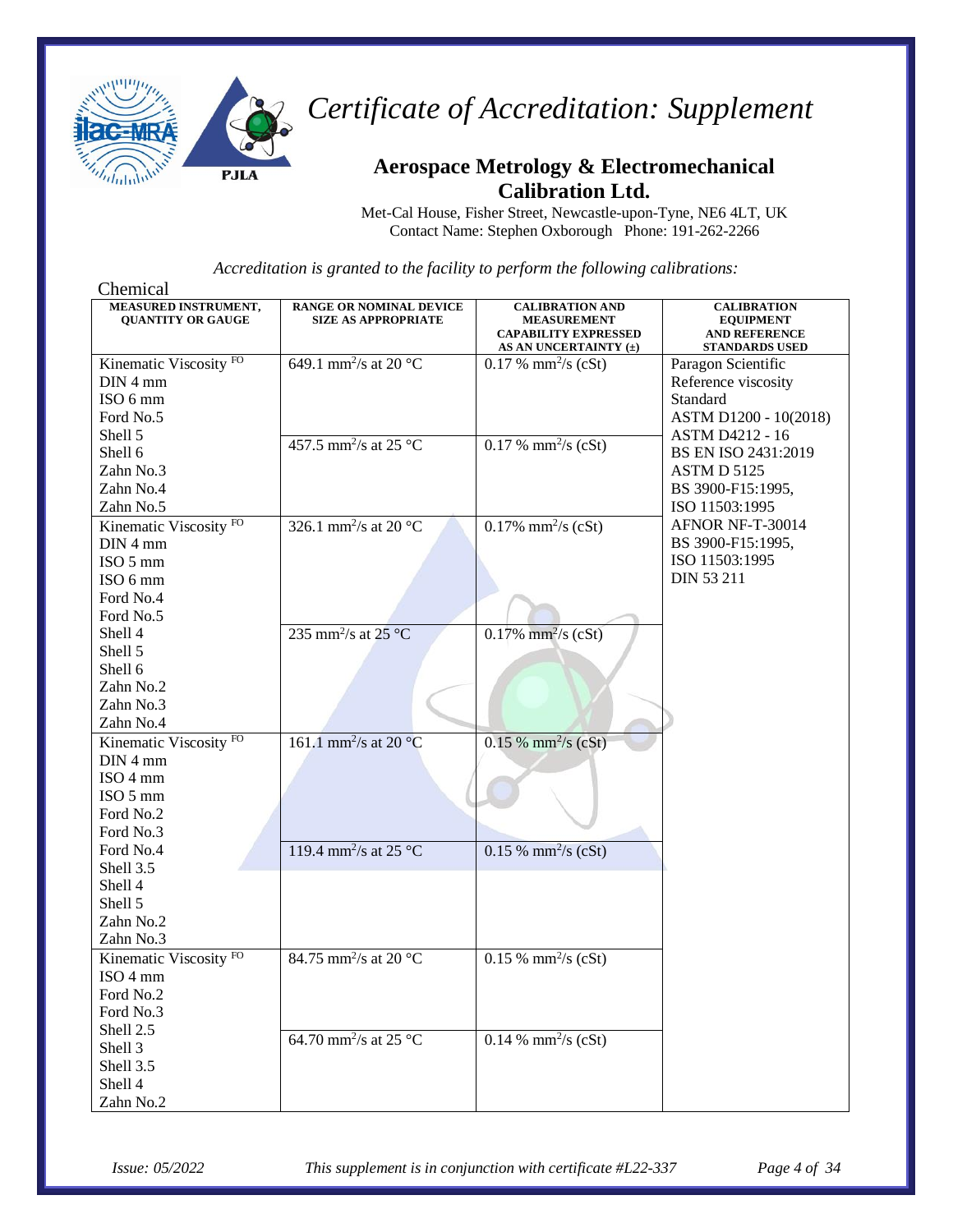

#### **Aerospace Metrology & Electromechanical Calibration Ltd.**

Met-Cal House, Fisher Street, Newcastle-upon-Tyne, NE6 4LT, UK Contact Name: Stephen Oxborough Phone: 191-262-2266

*Accreditation is granted to the facility to perform the following calibrations:*

| <b>RANGE OR NOMINAL DEVICE</b><br><b>SIZE AS APPROPRIATE</b>                        | <b>CALIBRATION AND</b><br><b>MEASUREMENT</b><br><b>CAPABILITY EXPRESSED</b><br>AS AN UNCERTAINTY (±) | <b>CALIBRATION</b><br><b>EQUIPMENT</b><br><b>AND REFERENCE</b><br><b>STANDARDS USED</b>                                                                                                                                                                               |
|-------------------------------------------------------------------------------------|------------------------------------------------------------------------------------------------------|-----------------------------------------------------------------------------------------------------------------------------------------------------------------------------------------------------------------------------------------------------------------------|
| 43.25 mm <sup>2</sup> /s at 20 °C<br>$\overline{34.03}$ mm <sup>2</sup> /s at 25 °C | $0.14\%$ mm <sup>2</sup> /s (cSt)<br>0.14 % mm <sup>2</sup> /s (cSt)                                 | Paragon Scientific<br>Reference viscosity<br>Standard<br>ASTM D1200 - 10(2018)<br><b>ASTM D4212 - 16</b><br>BS EN ISO 2431:2019<br><b>ASTM D 5125</b><br>BS 3900-F15:1995,<br>ISO 11503:1995<br>AFNOR NF-T-30014<br>BS 3900-F15:1995,<br>ISO 11503:1995<br>DIN 53 211 |
|                                                                                     |                                                                                                      |                                                                                                                                                                                                                                                                       |

#### Dimensional

| MEASURED INSTRUMENT,<br><b>OUANTITY OR GAUGE</b> | <b>RANGE OR NOMINAL DEVICE</b><br><b>SIZE AS APPROPRIATE</b> | <b>CALIBRATION AND</b><br><b>MEASUREMENT</b><br><b>CAPABILITY EXPRESSED</b><br>AS AN UNCERTAINTY (±) | <b>CALIBRATION</b><br><b>EQUIPMENT</b><br><b>AND REFERENCE</b><br><b>STANDARDS USED</b> |
|--------------------------------------------------|--------------------------------------------------------------|------------------------------------------------------------------------------------------------------|-----------------------------------------------------------------------------------------|
| Outside Micrometer FO                            | Up to 304.8 mm                                               | $1.0 \mu m + (5 \times \text{length in})$<br>$\mu$ m)                                                | Gauge Blocks Grade 1<br><b>Length Bars</b><br>BS 870:2008<br>ASP 074                    |
| Vernier Caliper <sup>FO</sup>                    | Up to 609.6 mm                                               | $(0.007 \text{ mm} + 6L) \mu \text{m}$                                                               | Gauge Blocks Grade 1<br>Length Bars<br>BS 887:2008<br><b>ASP 078</b>                    |
| Vernier Depth Gauge FO                           | Up to $609.6$ mm                                             | $(0.007 \text{ mm} + 6L) \mu \text{m}$                                                               | Gauge Blocks Grade 1<br>Length Bars<br>BS 6365:2008<br>ASP 085                          |
| Depth Micrometers FO                             | Up to 300 mm                                                 | $1 \mu m + (5 \times \text{length in } \mu m)$                                                       | Gauge Blocks Grade 1<br>BS 6468:2008<br>ASP 076                                         |
| Dial Gauge <sup>FO</sup>                         | Up to 10 mm                                                  | $(0.005 \text{ mm} + 6L) \mu \text{m}$                                                               | <b>Universal Measuring</b><br>Machine<br>BS 907:2008<br>ASP 075                         |
| Ring Gauge <sup>F</sup>                          | Up to 50 mm                                                  | $1.5 \,\mathrm{\upmu m}$                                                                             | <b>Universal Measuring</b><br>Machine<br>BS 4064:1966<br>BS 4065:1966<br>ASP 214        |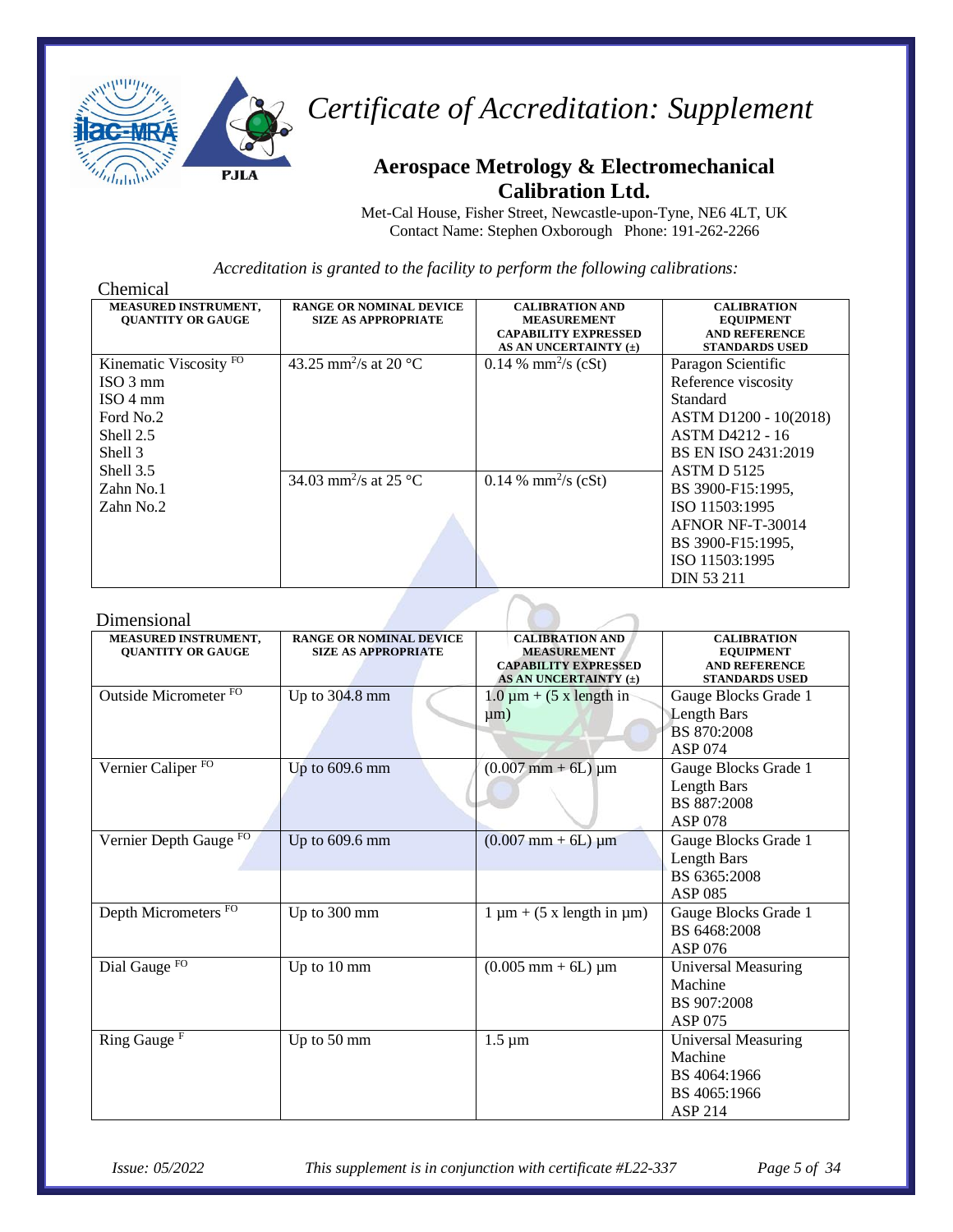

## **Aerospace Metrology & Electromechanical Calibration Ltd.**

Met-Cal House, Fisher Street, Newcastle-upon-Tyne, NE6 4LT, UK Contact Name: Stephen Oxborough Phone: 191-262-2266

| Dimensional                                      |                                                                        |                                                                                                      |                                                                                         |
|--------------------------------------------------|------------------------------------------------------------------------|------------------------------------------------------------------------------------------------------|-----------------------------------------------------------------------------------------|
| MEASURED INSTRUMENT,<br><b>QUANTITY OR GAUGE</b> | <b>RANGE OR NOMINAL</b><br><b>DEVICE SIZE AS</b><br><b>APPROPRIATE</b> | <b>CALIBRATION AND</b><br><b>MEASUREMENT</b><br><b>CAPABILITY EXPRESSED</b><br>AS AN UNCERTAINTY (±) | <b>CALIBRATION</b><br><b>EQUIPMENT</b><br><b>AND REFERENCE</b><br><b>STANDARDS USED</b> |
| Thread Plug Gauge <sup>F</sup>                   | Up to 30 mm                                                            | $2.5 \mu m$                                                                                          | <b>Universal Measuring</b>                                                              |
|                                                  |                                                                        |                                                                                                      | Machine, Thread                                                                         |
|                                                  |                                                                        |                                                                                                      | <b>Measuring Cylinders</b>                                                              |
|                                                  |                                                                        |                                                                                                      | BS 919-1:2007                                                                           |
|                                                  |                                                                        |                                                                                                      | BS 919-2:2007                                                                           |
|                                                  |                                                                        |                                                                                                      | BS 919-3:2007                                                                           |
|                                                  |                                                                        |                                                                                                      | BS 919-4:2007                                                                           |
|                                                  |                                                                        |                                                                                                      | ASP 215                                                                                 |
| Paint Thickness Gauge FO                         | Up to $2500 \mu m$                                                     | $2 \mu m$                                                                                            | <b>Thickness Shims</b>                                                                  |
|                                                  |                                                                        |                                                                                                      | BS EN ISO 2808:2019<br><b>ASP 145</b>                                                   |
| Height Gauge <sup>F</sup>                        | Up to 1 000 mm                                                         | Length measurement error:                                                                            | Gauge Blocks Grade 1                                                                    |
|                                                  |                                                                        | $10 + (30 \times \text{length in } \mu\text{m})$                                                     | BS EN ISO 13225:2012                                                                    |
|                                                  |                                                                        |                                                                                                      | BS 1643:2008                                                                            |
|                                                  |                                                                        |                                                                                                      | <b>ASP 198</b>                                                                          |
| Setting Rod <sup>F</sup>                         | 1 mm to 1 200 mm                                                       | $1 \mu m + (8 \times \text{length in } \mu m)$                                                       | Reference Setting Rod(s),                                                               |
|                                                  |                                                                        |                                                                                                      | <b>ASP 088</b>                                                                          |
| Track Gauge <sup>F</sup>                         | Up to $1.7 \text{ m}$                                                  | $3 \text{ mm}$                                                                                       | Gauge Blocks Grade 1                                                                    |
|                                                  |                                                                        |                                                                                                      | <b>Laser Distance Meter</b>                                                             |
|                                                  |                                                                        |                                                                                                      | <b>ASP 186</b>                                                                          |
| Digital Protractors' F                           | Up to 200 mm                                                           | $0.014$ °                                                                                            | Precision Angle Gauge Set                                                               |
|                                                  |                                                                        |                                                                                                      | <b>ASP 195</b>                                                                          |
| Gauge Blocks <sup>F</sup>                        | $0.1$ mm to $10$ mm                                                    | $0.1$ mm                                                                                             | Master Gauge Block Set                                                                  |
|                                                  | $10$ mm to $25$ mm                                                     | $0.13$ mm                                                                                            | BS EN ISO 3650:1999                                                                     |
|                                                  | 30, 40, 50 mm                                                          | $0.17$ mm                                                                                            | <b>ASP 218</b>                                                                          |
|                                                  | 60, 70, 75 mm                                                          | $0.21$ mm                                                                                            |                                                                                         |
|                                                  | 80, 90, 100 mm                                                         | $0.25$ mm                                                                                            |                                                                                         |
| Steel Rule <sup>F</sup>                          | Up to 2 000 mm                                                         | $15 + (20 \times \text{length in } \mu\text{m})$                                                     | Horizontal Benchtop                                                                     |
|                                                  |                                                                        |                                                                                                      | <b>Optical Comparator</b><br>BS 4372:1968                                               |
|                                                  |                                                                        |                                                                                                      | <b>ASP 110</b>                                                                          |
| Durometer Scale A,C & D <sup>FO</sup>            | Up to 100 Duro                                                         | 0.1 Duro                                                                                             | Gauge Blocks Grade 1                                                                    |
|                                                  |                                                                        |                                                                                                      | <b>ASP 187</b>                                                                          |
|                                                  |                                                                        |                                                                                                      | BS ISO 48-4:2018                                                                        |
| Thickness Gauge <sup>FO</sup>                    | Up to $50 \text{ mm}$                                                  | $(2.37 + 0.8L) \mu m$                                                                                | Gauge Blocks Grade 1                                                                    |
|                                                  |                                                                        |                                                                                                      | ASP 219                                                                                 |
| Bore Micrometer <sup>FO</sup>                    | $\overline{2}$ mm to 50 mm                                             | $3.0 \,\mathrm{\upmu m}$                                                                             | <b>Ring Master</b>                                                                      |
|                                                  | Above 50 mm to 100                                                     | $4.0 \,\mathrm{\upmu m}$                                                                             | ASP 092                                                                                 |
|                                                  | mm                                                                     |                                                                                                      |                                                                                         |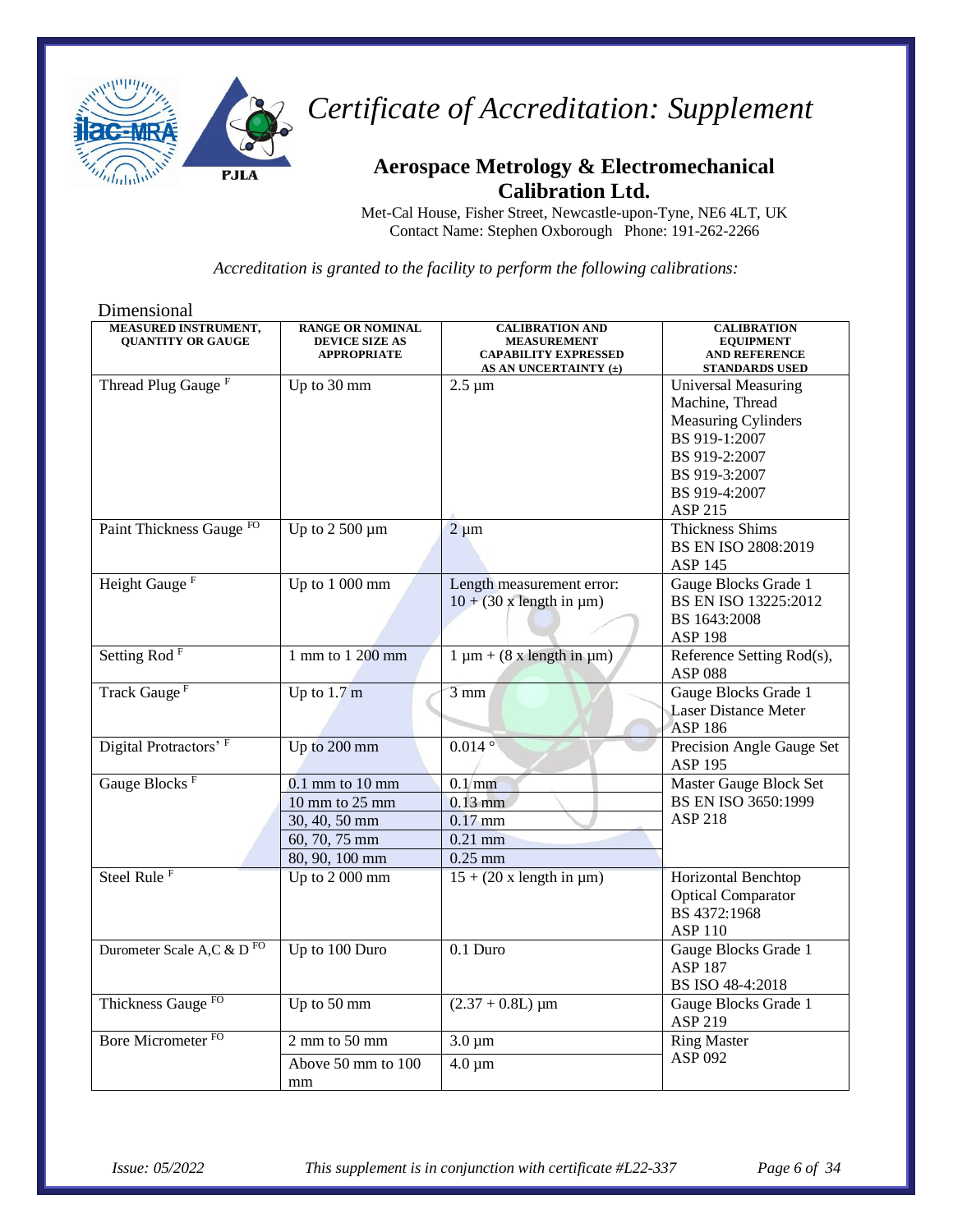

### **Aerospace Metrology & Electromechanical Calibration Ltd.**

Met-Cal House, Fisher Street, Newcastle-upon-Tyne, NE6 4LT, UK Contact Name: Stephen Oxborough Phone: 191-262-2266

| Dimensional                                                                       |                                                                        |                                                                                                      |                                                                                         |
|-----------------------------------------------------------------------------------|------------------------------------------------------------------------|------------------------------------------------------------------------------------------------------|-----------------------------------------------------------------------------------------|
| <b>MEASURED INSTRUMENT,</b><br><b>QUANTITY OR GAUGE</b>                           | <b>RANGE OR NOMINAL</b><br><b>DEVICE SIZE AS</b><br><b>APPROPRIATE</b> | <b>CALIBRATION AND</b><br><b>MEASUREMENT</b><br><b>CAPABILITY EXPRESSED</b><br>AS AN UNCERTAINTY (±) | <b>CALIBRATION</b><br><b>EQUIPMENT</b><br><b>AND REFERENCE</b><br><b>STANDARDS USED</b> |
| Measuring Tape <sup>F</sup>                                                       | Up to 50 m                                                             | $(10 \text{ mm} + 6L) \mu m$                                                                         | <b>Laser Distance Meter</b><br>SOP12_20141022[1] tape<br>measures                       |
| Pi Tape <sup>F</sup>                                                              | Up to $2 \overline{m}$                                                 | $(10 \text{ mm} + 6L) \mu m$                                                                         | Surface Table<br>SOP23_20141022[1] pi<br>tape                                           |
| Depth Micrometer <sup>FO</sup>                                                    | Up to 1 000 mm                                                         | $(0.0007$ mm + 6L) $\mu$ m                                                                           | Gauge Blocks Grade 1<br>BS 6468:2008<br>ASP 076                                         |
| Inside Micrometer <sup>FO</sup>                                                   | Up to 1 000 mm                                                         | $(0.0007$ mm + 6L) $\mu$ m                                                                           | <b>Ring Master</b><br>BS 959:2008<br>ASP 079                                            |
| <b>Thread Measuring</b><br>Cylinders <sup>F</sup>                                 | Up to 5 mm                                                             | $0.002$ mm                                                                                           | <b>Universal Measuring</b><br>Machine<br>BS 5590:1978                                   |
| Height Master <sup>F</sup>                                                        | Up to $1000$ mm                                                        | $1.2 \mu m$                                                                                          | Gauge Blocks Grade 1,<br>Length Bars<br>BS EN ISO 13225:2012<br><b>ASP 198</b>          |
| Test Indicator <sup>FO</sup>                                                      | $0.001$ mm to $5$ mm                                                   | $1 \mu m$                                                                                            | Gauge Blocks Grade 1,<br><b>Height Master</b><br>BS 2795:1981<br><b>ASP 077</b>         |
| Cylindrical Plug Gauge <sup>F</sup>                                               | 1 mm to 50 mm diameter                                                 | $0.5 \mu m$                                                                                          | <b>Universal Measuring</b><br>Machine<br>BS 1044-1:2008<br>ASP 082                      |
| <b>Optical Comparator X</b><br>Axis Linearity Y axis<br>Linearity W <sup>FO</sup> | Up to 300 mm                                                           | $1 \mu m$                                                                                            | <b>Glass Scales</b><br><b>ASP 211</b>                                                   |
| Feeler Gauge <sup>FO</sup>                                                        | 0.03 mm to 0.9 mm                                                      | $3 \mu m$                                                                                            | <b>Universal Measuring</b><br>Machine<br>BS 957:2008<br><b>ASP 132</b>                  |
| Extensometer <sup>FO</sup>                                                        | 4 mm to 16.7 mm                                                        | $0.02$ mm                                                                                            | Micrometer/Comparator                                                                   |
|                                                                                   | 16.7 mm to 800 mm                                                      | 0.24%                                                                                                | BS ISO 5893:2019                                                                        |
| <b>Optical Comparator</b><br>Angularity <sup>FO</sup>                             | $0°$ to $180°$                                                         | $\overline{0.1^{\circ}}$                                                                             | Angle Blocks<br>ASP 211                                                                 |
| <b>Optical Comparator</b>                                                         | 10X                                                                    | 0.03 %                                                                                               | <b>Glass Standard</b>                                                                   |
| Magnification <sup>FO</sup>                                                       | 20X                                                                    | 0.03%                                                                                                | ASP 211                                                                                 |
|                                                                                   | 50X                                                                    | 0.04%                                                                                                |                                                                                         |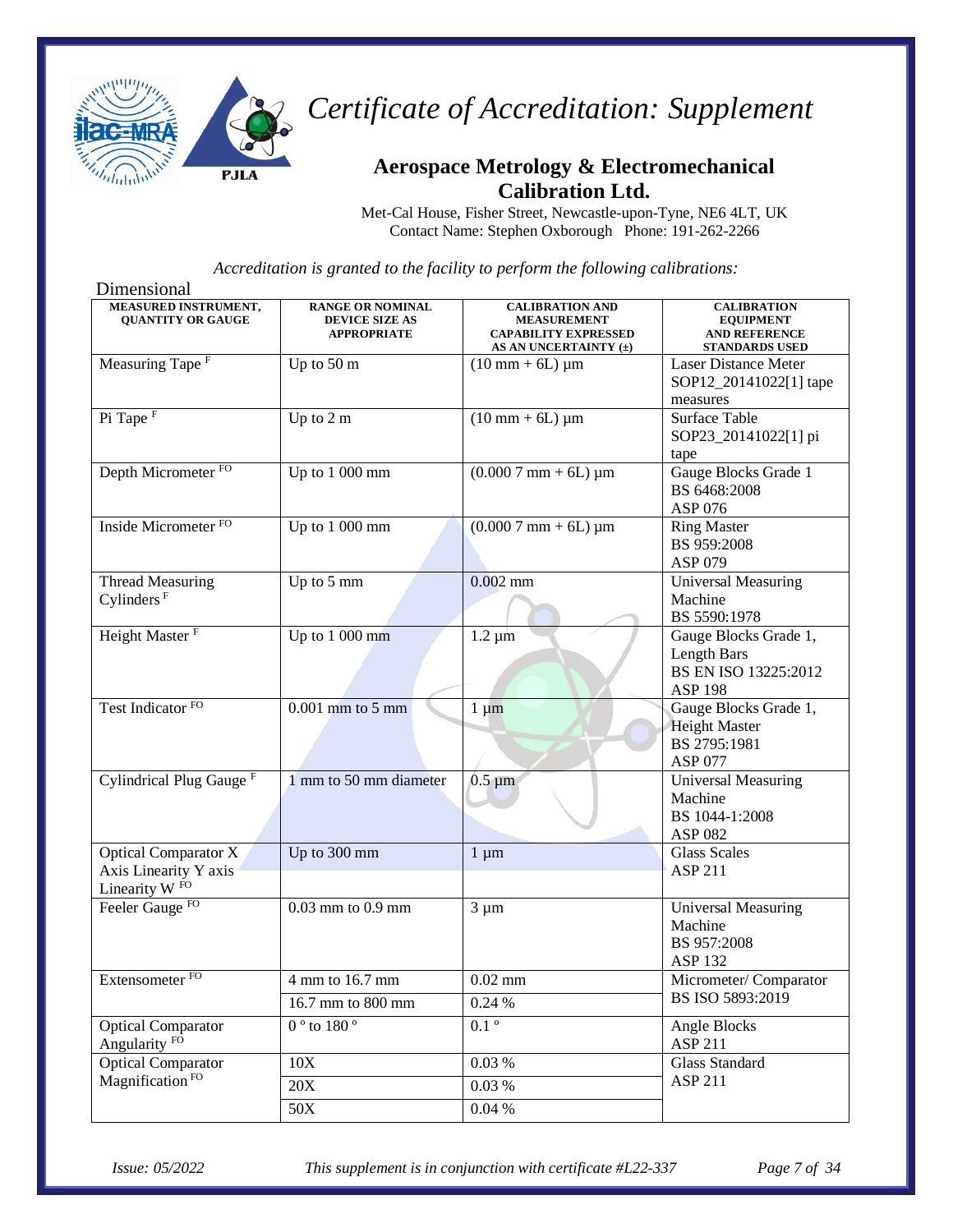

### **Aerospace Metrology & Electromechanical Calibration Ltd.**

Met-Cal House, Fisher Street, Newcastle-upon-Tyne, NE6 4LT, UK Contact Name: Stephen Oxborough Phone: 191-262-2266

*Accreditation is granted to the facility to perform the following calibrations:*

| Dimensional                                        |                                                                        |                                                                                                      |                                                                                         |
|----------------------------------------------------|------------------------------------------------------------------------|------------------------------------------------------------------------------------------------------|-----------------------------------------------------------------------------------------|
| MEASURED INSTRUMENT,<br><b>OUANTITY OR GAUGE</b>   | <b>RANGE OR NOMINAL</b><br><b>DEVICE SIZE AS</b><br><b>APPROPRIATE</b> | <b>CALIBRATION AND</b><br><b>MEASUREMENT</b><br><b>CAPABILITY EXPRESSED</b><br>AS AN UNCERTAINTY (±) | <b>CALIBRATION</b><br><b>EQUIPMENT</b><br><b>AND REFERENCE</b><br><b>STANDARDS USED</b> |
| <b>Ultrasonic Thickness</b><br>Gauge <sup>FO</sup> | $0 \text{ mm}$ to $200 \text{ mm}$                                     | $25 \mu m$                                                                                           | Gauge Blocks Grade 1<br><b>ASP 181</b>                                                  |
| Laser Distance Meter F                             | $0 \text{ m}$ to $10 \text{ m}$                                        | $3 \text{ mm}$                                                                                       | Reference Laser distance<br>meter<br>ASP 180                                            |
| Microscopes FO                                     | $200 \text{ mm}$ to $100 \text{ mm}$                                   | $4.5 \mu m$                                                                                          | Glass Scale ASP 225                                                                     |
| Micrometer Master <sup>F</sup>                     | $0.5$ in to $10$ in                                                    | $(28 + 5L) \,\mu \text{in}$                                                                          | Universal Measuring<br>Machine<br><b>ASP 080</b>                                        |
| Bevel Protractors <sup>F</sup>                     | BS 1685:2008<br>$0^{\circ}$ to 360 $^{\circ}$                          | 6 min of arc                                                                                         | Precision Angle Gauge Set<br>BS 1685:2008<br>ASP 093                                    |
| Length Bars <sup>F</sup>                           | Up to $900 \text{ mm}$                                                 | $1.0 \mu m + (8 \times \text{length in m})$                                                          | Universal Measuring<br>Machine<br>BS 1790:1961<br>BS 5317:1976                          |

#### Electrical

| <b>MEASURED INSTRUMENT,</b><br><b>QUANTITY OR GAUGE</b> | <b>RANGE OR NOMINAL</b><br><b>DEVICE SIZE AS</b><br><b>APPROPRIATE</b> | <b>CALIBRATION AND MEASUREMENT</b><br><b>CAPABILITY EXPRESSED</b><br>AS AN UNCERTAINTY (±) | <b>CALIBRATION</b><br><b>EQUIPMENT</b><br><b>AND REFERENCE</b><br><b>STANDARDS USED</b> |  |
|---------------------------------------------------------|------------------------------------------------------------------------|--------------------------------------------------------------------------------------------|-----------------------------------------------------------------------------------------|--|
| Equipment to Measure DC                                 | Up to $220 \text{ mV}$                                                 | $8 \mu V/V + 0.6 \mu V$                                                                    | Fluke 5700A                                                                             |  |
| Voltage <sup>F</sup>                                    | 220 mV to $2.2$ V                                                      | $7 \mu V/V + 1 \mu V$                                                                      | EURAMET_cg-<br>$15 \text{V} 2.0$                                                        |  |
|                                                         | 2.2 V to 22 V                                                          | $7 \mu V/V + 6.5 \mu V$                                                                    | <b>ASP 001</b>                                                                          |  |
|                                                         | 22 V to 220 V                                                          | $8 \mu V/V + 80 \mu V$                                                                     |                                                                                         |  |
|                                                         | 220 V to 1 100 V                                                       | $9 \mu V/V + 0.5 \ mV$                                                                     |                                                                                         |  |
| Equipment to Measure DC                                 | $1 \text{ mV}$ to 330 mV                                               | 0.006 % of reading + $3 \mu V$                                                             | Fluke 5500A.                                                                            |  |
| Voltage <sup>F</sup>                                    | 330 mV to 3.3 V                                                        | 0.005 % of reading $+5 \mu V$                                                              | <b>ASP 001</b>                                                                          |  |
|                                                         | 3.3 V to 33 V                                                          | 0.005 % of reading + 50 $\mu$ V                                                            |                                                                                         |  |
|                                                         | 33 V to 330 V                                                          | 0.005 5 % of reading $+ 500 \mu V$                                                         |                                                                                         |  |
|                                                         | 330V to 1 020 V                                                        | $0.0055\%$ of reading + 1 500 µV                                                           |                                                                                         |  |
| <b>Equipment to Output</b>                              | Up to $120 \text{ mV}$                                                 | $5 \mu V/V + 0.36 \mu V$                                                                   | Agilent 3458A Opt 002                                                                   |  |
| DC Voltage <sup>F</sup>                                 | 120 mV to $1.2$ V                                                      | $4 \mu V/V + 0.3 \mu V$                                                                    | ASP 002                                                                                 |  |
|                                                         | 1.2 V to 12 V                                                          | $4 \mu V/V + 0.5 \mu V$                                                                    |                                                                                         |  |
|                                                         | 12 V to 120 V                                                          | $6 \mu V/V + 36 \mu V$                                                                     |                                                                                         |  |
|                                                         | $120$ V to $1$ kV                                                      | $6 \mu V/V + 0.1 \ mV$                                                                     |                                                                                         |  |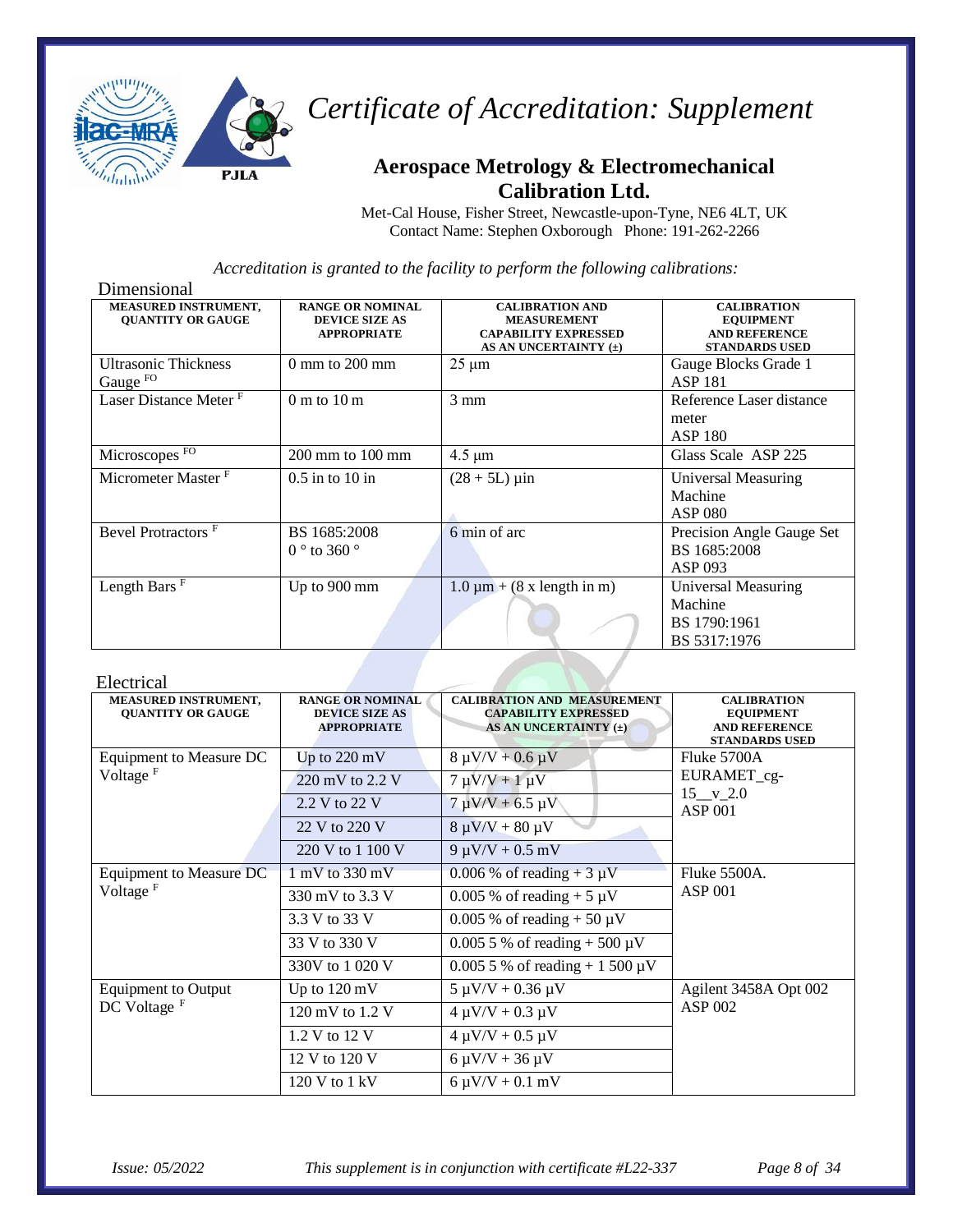

#### **Aerospace Metrology & Electromechanical Calibration Ltd.**

Met-Cal House, Fisher Street, Newcastle-upon-Tyne, NE6 4LT, UK Contact Name: Stephen Oxborough Phone: 191-262-2266

| Electrical                                                                |                                                              |                                                                                            |                                                                                         |
|---------------------------------------------------------------------------|--------------------------------------------------------------|--------------------------------------------------------------------------------------------|-----------------------------------------------------------------------------------------|
| <b>MEASURED</b><br><b>INSTRUMENT,</b><br><b>OUANTITY OR GAUGE</b>         | <b>RANGE OR NOMINAL DEVICE</b><br><b>SIZE AS APPROPRIATE</b> | <b>CALIBRATION AND MEASUREMENT</b><br><b>CAPABILITY EXPRESSED</b><br>AS AN UNCERTAINTY (±) | <b>CALIBRATION</b><br><b>EQUIPMENT</b><br><b>AND REFERENCE</b><br><b>STANDARDS USED</b> |
| <b>Equipment to Measure AC Voltage</b>                                    |                                                              |                                                                                            |                                                                                         |
| (At the listed frequencies)                                               |                                                              |                                                                                            |                                                                                         |
| $\overline{10}$ Hz to 20 Hz                                               | 0.22 mV to 2.2 mV                                            | $550 \mu V/V + 4.5 \mu V$                                                                  | Fluke 5700A                                                                             |
| 20 Hz to 40 Hz                                                            | $0.22$ mV to $2.2$ mV                                        | $210 \mu V/V + 4.5 \mu V$                                                                  | EURAMET_cg-<br>$15 \underline{v} 2.0$                                                   |
| 40 Hz to 20 kHz                                                           | $0.22$ mV to $2.2$ mV                                        | $105 \mu V/V + 4.5 \mu V$                                                                  | ASP 005                                                                                 |
| 20 kHz to 50 kHz                                                          | $0.22$ mV to $2.2$ mV                                        | $370 \mu V/V + 4.5 \mu V$                                                                  |                                                                                         |
| 50 kHz to 100 kHz                                                         | $0.22$ mV to $2.2$ mV                                        | $850 \mu V/V + 7 \mu V$                                                                    |                                                                                         |
| 100 kHz to 300 kHz                                                        | $0.22$ mV to $2.2$ mV                                        | $1100 \mu V/V + 13 \mu V$                                                                  |                                                                                         |
| 300 kHz to 500 kHz                                                        | $0.22$ mV to $2.2$ mV                                        | $1700 \mu V/V + 25 \mu V$                                                                  |                                                                                         |
| 500 kHz to 1 MHz                                                          | $0.22$ mV to $2.2$ mV                                        | $3400 \mu V/V + 25 \mu V$                                                                  |                                                                                         |
| Equipment to Measure AC Voltage<br>(At the listed frequencies) $F$        |                                                              |                                                                                            |                                                                                         |
| 10 Hz to 20 Hz                                                            | $2.2$ mV to $22$ mV                                          | $550 \mu V/V + 5 \mu V$                                                                    | Fluke 5700A                                                                             |
| 20 Hz to 40 Hz                                                            | $2.2 \text{ mV}$ to $22 \text{ mV}$                          | $210 \mu V/V + 5 \mu V$                                                                    | <b>ASP 005</b>                                                                          |
| 40 kHz to 20 kHz                                                          | $2.2 \text{ mV}$ to $22 \text{ mV}$                          | $105 \mu V/V + 5 \mu V$                                                                    |                                                                                         |
| $20$ kHz to $50$ kHz                                                      | 2.2 mV to $22$ mV                                            | $370 \mu V/V + 5 \mu V$                                                                    |                                                                                         |
| 50 kHz to 100 kHz                                                         | $2.2 \text{ mV}$ to $22 \text{ mV}$                          | $850 \mu V/V + 7 \mu V$                                                                    |                                                                                         |
| 100 kHz to 300 kHz                                                        | $2.2$ mV to $22$ mV                                          | $1100 \mu V/V + 12 \mu V$                                                                  |                                                                                         |
| 300 kHz to 500 kHz                                                        | $2.2 \text{ mV}$ to $22 \text{ mV}$                          | $1700 \mu V/V + 25 \mu V$                                                                  |                                                                                         |
| 500 kHz to 1 MHz                                                          | $2.2 \text{ mV}$ to $22 \text{ mV}$                          | $3\,400\,\mu\text{V/V} + 25\,\mu\text{V}$                                                  |                                                                                         |
| <b>Equipment to Measure AC Voltage</b><br>(At the listed frequencies) $F$ |                                                              |                                                                                            |                                                                                         |
| 10 Hz to 20 Hz                                                            | 22 mV to 220 mV                                              | $550 \mu V/V + 13 \mu V$                                                                   | Fluke 5700A                                                                             |
| $20$ Hz to $40$ Hz                                                        | $22$ mV to $220$ mV                                          | $210 \mu V/V + 8 \mu V$                                                                    | EURAMET_cg-                                                                             |
| 40 kHz to 20 kHz                                                          | 22 mV to 220 mV                                              | $105 \mu V/V + 8 \mu V$                                                                    | $15_v_2.0$<br><b>ASP 005</b>                                                            |
| 20 kHz to 50 kHz                                                          | 22 mV to 220 mV                                              | $320 \mu V/V + 8 \mu V$                                                                    |                                                                                         |
| 50 kHz to 100 kHz                                                         | 22 mV to 220 mV                                              | $850 \mu V/V + 25 \mu V$                                                                   |                                                                                         |
| 100 kHz to 300 kHz                                                        | 22 mV to 220 mV                                              | $1100 \mu V/V + 25 \mu V$                                                                  |                                                                                         |
| 300 kHz to 500 kHz                                                        | 22 mV to 220 mV                                              | $1700 \mu V/V + 35 \mu V$                                                                  |                                                                                         |
| 500 kHz to 1 MHz                                                          | 22 mV to 220 mV                                              | $3400 \mu V/V + 80 \mu V$                                                                  |                                                                                         |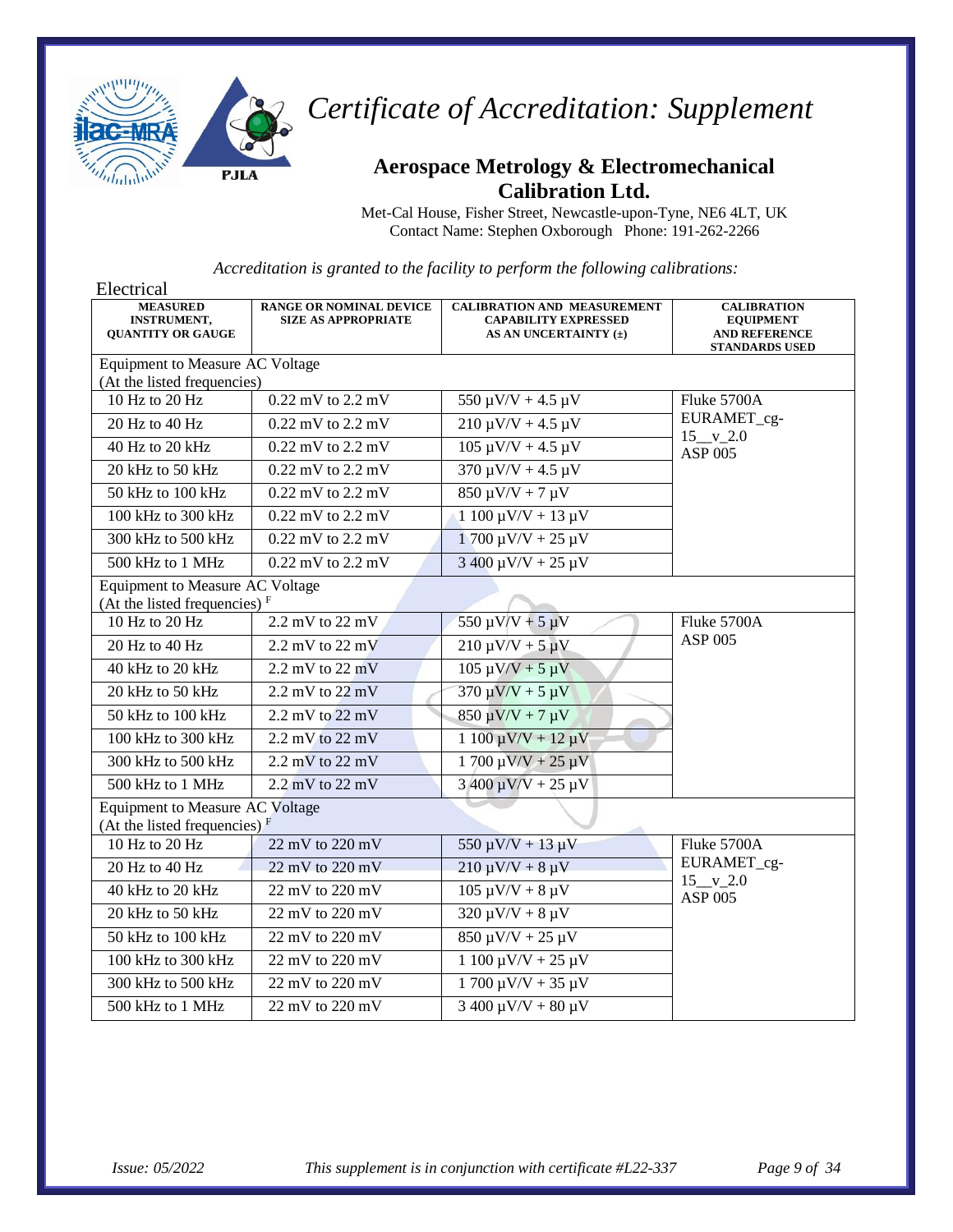

## **Aerospace Metrology & Electromechanical Calibration Ltd.**

Met-Cal House, Fisher Street, Newcastle-upon-Tyne, NE6 4LT, UK Contact Name: Stephen Oxborough Phone: 191-262-2266

| Electrical                                                         |                                                              |                                                                                                      |                                                                                         |
|--------------------------------------------------------------------|--------------------------------------------------------------|------------------------------------------------------------------------------------------------------|-----------------------------------------------------------------------------------------|
| MEASURED INSTRUMENT,<br><b>QUANTITY OR GAUGE</b>                   | <b>RANGE OR NOMINAL DEVICE</b><br><b>SIZE AS APPROPRIATE</b> | <b>CALIBRATION AND</b><br><b>MEASUREMENT</b><br><b>CAPABILITY EXPRESSED</b><br>AS AN UNCERTAINTY (±) | <b>CALIBRATION</b><br><b>EQUIPMENT</b><br><b>AND REFERENCE</b><br><b>STANDARDS USED</b> |
| Equipment to Measure AC Voltage                                    |                                                              |                                                                                                      |                                                                                         |
| (At the listed frequencies) $F$                                    |                                                              |                                                                                                      |                                                                                         |
| 10 Hz to 20 Hz                                                     | 220 mV to 2.2 V                                              | $500 \mu V/V + 80 \mu V$                                                                             | Fluke 5700A                                                                             |
| 20 Hz to 40 Hz                                                     | 220 mV to 2.2 V                                              | $160 \mu V/V + 25 \mu V$                                                                             | EURAMET_cg-15_v_2.0<br><b>ASP 005</b>                                                   |
| 40 kHz to 20 kHz                                                   | 220 mV to 2.2 V                                              | $75 \mu V/V + 6 \mu V$                                                                               |                                                                                         |
| 20 kHz to 50 kHz                                                   | 220 mV to 2.2 V                                              | $120 \mu V/V + 16 \mu V$                                                                             |                                                                                         |
| 50 kHz to 100 kHz                                                  | 220 mV to 2.2 V                                              | $250 \mu V/V + 70 \mu V$                                                                             |                                                                                         |
| 100 kHz to 300 kHz                                                 | 220 mV to 2.2 V                                              | $430 \mu V/V + 130 \mu V$                                                                            |                                                                                         |
| 300 kHz to 500 kHz                                                 | 220 mV to 2.2 V                                              | $1050 \mu V/V + 350 \mu V$                                                                           |                                                                                         |
| 500 kHz to 1 MHz                                                   | 220 mV to 2.2 V                                              | $2200 \mu V/V + 850 \mu V$                                                                           |                                                                                         |
| Equipment to Measure AC Voltage<br>(At the listed frequencies) $F$ |                                                              |                                                                                                      |                                                                                         |
| 10 Hz to 20 Hz                                                     | 2.2 V to 22 V                                                | $500 \mu V/V + 800 \mu V$                                                                            | Fluke 5700A                                                                             |
| 20 Hz to 40 Hz                                                     | 2.2 V to 22 V                                                | $160 \mu V/V + 250 \mu V$                                                                            | $EURAMET_cg-15_v_2.0$<br><b>ASP 005</b>                                                 |
| 40 kHz to 20 kHz                                                   | 2.2 V to 22 V                                                | $75 \mu V/V + 60 \mu V$                                                                              |                                                                                         |
| 20 kHz to 50 kHz                                                   | $2.2 V$ to 22 V                                              | $120 \mu V/V + 160 \mu V$                                                                            |                                                                                         |
| 50 kHz to 100 kHz                                                  | 2.2 V to 22 V                                                | $250 \mu V/V + 350 \mu V$                                                                            |                                                                                         |
| 100 kHz to 300 kHz                                                 | 2.2 V to 22 V                                                | $500 \mu V/V + 1500 \mu V$                                                                           |                                                                                         |
| 300 kHz to 500 kHz                                                 | 2.2 V to 22 V                                                | $1250 \mu V/V + 4300 \mu V$                                                                          |                                                                                         |
| 500 kHz to 1 MHz                                                   | 2.2 V to 22 V                                                | $2700 \mu V/V + 8500 \mu V$                                                                          |                                                                                         |
| Equipment to Measure AC Voltage<br>(At the listed frequencies) $F$ |                                                              |                                                                                                      |                                                                                         |
| 10 Hz to 20 Hz                                                     | 22 V to 220 V                                                | $500 \mu V/V + 8 \mu V$                                                                              | Fluke 5700A                                                                             |
| 20 Hz to 40 Hz                                                     | 22 V to 220 V                                                | $160 \mu V/V + 2.5 \mu V$                                                                            | $EURAMET_cg-15_v_2.0$                                                                   |
| 40 kHz to 20 kHz                                                   | 22 V to 220 V                                                | $80 \mu V/V + 0.8 \ mV$                                                                              | ASP 005                                                                                 |
| 20 kHz to 50 kHz                                                   | 22 V to 220 V                                                | $220 \mu V/V + 3.5 \ mV$                                                                             |                                                                                         |
| 50 kHz to 100 kHz                                                  | 22 V to 220 V                                                | $500 \mu V/V + 8 \mu V$                                                                              |                                                                                         |
| 100 kHz to 300 kHz                                                 | 22 V to 220 V                                                | $1500 \mu V/V + 90 \mu V$                                                                            |                                                                                         |
| 300 kHz to 500 kHz                                                 | 22 V to 220 V                                                | $4700 \mu V/V + 90 \mu V$                                                                            |                                                                                         |
| 500 kHz to 1 MHz                                                   | 22 V to 220 V                                                | $11\,500\,\mu\text{V/V} + 190\,\text{mV}$                                                            |                                                                                         |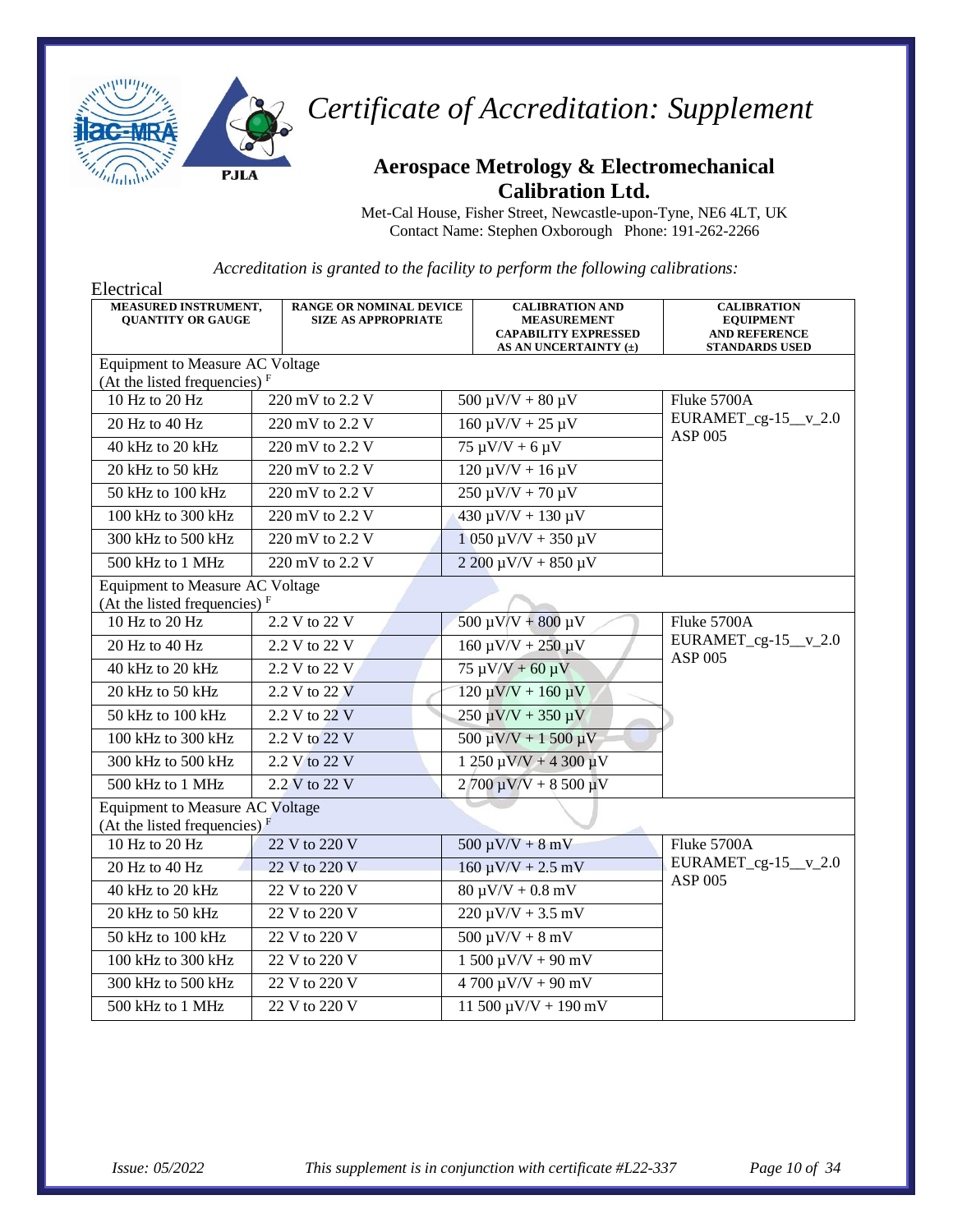

#### **Aerospace Metrology & Electromechanical Calibration Ltd.**

Met-Cal House, Fisher Street, Newcastle-upon-Tyne, NE6 4LT, UK Contact Name: Stephen Oxborough Phone: 191-262-2266

*Accreditation is granted to the facility to perform the following calibrations:*

| Electrical                                                         |                                                              |                               |                                                                                                      |                                                                                         |
|--------------------------------------------------------------------|--------------------------------------------------------------|-------------------------------|------------------------------------------------------------------------------------------------------|-----------------------------------------------------------------------------------------|
| MEASURED INSTRUMENT,<br><b>QUANTITY OR GAUGE</b>                   | <b>RANGE OR NOMINAL DEVICE</b><br><b>SIZE AS APPROPRIATE</b> |                               | <b>CALIBRATION AND</b><br><b>MEASUREMENT</b><br><b>CAPABILITY EXPRESSED</b><br>AS AN UNCERTAINTY (±) | <b>CALIBRATION</b><br><b>EQUIPMENT</b><br><b>AND REFERENCE</b><br><b>STANDARDS USED</b> |
| Equipment to Measure AC Voltage                                    |                                                              |                               |                                                                                                      |                                                                                         |
| (At the listed frequencies) $F$<br>15 Hz to 50 Hz                  | 220 V to 1 100 V                                             |                               | $400 \mu V/V + 16 \ mV$                                                                              | Fluke 5700A                                                                             |
| 50 Hz to 1 kHz                                                     | 220 V to 1 100 V                                             |                               | $80 \mu V/V + 3.5 \ mV$                                                                              | $EURAMET_cg-15_v_2.0$                                                                   |
| Equipment to Measure AC Voltage                                    |                                                              |                               |                                                                                                      | <b>ASP 005</b>                                                                          |
| (At the listed frequencies) $F$                                    |                                                              |                               |                                                                                                      |                                                                                         |
| 40 Hz to 1 kHz                                                     | 220 V to 1 100 V                                             |                               | $90 \mu V/V + 4 \ mV$                                                                                | Fluke 5700A w/ 5725A                                                                    |
| 1 kHz to 20 kHz                                                    | 220 V to 1 100 V                                             |                               | $165 \mu V/V + 6 \mu V$                                                                              | $EURAMET_cg-15_v_2.0$                                                                   |
| 20 kHz to 30 kHz                                                   | 220 V to 1 100 V                                             |                               | $600 \mu V/V + 11 \mu V$                                                                             | <b>ASP 005</b>                                                                          |
| 30 kHz to 50 kHz                                                   | 220 V to 750 V                                               |                               | $600 \mu V/V + 11 \mu V$                                                                             |                                                                                         |
| 50 kHz to 100 kHz                                                  | 220 V to 750 V                                               |                               | $2300 \mu V/V + 45 \mu V$                                                                            |                                                                                         |
| Equipment to Measure AC Voltage<br>(At the listed frequencies) $F$ |                                                              |                               |                                                                                                      |                                                                                         |
| 10 Hz to 45 Hz                                                     | $1 \text{ mV}$ to 33 mV                                      |                               | $0.35\%$ of reading + 20 $\mu$ V                                                                     | Fluke 5500A                                                                             |
| 45 Hz to 10 kHz                                                    | $1 \text{ mV}$ to $33 \text{ mV}$                            | 0.15 % of reading $+20 \mu V$ |                                                                                                      | <b>ASP 001</b>                                                                          |
| 10 kHz to 20 kHz                                                   | $1 \text{ mV}$ to 33 mV                                      |                               | 0.2 % of reading $+20 \mu V$                                                                         |                                                                                         |
| 20 kHz to 50 kHz                                                   | $1 \text{ mV}$ to $33 \text{ mV}$                            |                               | $0.25\%$ of reading + 20 $\mu$ V                                                                     |                                                                                         |
| 50 kHz to 100 kHz                                                  | $1 \text{ mV}$ to $33 \text{ mV}$                            |                               | $0.35\%$ of reading + 33 $\mu$ V                                                                     |                                                                                         |
| 100 kHz to 500 kHz                                                 | $1 \text{ mV}$ to 33 mV                                      |                               | 1 % of reading $+ 60 \mu V$                                                                          |                                                                                         |
| <b>Equipment to Measure AC Voltage</b>                             |                                                              |                               |                                                                                                      |                                                                                         |
| (At the listed frequencies) $F$<br>10 Hz to 45 Hz                  | 33 mV to 330 mV                                              |                               | $0.25$ % of reading + 50 $\mu$ V                                                                     | Fluke 5500A                                                                             |
| 45 Hz to 10 kHz                                                    | 33 mV to 330 mV                                              |                               | $0.05\%$ of reading + 20 $\mu$ V                                                                     | <b>ASP 001</b>                                                                          |
| 10 kHz to 20 kHz                                                   | 33 mV to 330 mV                                              |                               | 0.1 % of reading $+20 \mu V$                                                                         |                                                                                         |
| 20 kHz to 50 kHz                                                   | 33 mV to 330 mV                                              |                               | 0.16 % of reading $+40 \mu V$                                                                        |                                                                                         |
| 50 kHz to 100 kHz                                                  | 33 mV to 330 mV                                              |                               | 0.24 % of reading $+170 \mu V$                                                                       |                                                                                         |
| 100 kHz to 500 kHz                                                 | 33 mV to 330 mV                                              |                               |                                                                                                      |                                                                                         |
| Equipment to Measure AC Voltage                                    |                                                              |                               | 0.7 % of reading $+330 \mu V$                                                                        |                                                                                         |
| (At the listed frequencies) $F$                                    |                                                              |                               |                                                                                                      |                                                                                         |
| 10 Hz to 45 Hz                                                     | 330 mV to 3.3 V                                              |                               | 0.15 % of reading $+250 \mu V$                                                                       | Fluke 5500A                                                                             |
| 45 Hz to 10 kHz                                                    | 330 mV to 3.3 V                                              |                               | 0.03 % of reading + 60 $\mu$ V                                                                       | <b>ASP 001</b>                                                                          |
| 10 kHz to 20 kHz                                                   | 330 mV to 3.3 V                                              |                               | $0.08\%$ of reading + 60 $\mu$ V                                                                     |                                                                                         |
| 20 kHz to 50 kHz                                                   | 330 mV to 3.3 V                                              |                               | $0.14\%$ of reading + 300 $\mu$ V                                                                    |                                                                                         |
| 50 kHz to 100 kHz                                                  | 330 mV to 3.3 V                                              |                               | 0.24 % of reading + 1 700 $\mu$ V                                                                    |                                                                                         |
| 100 kHz to 500 kHz                                                 | 330 mV to 3.3 V                                              |                               | 0.5 % of reading + 3 300 $\mu$ V                                                                     |                                                                                         |

*Issue: 05/2022 This supplement is in conjunction with certificate #L22-337 Page 11 of 34*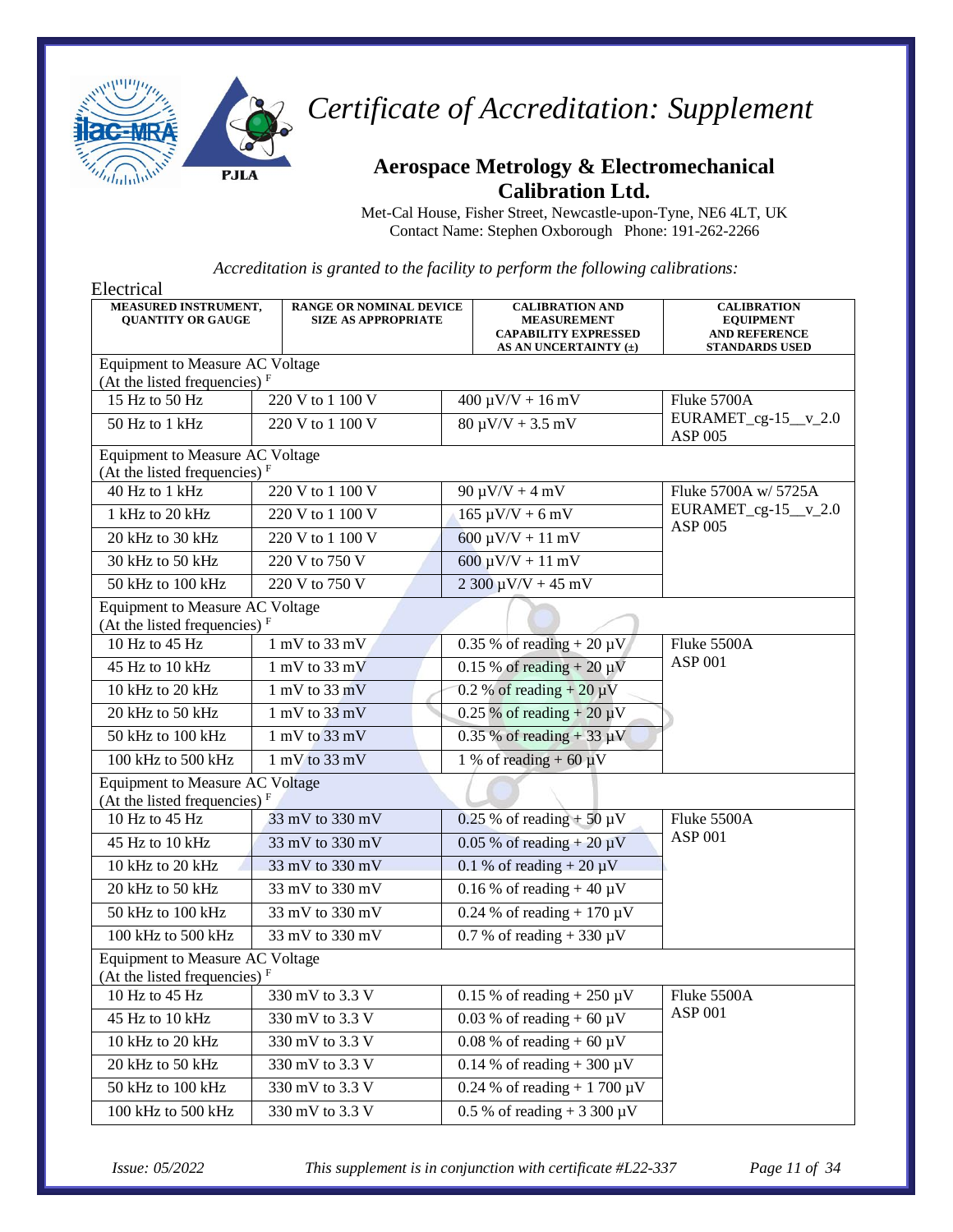

## **Aerospace Metrology & Electromechanical Calibration Ltd.**

Met-Cal House, Fisher Street, Newcastle-upon-Tyne, NE6 4LT, UK Contact Name: Stephen Oxborough Phone: 191-262-2266

*Accreditation is granted to the facility to perform the following calibrations:*

| Electrical                                                                  |                                                              |                                                                                                      |                                                                                         |
|-----------------------------------------------------------------------------|--------------------------------------------------------------|------------------------------------------------------------------------------------------------------|-----------------------------------------------------------------------------------------|
| MEASURED INSTRUMENT,<br><b>QUANTITY OR GAUGE</b>                            | <b>RANGE OR NOMINAL DEVICE</b><br><b>SIZE AS APPROPRIATE</b> | <b>CALIBRATION AND</b><br><b>MEASUREMENT</b><br><b>CAPABILITY EXPRESSED</b><br>AS AN UNCERTAINTY (±) | <b>CALIBRATION</b><br><b>EQUIPMENT</b><br><b>AND REFERENCE</b><br><b>STANDARDS USED</b> |
| Equipment to Measure AC Voltage<br>(At the listed frequencies) $F$          |                                                              |                                                                                                      | Fluke 5500A<br><b>ASP 001</b>                                                           |
| 10 Hz to 45 Hz                                                              | $3.3 V$ to 33 V                                              | 0.15 % of reading + 2 500 $\mu$ V                                                                    |                                                                                         |
| 45 Hz to 10 kHz                                                             | 3.3 V to 33 V                                                | 0.04 % of reading $+600 \mu V$                                                                       |                                                                                         |
| 10 kHz to 20 kHz                                                            | 3.3 V to 33 V                                                | 0.08 % of reading + 2 600 $\mu$ V                                                                    |                                                                                         |
| 20 kHz to 50 kHz                                                            | 3.3 V to 33 V                                                | 0.19 % of reading + 5 000 $\mu$ V                                                                    |                                                                                         |
| 50 kHz to 100 kHz                                                           | 3.3 V to 33 V                                                | 0.19 % of reading + 5 000 $\mu$ V                                                                    |                                                                                         |
| 100 kHz to 500 kHz                                                          | 3.3 V to 33 V                                                | 0.24 % of reading + 17 000 $\mu$ V                                                                   |                                                                                         |
| Equipment to Measure AC Voltage<br>(At the listed frequencies) $F$          |                                                              |                                                                                                      |                                                                                         |
| 45 Hz to 1 kHz                                                              | 33 V to 330 V                                                | $0.05\%$ of reading + 6.6 mV                                                                         | Fluke 5500A                                                                             |
| 1 kHz to 10 kHz                                                             | 33 V to 330 V                                                | $0.08\%$ of reading + 15 mV                                                                          | <b>ASP 001</b>                                                                          |
| 10 kHz to 20 kHz                                                            | 33 V to 330 V                                                | $0.09\%$ of reading + 33 mV                                                                          |                                                                                         |
| Equipment to Measure AC Voltage<br>(At the listed frequencies) <sup>F</sup> |                                                              |                                                                                                      |                                                                                         |
| 45 Hz to 1 kHz                                                              | 330 V to 1020 V                                              | $0.05\%$ of reading + 80 mV                                                                          | Fluke 5500A                                                                             |
| 1 kHz to 5 kHz                                                              | 330 V to 1020 V                                              | $0.2 %$ of reading + 100 mV                                                                          | <b>ASP 001</b>                                                                          |
| 5 kHz to 10 kHz                                                             | 330 V to 1020 V                                              | 0.09 % of reading $+500$ mV                                                                          |                                                                                         |
| <b>Equipment to Output AC Voltage</b><br>(At the listed frequencies) $F$    |                                                              |                                                                                                      |                                                                                         |
| 1 Hz to 40 Hz                                                               | $10 \mu V$ to $12 \mu V$                                     | 0.03 % of Reading + $3 \mu V$                                                                        | Agilent 3458A Opt 002                                                                   |
| 40 Hz to 1 kHz                                                              | $10 \mu V$ to $12 \mu V$                                     | $0.02$ % of Reading + 1.1 µV                                                                         | ASP 006                                                                                 |
| 1 kHz to 20 kHz                                                             | $10 \mu V$ to $12 \mu V$                                     | 0.03 % of Reading + $1.1 \mu V$                                                                      |                                                                                         |
| 20 kHz to 50 kHz                                                            | $10 \mu V$ to $12 \mu V$                                     | 0.1 % of Reading + 1.1 $\mu$ V                                                                       |                                                                                         |
| 50 kHz to 100 kHz                                                           | $10 \mu V$ to $12 \mu V$                                     | $0.5\%$ of Reading + 1.1 µV                                                                          |                                                                                         |
| 100 kHz to 300 kHz                                                          | $10 \mu V$ to $12 \mu V$                                     | 4 % of Reading + $2 \mu V$                                                                           |                                                                                         |
| Equipment to Output AC Voltage<br>(At the listed frequencies) $F$           |                                                              |                                                                                                      |                                                                                         |
| 1 Hz to 40 Hz                                                               | $12 \text{ mV}$ to $120 \text{ mV}$                          | $0.007$ % of Reading + 4 $\mu$ V                                                                     | Agilent 3458A Opt 002                                                                   |
| 40 Hz to 1 kHz                                                              | 12 mV to 120 mV                                              | 0.007 % of Reading + $2 \mu V$                                                                       | ASP 006                                                                                 |
| 1 kHz to 20 kHz                                                             | 12 mV to 120 mV                                              | 0.014 % of Reading + $2 \mu V$                                                                       |                                                                                         |
| 20 kHz to 50 kHz                                                            | $12 \text{ mV}$ to $120 \text{ mV}$                          | 0.03 % of Reading + $2 \mu V$                                                                        |                                                                                         |
| 50 kHz to 100 kHz                                                           | $12 \text{ mV}$ to $120 \text{ mV}$                          | $0.08\%$ of Reading + 2 $\mu$ V                                                                      |                                                                                         |
| 100 kHz to 300 kHz                                                          | 12 mV to 120 mV                                              | 0.3 % of Reading + $10 \mu V$                                                                        |                                                                                         |
| 300 kHz to 1 MHz                                                            | 12 mV to 120 mV                                              | 1 % of Reading + 10 $\mu$ V                                                                          |                                                                                         |
| 1 MHz to 2 MHz                                                              | $12 \text{ mV}$ to $120 \text{ mV}$                          | 1.5 % of Reading + $10 \mu V$                                                                        |                                                                                         |

*Issue: 05/2022 This supplement is in conjunction with certificate #L22-337 Page 12 of 34*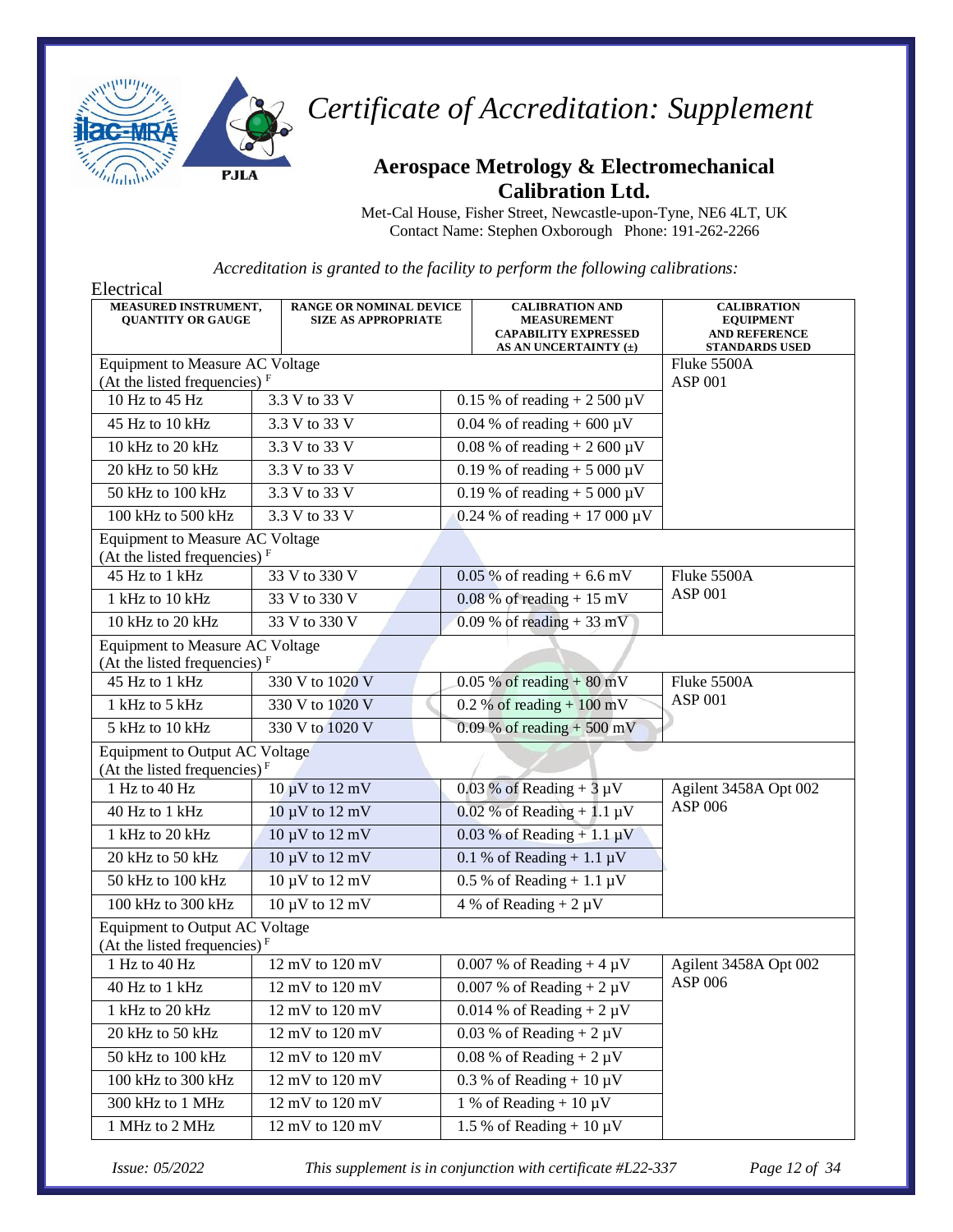

### **Aerospace Metrology & Electromechanical Calibration Ltd.**

Met-Cal House, Fisher Street, Newcastle-upon-Tyne, NE6 4LT, UK Contact Name: Stephen Oxborough Phone: 191-262-2266

*Accreditation is granted to the facility to perform the following calibrations:*

| Electrical                                                               |                                                                        |                                                                                                      |                                                                                         |
|--------------------------------------------------------------------------|------------------------------------------------------------------------|------------------------------------------------------------------------------------------------------|-----------------------------------------------------------------------------------------|
| MEASURED INSTRUMENT,<br><b>QUANTITY OR GAUGE</b>                         | <b>RANGE OR NOMINAL</b><br><b>DEVICE SIZE AS</b><br><b>APPROPRIATE</b> | <b>CALIBRATION AND</b><br><b>MEASUREMENT</b><br><b>CAPABILITY EXPRESSED</b><br>AS AN UNCERTAINTY (±) | <b>CALIBRATION</b><br><b>EQUIPMENT</b><br><b>AND REFERENCE</b><br><b>STANDARDS USED</b> |
| Equipment to Output AC Voltage<br>(At the listed frequencies) $F$        |                                                                        |                                                                                                      |                                                                                         |
| 1 Hz to 40 Hz                                                            | $120 \overline{mV}$ to $1.2 \overline{V}$                              | 0.007 % of Reading + 40 $\mu$ V                                                                      | Agilent 3458A Opt 002                                                                   |
| 40 Hz to 1 kHz                                                           | 120 mV to 1.2 V                                                        | 0.007 % of Reading + 20 $\mu$ V                                                                      | ASP 006                                                                                 |
| 1 kHz to 20 kHz                                                          | 120 mV to 1.2 V                                                        | 0.014 % of Reading + $20 \mu V$                                                                      |                                                                                         |
| 20 kHz to 50 kHz                                                         | 120 mV to 1.2 V                                                        | 0.03 % of Reading $+20 \mu V$                                                                        |                                                                                         |
| 50 kHz to 100 kHz                                                        | 120 mV to 1.2 V                                                        | $0.08\%$ of Reading + 20 $\mu$ V                                                                     |                                                                                         |
| 100 kHz to 300 kHz                                                       | 120 mV to 1.2 V                                                        | 0.3 % of Reading + 100 $\overline{\mu V}$                                                            |                                                                                         |
| 300 kHz to 1 MHz                                                         | 120 mV to 1.2 V                                                        | 1 % of Reading + 100 $\mu$ V                                                                         |                                                                                         |
| <b>Equipment to Output AC Voltage</b><br>(At the listed frequencies) $F$ |                                                                        |                                                                                                      |                                                                                         |
| 1 Hz to 40 Hz                                                            | 1.2 V to 12 V                                                          | $0.007\%$ of Reading + 0.4 mV                                                                        | Agilent 3458A Opt 002                                                                   |
| 40 Hz to 1 kHz                                                           | 1.2 V to 12 V                                                          | $0.007\%$ of Reading + $0.2$ mV                                                                      | ASP 006                                                                                 |
| $1$ kHz to $20$ kHz                                                      | 1.2 V to 12 V                                                          | $0.014\%$ of Reading + $0.2$ mV                                                                      |                                                                                         |
| 20 kHz to 50 kHz                                                         | 1.2 V to 12 V                                                          | $0.03\%$ of Reading + $0.2\,\mathrm{mV}$                                                             |                                                                                         |
| 50 kHz to 100 kHz                                                        | 1.2 V to 12 V                                                          | $0.08\%$ of Reading + $0.2\,\mathrm{mV}$                                                             |                                                                                         |
| 100 kHz to 300 kHz                                                       | 1.2 V to 12 V                                                          | 0.3 % of Reading $+1$ mV                                                                             |                                                                                         |
| 300 kHz to 1 MHz                                                         | 1.2 V to 12 V                                                          | 1 % of Reading $+1$ mV                                                                               |                                                                                         |
| 1 MHz to 2 MHz                                                           | 1.2 V to 12 V                                                          | 1.5% of Reading + 1 mV                                                                               |                                                                                         |
| <b>Equipment to Output AC Voltage</b><br>(At the listed frequencies) $F$ |                                                                        |                                                                                                      |                                                                                         |
| 1 Hz to 40 Hz                                                            | 12 V to 120 V                                                          | $0.02\%$ of Reading + 4 mV                                                                           | Agilent 3458A Opt 002                                                                   |
| 40 Hz to 1 kHz                                                           | 12 V to 120 V                                                          | $0.02\%$ of Reading + 2 mV                                                                           | ASP 006                                                                                 |
| 1 kHz to 20 kHz                                                          | 12 V to 120 V                                                          | $0.02\%$ of Reading + 2 mV                                                                           |                                                                                         |
| 20 kHz to 50 kHz                                                         | 12 V to 120 V                                                          | $0.035$ % of Reading + 2 mV                                                                          |                                                                                         |
| 50 kHz to 100 kHz                                                        | 12 V to 120 V                                                          | $0.12$ % of Reading + 2 mV                                                                           |                                                                                         |
| 100 kHz to 300 kHz                                                       | 12 V to 120 V                                                          | 0.4 % of Reading $+10$ mV                                                                            |                                                                                         |
| 300 kHz to 1 MHz                                                         | 12 V to 120 V                                                          | 1.5 % of Reading $+10$ mV                                                                            |                                                                                         |
| Equipment to Output AC Voltage<br>(At the listed frequencies) $F$        |                                                                        |                                                                                                      |                                                                                         |
| 1 Hz to 40 Hz                                                            | 120 V to 700 V                                                         | $0.04\%$ of Reading + 40 mV                                                                          | Agilent 3458A Opt 002                                                                   |
| 40 Hz to 1 kHz                                                           | 120 V to 700 V                                                         | $0.04\%$ of Reading + 20 mV                                                                          | ASP 006                                                                                 |
| 1 kHz to 20 kHz                                                          | 120 V to 700 V                                                         | $0.06\%$ of Reading + 20 mV                                                                          |                                                                                         |
| 20 kHz to 50 kHz                                                         | 120 V to 700 V                                                         | 0.12 % of Reading + $20 \overline{mV}$                                                               |                                                                                         |
| 50 kHz to 100 kHz                                                        | 120 V to 700 V                                                         | $0.3\%$ of Reading + 20 mV                                                                           |                                                                                         |

*Issue: 05/2022 This supplement is in conjunction with certificate #L22-337 Page 13 of 34*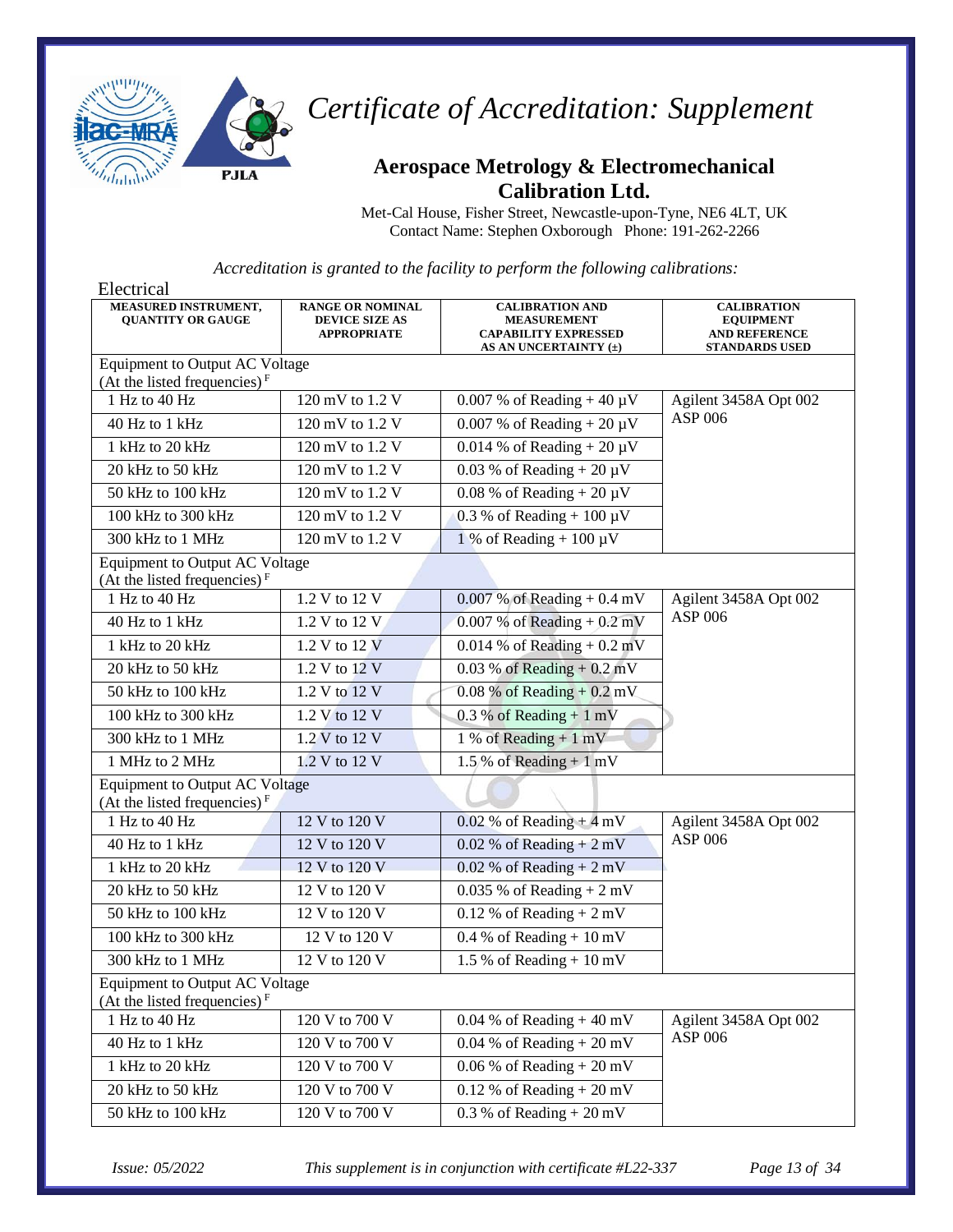

### **Aerospace Metrology & Electromechanical Calibration Ltd.**

Met-Cal House, Fisher Street, Newcastle-upon-Tyne, NE6 4LT, UK Contact Name: Stephen Oxborough Phone: 191-262-2266

| Electrical                                                        |                                                              |                                                                                                      |                                                                                         |
|-------------------------------------------------------------------|--------------------------------------------------------------|------------------------------------------------------------------------------------------------------|-----------------------------------------------------------------------------------------|
| <b>MEASURED</b><br><b>INSTRUMENT,</b><br><b>OUANTITY OR GAUGE</b> | <b>RANGE OR NOMINAL DEVICE</b><br><b>SIZE AS APPROPRIATE</b> | <b>CALIBRATION AND</b><br><b>MEASUREMENT</b><br><b>CAPABILITY EXPRESSED</b><br>AS AN UNCERTAINTY (±) | <b>CALIBRATION</b><br><b>EQUIPMENT</b><br><b>AND REFERENCE</b><br><b>STANDARDS USED</b> |
| Equipment to Measure AC Voltage                                   |                                                              |                                                                                                      |                                                                                         |
| (At the listed frequencies) $F$                                   |                                                              |                                                                                                      |                                                                                         |
| <b>Equipment to Output</b>                                        | 300 V to 3 000 V                                             | $0.2$ % of Reading + 1.2 V                                                                           | Time Electronics 5075                                                                   |
| <b>AC Voltage</b><br>40 Hz to 60 Hz                               |                                                              |                                                                                                      | ASP 006                                                                                 |
| Equipment to                                                      | Up to $220 \mu A$                                            | $50 \mu A/A + 8 nA$                                                                                  | Fluke 5700A                                                                             |
| Measure                                                           | 220 µA to 2.2 mA                                             | $50 \mu A/A + 8 nA$                                                                                  | $EURAMET_cg-15_v_2.0$                                                                   |
| DC Current <sup>F</sup>                                           | $2.2 \text{ mA}$ to $22 \text{ mA}$                          | $50 \mu A/A + 80 nA$                                                                                 | <b>ASP 003</b>                                                                          |
|                                                                   |                                                              |                                                                                                      |                                                                                         |
|                                                                   | 22 mA to 220 mA                                              | $60 \mu A/A + 0.8 \mu A$                                                                             |                                                                                         |
|                                                                   | 220 mA to 2.2 A                                              | $80 \mu A/A + 25 \mu A$                                                                              |                                                                                         |
|                                                                   | 2.2 A to 11A                                                 | $360 \mu A/A + 480 \mu A$                                                                            | Fluke 5700A w/ 5725A<br>ASP 003                                                         |
| Equipment to                                                      | Up to 3.3 mA                                                 | 0.013 % of reading $+ 0.05 \mu A$                                                                    | Fluke 5500A                                                                             |
| Measure<br>DC Current <sup>F</sup>                                | 3.3 mA to 33 mA                                              | 0.01 % of reading $+ 0.25 \mu A$                                                                     | ASP 003                                                                                 |
|                                                                   | 33 mA to 330 mA                                              | 0.01 % of reading $+3.3 \mu A$                                                                       |                                                                                         |
|                                                                   | 330 mA to 2.2 A                                              | 0.03 % of reading $+44 \mu A$                                                                        |                                                                                         |
|                                                                   | 2.2 A to 11 A                                                | 0.06 % of reading $+330 \mu A$                                                                       |                                                                                         |
| Equipment to Measure DC Power                                     |                                                              |                                                                                                      | Fluke 5500A                                                                             |
| (at the listed amperage) <sup>FO</sup>                            |                                                              |                                                                                                      | <b>ASP 001</b>                                                                          |
| 3.3 mA to 9 mA                                                    | 109 μW to 9.18 W                                             | 0.04 % of reading                                                                                    | ASP 003                                                                                 |
| 9 mA to 33 mA                                                     | 297 µW to 33.66 W                                            | $0.03\%$ of reading                                                                                  |                                                                                         |
| 33 mA to 90 mA                                                    | 1 089 μW to 91.8 W                                           | $0.04\%$ of reading                                                                                  |                                                                                         |
| 90 mA to 330 mA                                                   | 2.97 mW to 336.6 W                                           | $0.03\%$ of reading                                                                                  |                                                                                         |
| 0.33 A to 0.9 A                                                   | 10.89 mW to 918 W                                            | $0.08\%$ of reading                                                                                  |                                                                                         |
| 0.9 A to 2.2 A                                                    | 29.7 mW to 2 244 W                                           | $0.06\%$ of reading                                                                                  |                                                                                         |
| 2.2 A to 4.5 A                                                    | 72.6 mW to 4 590 W                                           | 0.12 % of reading                                                                                    |                                                                                         |
| 4.5 A to 11 A                                                     | 148.5 mW to 11 220 W                                         | $0.09%$ of reading                                                                                   |                                                                                         |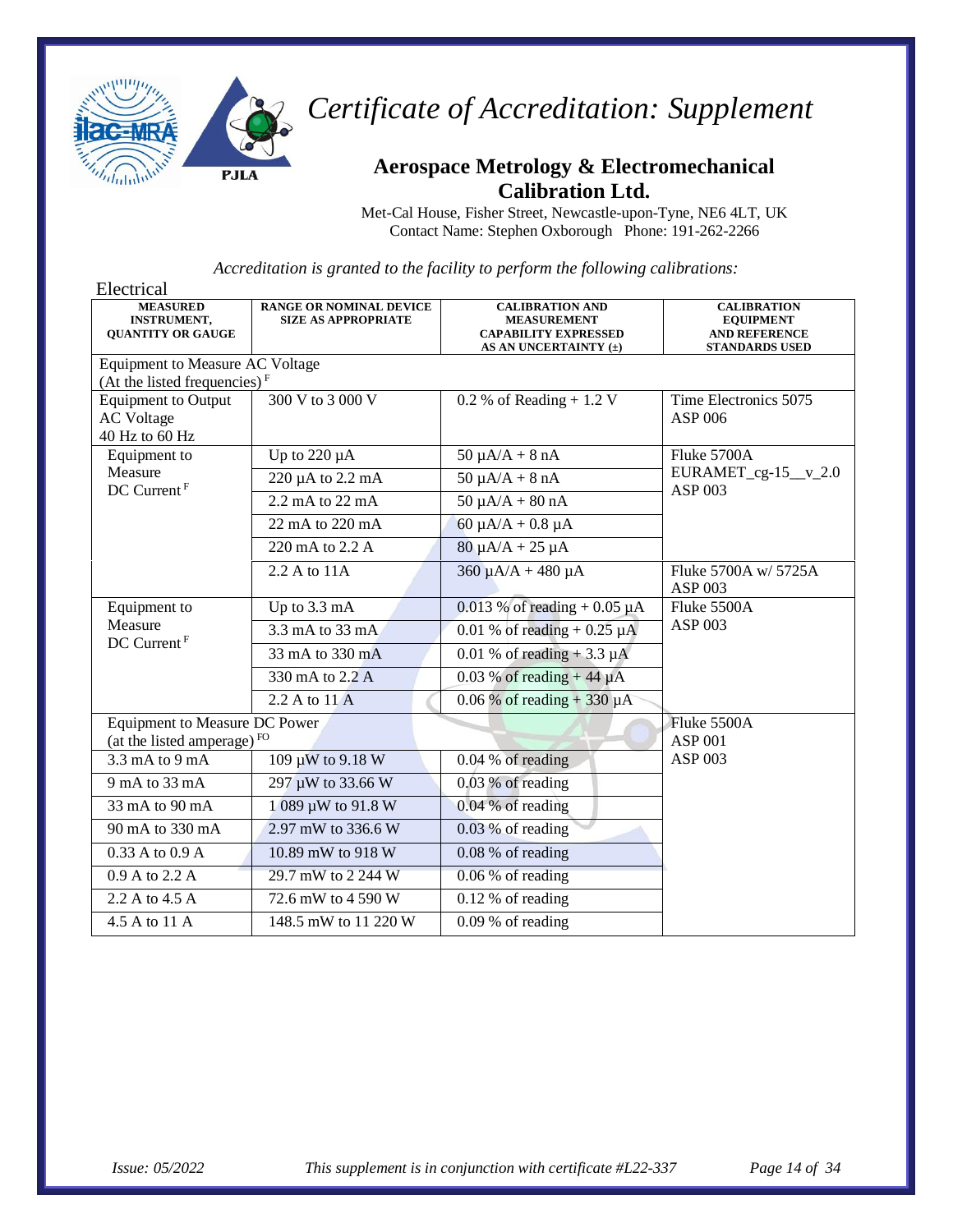

#### **Aerospace Metrology & Electromechanical Calibration Ltd.**

Met-Cal House, Fisher Street, Newcastle-upon-Tyne, NE6 4LT, UK Contact Name: Stephen Oxborough Phone: 191-262-2266

| Electrical                                                                         |                                                              |                                                                                                      |                                                                                         |
|------------------------------------------------------------------------------------|--------------------------------------------------------------|------------------------------------------------------------------------------------------------------|-----------------------------------------------------------------------------------------|
| <b>MEASURED</b><br><b>INSTRUMENT,</b><br><b>QUANTITY OR GAUGE</b>                  | <b>RANGE OR NOMINAL DEVICE</b><br><b>SIZE AS APPROPRIATE</b> | <b>CALIBRATION AND</b><br><b>MEASUREMENT</b><br><b>CAPABILITY EXPRESSED</b><br>AS AN UNCERTAINTY (±) | <b>CALIBRATION</b><br><b>EQUIPMENT</b><br><b>AND REFERENCE</b><br><b>STANDARDS USED</b> |
| <b>Equipment to Output</b>                                                         | Up to 120 nA                                                 | $30$ ppm + 40 pA                                                                                     | Agilent 3458A Opt 002                                                                   |
| DC Current <sup>F</sup>                                                            | $120$ nA to $1.2 \mu$ A                                      | $20 \mu A/A + 40 pA$                                                                                 | <b>ASP 004</b>                                                                          |
|                                                                                    | $1.2 \mu A$ to $12 \mu A$                                    | $20 \mu A/A + 100 pA$                                                                                |                                                                                         |
|                                                                                    | 12 µA to 120 µA                                              | $20 \mu A/A + 0.8 nA$                                                                                |                                                                                         |
|                                                                                    | 120 µA to 1.2 mA                                             | $20 \mu A/A + 5 nA$                                                                                  |                                                                                         |
|                                                                                    | 1.2 mA to 12 mA                                              | $20 \mu A/A + 50 nA$                                                                                 |                                                                                         |
|                                                                                    | 12 mA to 120 mA                                              | $35 \mu A/A + 0.5 \mu A$                                                                             |                                                                                         |
|                                                                                    | 120 mA to 1.05 A                                             | $110 \mu A/A + 10 \mu A$                                                                             |                                                                                         |
| <b>Equipment to Measure AC Current</b><br>(At the listed frequencies) $F$          |                                                              |                                                                                                      |                                                                                         |
| 10 Hz to 20 Hz                                                                     | 9 µA to 220 µA                                               | $700 \mu A/A + 25 nA$                                                                                | Fluke 5700A                                                                             |
| 20 Hz to 40 Hz                                                                     | 9 µA to 220 µA                                               | $350 \mu A/A + 20 nA$                                                                                | $EURAMET_cg-15_v_2.0$                                                                   |
| 40 Hz to 1 kHz                                                                     | 9 µA to 220 µA                                               | $140 \mu A/A + 16 nA$                                                                                | <b>ASP 007</b>                                                                          |
| 1 kHz to 5 kHz                                                                     | 9 µA to 220 µA                                               | $600 \mu A/A + 40 nA$                                                                                |                                                                                         |
| 5 kHz to 10 kHz                                                                    | 9 µA to 220 µA                                               | $1600 \mu A/A + 80 nA$                                                                               |                                                                                         |
| <b>Equipment to Measure AC Current</b><br>(At the listed frequencies) $F$          |                                                              |                                                                                                      |                                                                                         |
| 10 Hz to 20 Hz                                                                     | 220 µA to 2.2 mA                                             | $700 \mu A/A + 40 nA$                                                                                | Fluke 5700A                                                                             |
| 20 Hz to 40 Hz                                                                     | 220 µA to 2.2 mA                                             | $350 \mu A/A + 35 nA$                                                                                | EURAMET_cg-15_v_2.0<br><b>ASP 007</b>                                                   |
| 40 Hz to 1 kHz                                                                     | 220 µA to 2.2 mA                                             | $140 \mu A/A + 35 nA$                                                                                |                                                                                         |
| 1 kHz to 5 kHz                                                                     | 220 µA to 2.2 mA                                             | $600 \mu A/A + 400 nA$                                                                               |                                                                                         |
| 5 kHz to 10 kHz                                                                    | 220 µA to 2.2 mA                                             | $1600 \mu A/A + 800 nA$                                                                              |                                                                                         |
| <b>Equipment to Measure AC Current</b><br>(At the listed frequencies) <sup>F</sup> |                                                              |                                                                                                      |                                                                                         |
| 10 Hz to 20 Hz                                                                     | 2.2 mA to 22 mA                                              | $700 \mu A/A + 0.4 \mu A$                                                                            | Fluke 5700A                                                                             |
| 20 Hz to 40 Hz                                                                     | 2.2 mA to 22 mA                                              | $350 \mu A/A + 0.35 \mu A$                                                                           | <b>ASP 007</b>                                                                          |
| 40 Hz to 1 kHz                                                                     | 2.2 mA to 22 mA                                              | $140 \mu A/A + 0.35 \mu A$                                                                           | EURAMET_cg-15_v_2.0                                                                     |
| 1 kHz to 5 kHz                                                                     | 2.2 mA to 22 mA                                              | $600 \mu A/A + 4 \mu A$                                                                              |                                                                                         |
| 5 kHz to 10 kHz                                                                    | 2.2 mA to 22 mA                                              | $1600 \mu A/A + 8 \mu A$                                                                             |                                                                                         |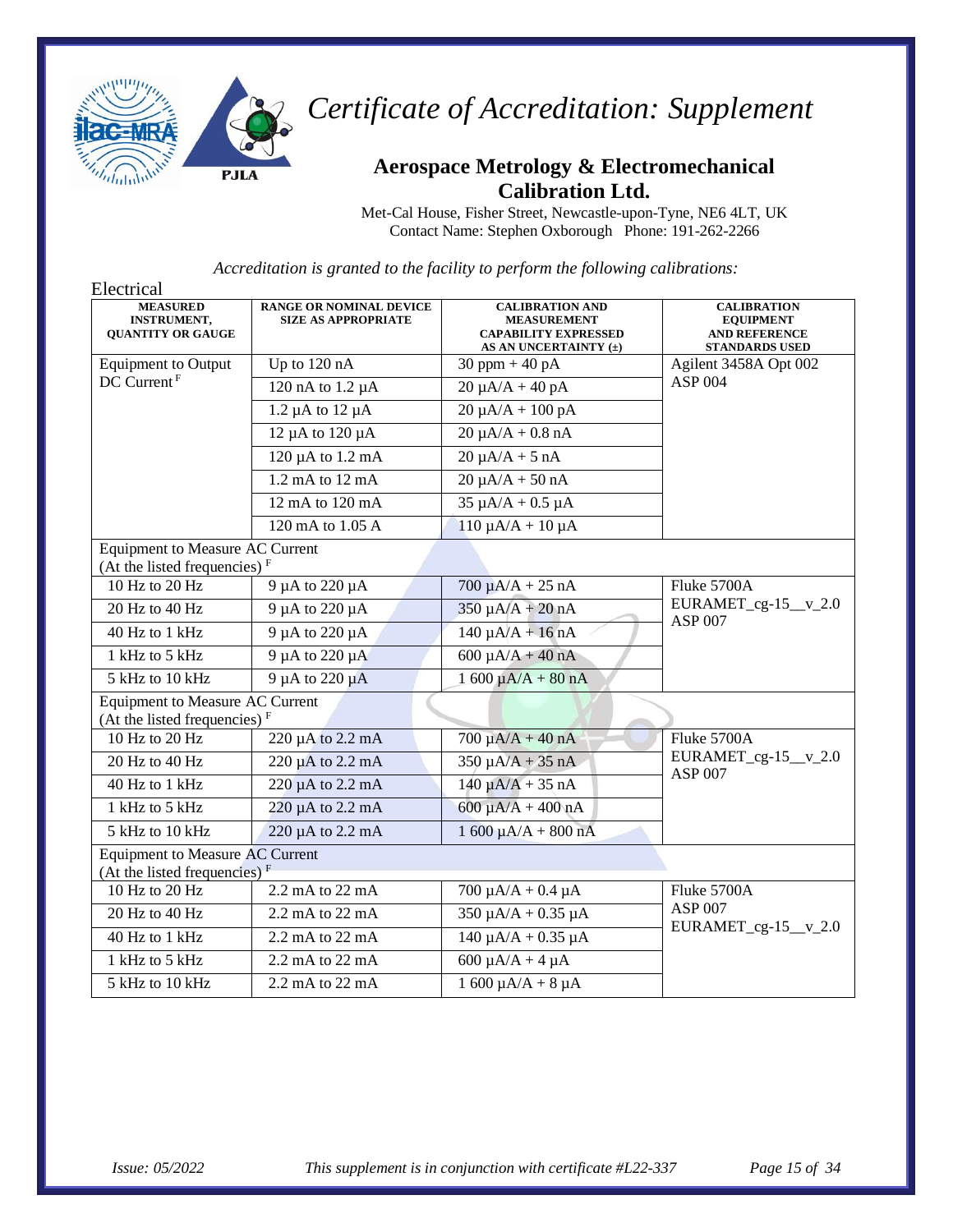

## **Aerospace Metrology & Electromechanical Calibration Ltd.**

Met-Cal House, Fisher Street, Newcastle-upon-Tyne, NE6 4LT, UK Contact Name: Stephen Oxborough Phone: 191-262-2266

| Electrical                                                                |                                                              |                                                                                                      |                                                                                         |
|---------------------------------------------------------------------------|--------------------------------------------------------------|------------------------------------------------------------------------------------------------------|-----------------------------------------------------------------------------------------|
| <b>MEASURED</b><br><b>INSTRUMENT,</b><br><b>QUANTITY OR GAUGE</b>         | <b>RANGE OR NOMINAL DEVICE</b><br><b>SIZE AS APPROPRIATE</b> | <b>CALIBRATION AND</b><br><b>MEASUREMENT</b><br><b>CAPABILITY EXPRESSED</b><br>AS AN UNCERTAINTY (±) | <b>CALIBRATION</b><br><b>EQUIPMENT</b><br><b>AND REFERENCE</b><br><b>STANDARDS USED</b> |
| <b>Equipment to Measure AC Current</b>                                    |                                                              |                                                                                                      |                                                                                         |
| (At the listed frequencies) $F$                                           |                                                              |                                                                                                      |                                                                                         |
| 10 Hz to 20 Hz                                                            | 22 mA to 220 mA                                              | $700 \mu A/A + 4 \mu A$                                                                              | Fluke 5700A<br>$EURAMET_cg-15_v_2.0$<br><b>ASP 007</b>                                  |
| 20 Hz to 40 Hz                                                            | 22 mA to 220 mA                                              | $350 \mu A/A + 3.5 \mu A$                                                                            |                                                                                         |
| 40 Hz to 1 kHz                                                            | 22 mA to $220 \overline{m}$ A                                | $140 \mu A/A + 3.5 \mu A$                                                                            |                                                                                         |
| 1 kHz to 5 kHz                                                            | 22 mA to 220 mA                                              | $600 \mu A/A + 40 \mu A$                                                                             |                                                                                         |
| 5 kHz to 10 kHz                                                           | 22 mA to 220 mA                                              | $1600 \mu A/A + 80 \mu A$                                                                            |                                                                                         |
| <b>Equipment to Measure AC Current</b><br>(At the listed frequencies) $F$ |                                                              |                                                                                                      |                                                                                         |
| 20 Hz to 1 kHz                                                            | 220 mA to 2.2 A                                              | $650 \mu A/A + 35 \mu A$                                                                             | Fluke 5700A                                                                             |
| 1 kHz to 5 kHz                                                            | 220 mA to 2.2 A                                              | $750 \mu A/A + 80 \mu A$                                                                             | $EURAMET_cg-15_v_2.0$                                                                   |
| 5 kHz to 10 kHz                                                           | 220 mA to 2.2 A                                              | $8500 \mu A/A + 160 \mu A$                                                                           | <b>ASP 007</b>                                                                          |
| <b>Equipment to Measure AC Current</b><br>(At the listed frequencies) $F$ |                                                              |                                                                                                      |                                                                                         |
| 10 Hz to 20 Hz                                                            | 2.2 A to 11 A                                                | $460 \mu A/A + 170 \mu A$                                                                            | Fluke 5700A w/ 5725A                                                                    |
| 20 Hz to 40 Hz                                                            | 2.2 A to 11 A                                                | $950 \mu A/A + 380 \mu A$                                                                            | EURAMET_cg- $15$ _v_2.0<br><b>ASP 007</b>                                               |
| 40 Hz to 1 kHz                                                            | 2.2 A to $11$ A                                              | $3600 \mu A/A + 750 \mu A$                                                                           |                                                                                         |
| <b>Equipment to Measure AC Current</b><br>(At the listed frequencies) $F$ |                                                              |                                                                                                      |                                                                                         |
| 10 Hz to 20 Hz                                                            | 29 µA to 330 µA                                              | $0.15 \mu A + 0.25 \%$ of reading                                                                    | Fluke 5500A                                                                             |
| 20 Hz to 45 Hz                                                            | 29 µA to 330 µA                                              | $0.15 \mu A + 0.125$ % of reading                                                                    | <b>ASP 007</b>                                                                          |
| 45 Hz to 1 kHz                                                            | 29 µA to 330 µA                                              | $0.15 \mu A + 0.125$ % of reading                                                                    |                                                                                         |
| 1 kHz to 5 kHz                                                            | 29 µA to 330 µA                                              | $0.15 \mu A + 0.4 \%$ of reading                                                                     |                                                                                         |
| 5 kHz to 10 kHz                                                           | 29 µA to 330 µA                                              | $0.15 \mu A + 1.25 \%$ of reading                                                                    |                                                                                         |
| Equipment to Measure AC Current<br>(At the listed frequencies) $F$        |                                                              |                                                                                                      |                                                                                         |
| 10 Hz to 20 Hz                                                            | 0.33 mA to 3.3 mA                                            | 0.2 % of reading $+$ 0.3 $\mu$ A                                                                     | Fluke 5500A                                                                             |
| 20 Hz to 45 Hz                                                            | 0.33 mA to 3.3 mA                                            | 0.1 % of reading $+$ 0.3 $\mu$ A                                                                     | <b>ASP 007</b>                                                                          |
| 45 Hz to 1 kHz                                                            | 0.33 mA to 3.3 mA                                            | 0.1 % of reading $+$ 0.3 $\mu$ A                                                                     |                                                                                         |
| 1 kHz to 5 kHz                                                            | 0.33 mA to 3.3 mA                                            | 0.2 % of reading $+$ 0.3 $\mu$ A                                                                     |                                                                                         |
| 5 kHz to 10 kHz                                                           | 0.33 mA to 3.3 mA                                            | $0.6\%$ of reading + 0.3 $\mu$ A                                                                     |                                                                                         |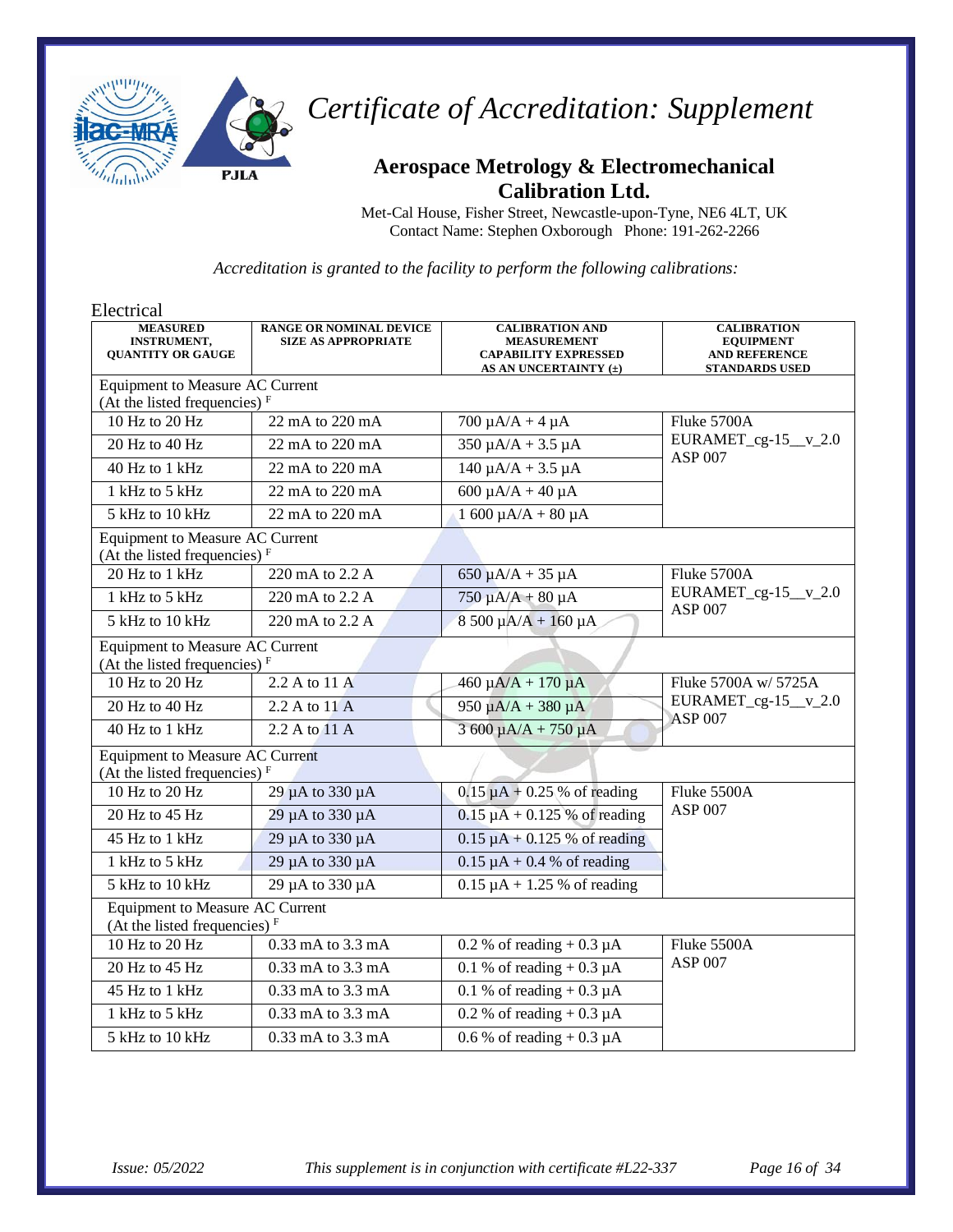

### **Aerospace Metrology & Electromechanical Calibration Ltd.**

Met-Cal House, Fisher Street, Newcastle-upon-Tyne, NE6 4LT, UK Contact Name: Stephen Oxborough Phone: 191-262-2266

| Electrical                                                                |                                                              |                                                                                                      |                                                                                         |
|---------------------------------------------------------------------------|--------------------------------------------------------------|------------------------------------------------------------------------------------------------------|-----------------------------------------------------------------------------------------|
| <b>MEASURED</b><br>INSTRUMENT,<br><b>QUANTITY OR GAUGE</b>                | <b>RANGE OR NOMINAL DEVICE</b><br><b>SIZE AS APPROPRIATE</b> | <b>CALIBRATION AND</b><br><b>MEASUREMENT</b><br><b>CAPABILITY EXPRESSED</b><br>AS AN UNCERTAINTY (±) | <b>CALIBRATION</b><br><b>EQUIPMENT</b><br><b>AND REFERENCE</b><br><b>STANDARDS USED</b> |
| <b>Equipment to Measure AC Current</b>                                    |                                                              |                                                                                                      |                                                                                         |
| (At the listed frequencies) $F$                                           |                                                              |                                                                                                      |                                                                                         |
| 10 Hz to 20 Hz                                                            | 3.3 mA to 33 mA                                              | 0.2 % of reading + $3 \mu A$                                                                         | Fluke 5500A                                                                             |
| $20$ Hz to $45$ Hz                                                        | 3.3 mA to 33 mA                                              | 0.1 % of reading $+3 \mu A$                                                                          | <b>ASP 007</b>                                                                          |
| 45 Hz to 1 kHz                                                            | 3.3 mA to 33 mA                                              | 0.09 % of reading $+3 \mu A$                                                                         |                                                                                         |
| 1 kHz to 5 kHz                                                            | 3.3 mA to 33 mA                                              | 0.2 % of reading $+3 \mu A$                                                                          |                                                                                         |
| $5$ kHz to $10$ kHz                                                       | 3.3 mA to 33 mA                                              | 0.6 % of reading $+3 \mu A$                                                                          |                                                                                         |
| Equipment to Measure AC Current<br>(At the listed frequencies) $F$        |                                                              |                                                                                                      |                                                                                         |
| 10 Hz to 20 Hz                                                            | 33 mA to 330 mA                                              | 0.2 % of reading $+30 \mu A$                                                                         | Fluke 5500A                                                                             |
| 20 Hz to 45 Hz                                                            | 33 mA to 330 mA                                              | 0.1 % of reading $+30 \mu A$                                                                         | <b>ASP 007</b>                                                                          |
| 45 Hz to 1 kHz                                                            | 33 mA to 330 mA                                              | $0.09\%$ of reading + 30 $\mu$ A                                                                     |                                                                                         |
| 1 kHz to 5 kHz                                                            | 33 mA to 330 mA                                              | 0.2 % of reading $+30 \mu A$                                                                         |                                                                                         |
| 5 kHz to 10 kHz                                                           | 33 mA to 330 mA                                              | 0.6 % of reading $+30 \mu A$                                                                         |                                                                                         |
| <b>Equipment to Measure AC Current</b><br>(At the listed frequencies) $F$ |                                                              |                                                                                                      |                                                                                         |
| $10$ Hz to $45$ Hz                                                        | 0.33 A to 2.2 A                                              | 0.2 % of reading $+300 \mu A$                                                                        | Fluke 5500A                                                                             |
| 20 Hz to 45 Hz                                                            | 0.33 A to 2.2 A                                              | 0.1 % of reading $+300 \mu A$                                                                        | <b>ASP 007</b>                                                                          |
| 45 Hz to 1 kHz                                                            | $0.33$ A to 2.2 A                                            | $0.75\%$ of reading + 300 $\mu$ A                                                                    |                                                                                         |
| <b>Equipment to Measure AC Current</b><br>(At the listed frequencies) $F$ |                                                              |                                                                                                      |                                                                                         |
| 45 Hz to 65 Hz                                                            | 2.2 A to 11 A                                                | 0.06 % of reading + 2 000 $\mu$ A                                                                    | Fluke 5500A                                                                             |
| 65 Hz to 500 Hz                                                           | 2.2 A to 11 A                                                | 0.1 % of reading + $2000 \mu A$                                                                      | <b>ASP 007</b>                                                                          |
| $500$ Hz to 1 kHz                                                         | 2.2 A to 11 A                                                | 0.33 % of reading + 2 000 $\mu$ A                                                                    |                                                                                         |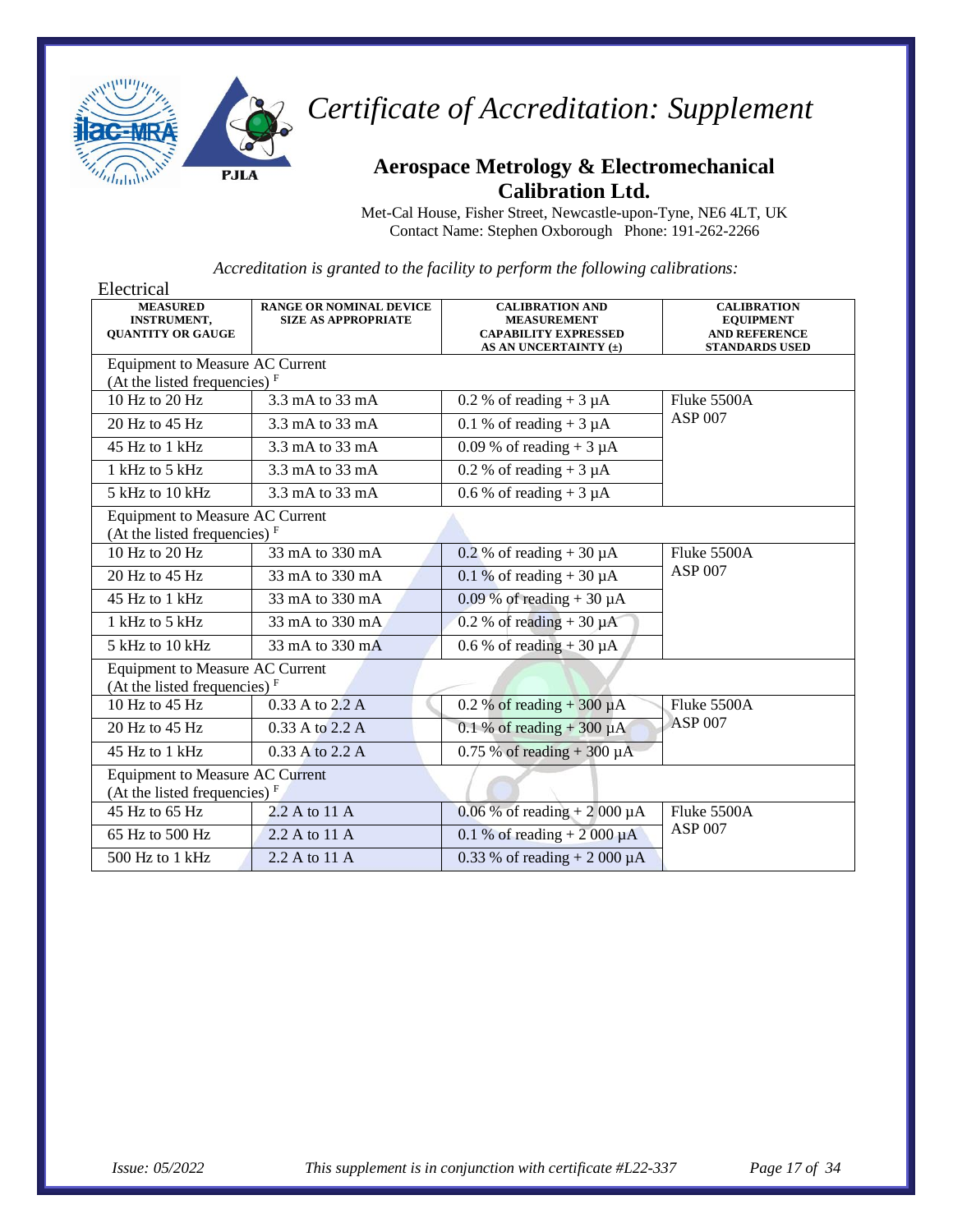

#### **Aerospace Metrology & Electromechanical Calibration Ltd.**

Met-Cal House, Fisher Street, Newcastle-upon-Tyne, NE6 4LT, UK Contact Name: Stephen Oxborough Phone: 191-262-2266

| Electrical                                                               |                                                              |                                                                                                      |                                                                                         |
|--------------------------------------------------------------------------|--------------------------------------------------------------|------------------------------------------------------------------------------------------------------|-----------------------------------------------------------------------------------------|
| <b>MEASURED</b><br><b>INSTRUMENT,</b><br><b>QUANTITY OR GAUGE</b>        | <b>RANGE OR NOMINAL DEVICE</b><br><b>SIZE AS APPROPRIATE</b> | <b>CALIBRATION AND</b><br><b>MEASUREMENT</b><br><b>CAPABILITY EXPRESSED</b><br>AS AN UNCERTAINTY (±) | <b>CALIBRATION</b><br><b>EQUIPMENT</b><br><b>AND REFERENCE</b><br><b>STANDARDS USED</b> |
| <b>Equipment to Measure</b>                                              | 109 μW to 297 μW                                             | 0.4 % of reading                                                                                     | Fluke 5500A<br>ASP 005<br><b>ASP 007</b>                                                |
| <b>AC</b> Power                                                          | 297 µW to 109 µW                                             | 0.25 % of reading                                                                                    |                                                                                         |
| (At the listed<br>frequencies) $F$                                       | 1.09 mW to 2.97 mW                                           | 0.35 % of reading                                                                                    |                                                                                         |
|                                                                          | 2.97 mW to 10.9 mW                                           | 0.25 % of reading                                                                                    |                                                                                         |
|                                                                          | 10.9 mW to 297 mW                                            | 0.25 % of reading                                                                                    |                                                                                         |
|                                                                          | 297 mW to 726 mW                                             | $0.15%$ of reading                                                                                   |                                                                                         |
|                                                                          | 726 mW to 1.485W                                             | $0.25%$ of reading                                                                                   |                                                                                         |
|                                                                          | 1.485 W to 3.63 W                                            | 0.15 % of reading                                                                                    |                                                                                         |
|                                                                          | 3.63 W to 9.18 W                                             | $0.35%$ of reading                                                                                   |                                                                                         |
|                                                                          | 9.18 W to 33.66 W                                            | $0.25%$ of reading                                                                                   |                                                                                         |
|                                                                          | 33.66 W to 918 W                                             | $0.35%$ of reading                                                                                   |                                                                                         |
|                                                                          | 918 W to 336.6 W                                             | 0.25 % of reading                                                                                    |                                                                                         |
|                                                                          | 336.6 W to 918 W                                             | $0.25%$ of reading                                                                                   |                                                                                         |
|                                                                          | 918 W to 2 244 W                                             | 0.15 % of reading                                                                                    |                                                                                         |
|                                                                          | 2 244 W to 4 590 W                                           | 0.2 % of reading                                                                                     |                                                                                         |
|                                                                          | 4 590 W to 11 220 W                                          | $0.15%$ of reading                                                                                   |                                                                                         |
| <b>Equipment to Output AC Current</b><br>(At the listed frequencies) $F$ |                                                              |                                                                                                      |                                                                                         |
| 10 Hz to 20 Hz                                                           | 100 pA to 120 µA                                             | $0.4\%$ of Reading + 30 nA                                                                           | Agilent 3458A Opt 002                                                                   |
| 20 Hz to 45 Hz                                                           | 100 pA to 120 µA                                             | $0.15\%$ of Reading + 30 nA                                                                          | <b>ASP 008</b>                                                                          |
| 45 Hz to 100 Hz                                                          | 100 pA to 120 µA                                             | $0.06\%$ of Reading + 30 nA                                                                          |                                                                                         |
| 100 Hz to 5 kHz                                                          | 100 pA to 120 µA                                             | $0.06\%$ of Reading + 30 nA                                                                          |                                                                                         |
| <b>Equipment to Output AC Current</b><br>(At the listed frequencies) $F$ |                                                              |                                                                                                      |                                                                                         |
| 10 Hz to 20 Hz                                                           | 120 µA to 1.2 mA                                             | 0.4 % of Reading + $0.2 \mu A$                                                                       | Agilent 3458A Opt 002                                                                   |
| 20 Hz to 45 Hz                                                           | 120 µA to 1.2 mA                                             | $0.15\%$ of Reading + 0.2 µA                                                                         | <b>ASP 008</b>                                                                          |
| 45 Hz to 100 Hz                                                          | 120 µA to 1.2 mA                                             | $0.06\%$ of Reading + $0.2\mu$ A                                                                     |                                                                                         |
| 100 Hz to 5 kHz                                                          | 120 µA to 1.2 mA                                             | $0.03$ % of Reading + $0.2 \mu A$                                                                    |                                                                                         |
| 5 kHz to 20 kHz                                                          | 120 µA to 1.2 mA                                             | 0.06 % of Reading $+$ 0.2 $\mu$ A                                                                    |                                                                                         |
| 20 kHz to 50 kHz                                                         | 120 µA to 1.2 mA                                             | 0.4 % of Reading + $0.4 \mu A$                                                                       |                                                                                         |
| 50 kHz to 100 kHz                                                        | 120 µA to 1.2 mA                                             | $0.55\%$ of Reading + 1.5 µA                                                                         |                                                                                         |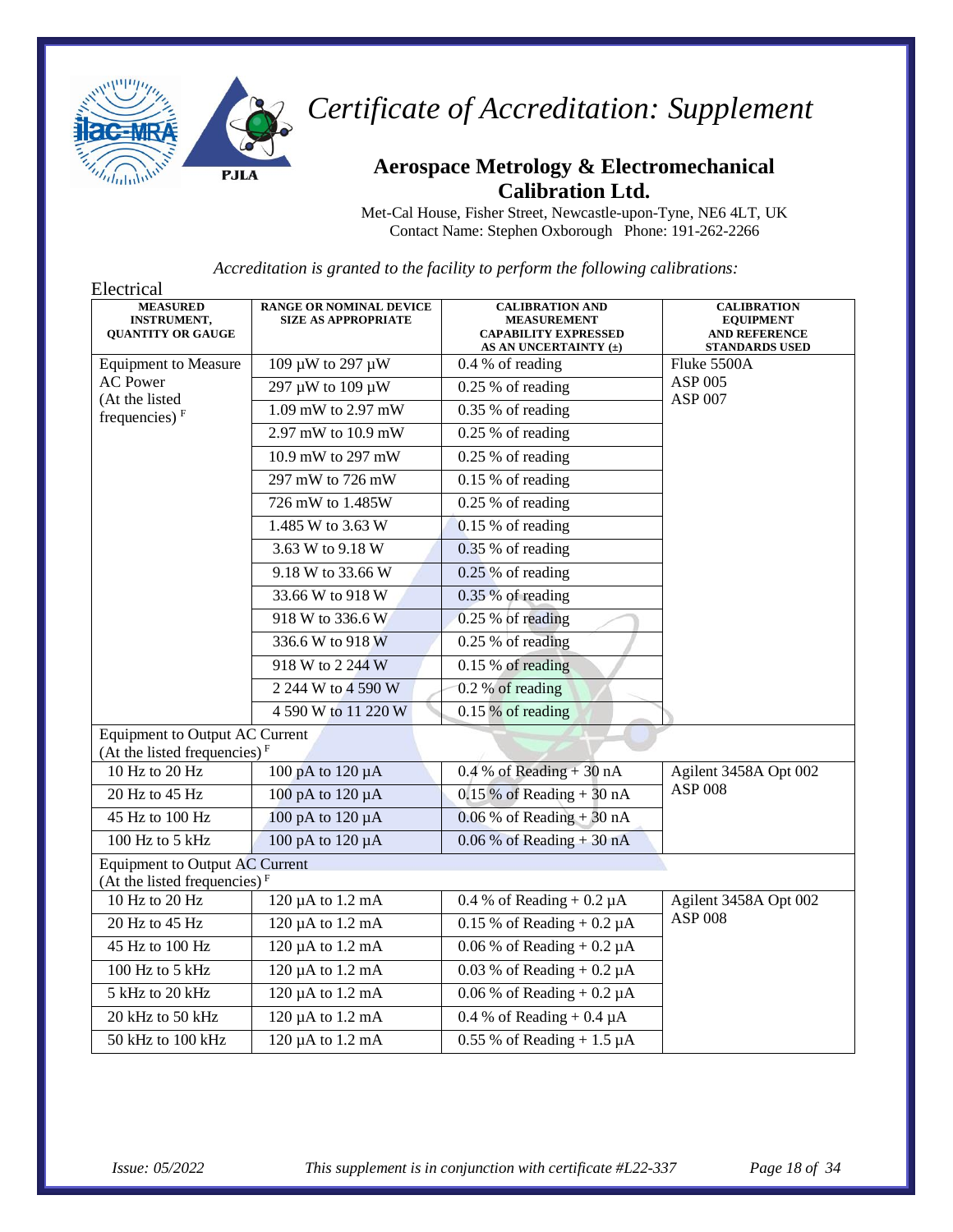

### **Aerospace Metrology & Electromechanical Calibration Ltd.**

Met-Cal House, Fisher Street, Newcastle-upon-Tyne, NE6 4LT, UK Contact Name: Stephen Oxborough Phone: 191-262-2266

| Electrical                                                               |                                                              |                                                                                                      |                                                                                         |
|--------------------------------------------------------------------------|--------------------------------------------------------------|------------------------------------------------------------------------------------------------------|-----------------------------------------------------------------------------------------|
| <b>MEASURED</b><br><b>INSTRUMENT,</b><br><b>OUANTITY OR GAUGE</b>        | <b>RANGE OR NOMINAL DEVICE</b><br><b>SIZE AS APPROPRIATE</b> | <b>CALIBRATION AND</b><br><b>MEASUREMENT</b><br><b>CAPABILITY EXPRESSED</b><br>AS AN UNCERTAINTY (±) | <b>CALIBRATION</b><br><b>EQUIPMENT</b><br><b>AND REFERENCE</b><br><b>STANDARDS USED</b> |
| <b>Equipment to Output AC Current</b>                                    |                                                              |                                                                                                      |                                                                                         |
| (At the listed frequencies) $F$                                          |                                                              |                                                                                                      |                                                                                         |
| 10 Hz to 20 Hz                                                           | 1.2 mA to 12 mA                                              | 0.4 % of Reading + $2 \mu A$                                                                         | Agilent 3458A Opt 002                                                                   |
| 20 Hz to 45 Hz                                                           | 1.2 mA to 12 mA                                              | $0.15$ % of Reading + 2 $\mu$ A                                                                      | <b>ASP 008</b>                                                                          |
| 45 Hz to 100 Hz                                                          | 1.2 mA to 12 mA                                              | 0.06 % of Reading $+2 \mu A$                                                                         |                                                                                         |
| 100 Hz to 5 kHz                                                          | 1.2 mA to 12 mA                                              | 0.03 % of Reading + $2 \mu A$                                                                        |                                                                                         |
| 5 kHz to 20 kHz                                                          | $1.2 \text{ mA}$ to $12 \text{ mA}$                          | 0.06 % of Reading $+ 2 \mu A$                                                                        |                                                                                         |
| 20 kHz to 50 kHz                                                         | $1.2 \text{ mA}$ to $12 \text{ mA}$                          | 0.4 % of Reading + 4 $\mu$ A                                                                         |                                                                                         |
| 50 kHz to 100 kHz                                                        | 1.2 mA to 12 mA                                              | $0.55$ % of Reading + 15 $\mu$ A                                                                     |                                                                                         |
| <b>Equipment to Output AC Current</b><br>(At the listed frequencies) $F$ |                                                              |                                                                                                      |                                                                                         |
| 10 Hz to 20 Hz                                                           | 12 mA to $120 \text{ mA}$                                    | $0.4\%$ of Reading + 20 $\mu$ A                                                                      | Agilent 3458A Opt 002                                                                   |
| 20 Hz to 45 Hz                                                           | 12 mA to 120 mA                                              | 0.15 % of Reading + 20 $\mu$ A                                                                       | <b>ASP 008</b>                                                                          |
| 45 Hz to 100 Hz                                                          | 12 mA to 120 mA                                              | 0.06 % of Reading + 20 $\mu$ A                                                                       |                                                                                         |
| 100 Hz to 5 kHz                                                          | 12 mA to 120 mA                                              | $0.03$ % of Reading + 20 $\mu$ A                                                                     |                                                                                         |
| 5 kHz to 20 kHz                                                          | 12 mA to 120 mA                                              | $0.06\%$ of Reading + 20 $\mu$ A                                                                     |                                                                                         |
| 20 kHz to 50 kHz                                                         | 12 mA to 120 mA                                              | 0.4 % of Reading + 40 $\mu$ A                                                                        |                                                                                         |
| 50 kHz to 100 kHz                                                        | 12 mA to 120 mA                                              | $0.55$ % of Reading + 150 $\mu$ A                                                                    |                                                                                         |
| <b>Equipment to Output AC Current</b>                                    |                                                              |                                                                                                      |                                                                                         |
| (At the listed frequencies) $F$                                          |                                                              |                                                                                                      |                                                                                         |
| 10 Hz to 20 Hz                                                           | 120 mA to 1.05 A                                             | $0.4\%$ of Reading + $0.2\text{ mA}$                                                                 | Agilent 3458A Opt 002                                                                   |
| 20 Hz to 45 Hz                                                           | 120 mA to 1.05 A                                             | $0.16\%$ of Reading + 0.2 mA                                                                         | <b>ASP 008</b>                                                                          |
| 45 Hz to 100 Hz                                                          | 120 mA to 1.05 A                                             | $0.08\%$ of Reading + 0.2 mA                                                                         |                                                                                         |
| 100 Hz to 5 kHz                                                          | 120 mA to 1.05 A                                             | $0.1\%$ of Reading + 0.2 mA                                                                          |                                                                                         |
| 5 kHz to 20 kHz                                                          | 120 mA to 1.05 A                                             | $0.3\%$ of Reading + $0.2\text{ mA}$                                                                 |                                                                                         |
| 20 kHz to 50 kHz                                                         | 120 mA to 1.05 A                                             | 1 % of Reading $+0.4$ mA                                                                             |                                                                                         |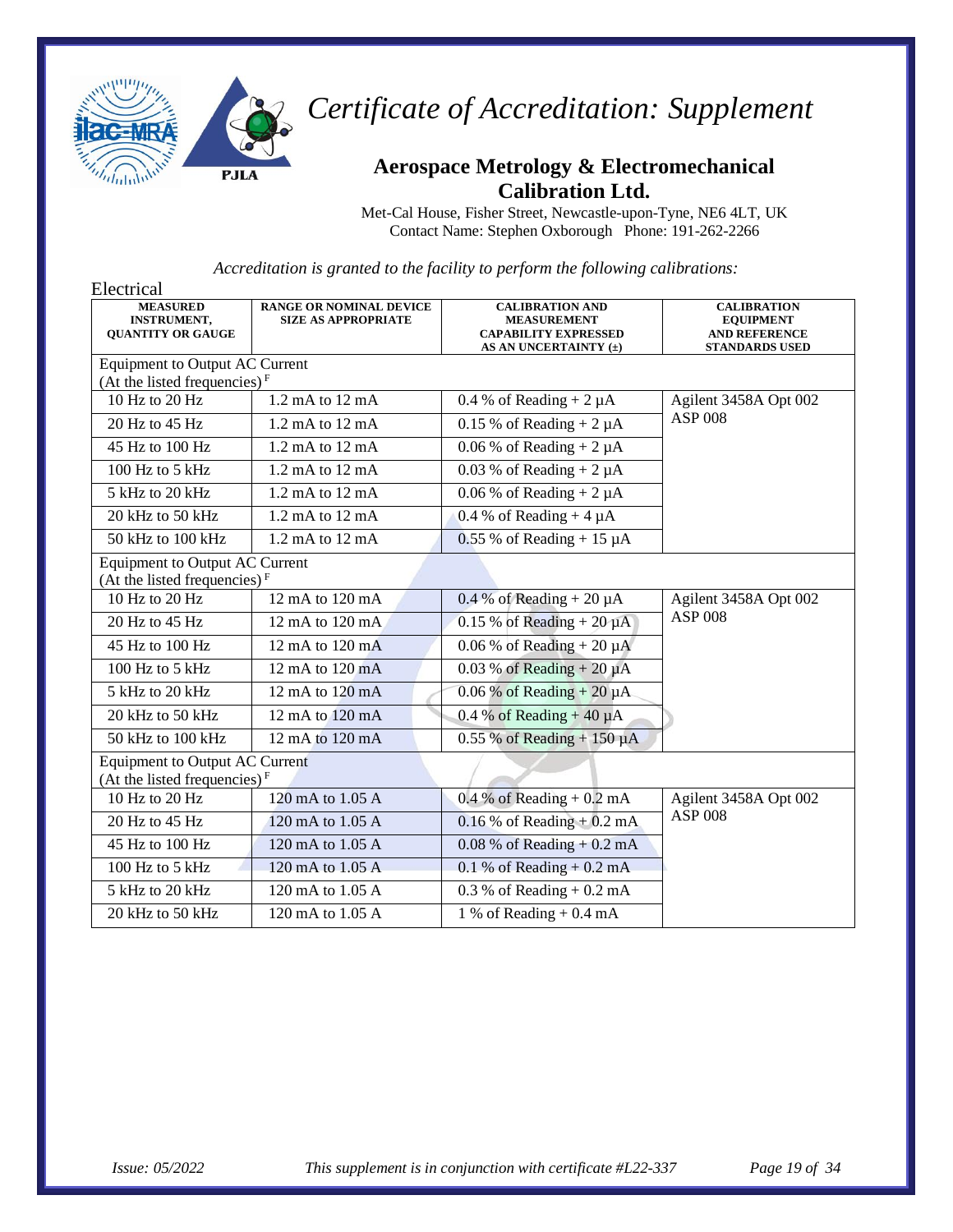

#### **Aerospace Metrology & Electromechanical Calibration Ltd.**

Met-Cal House, Fisher Street, Newcastle-upon-Tyne, NE6 4LT, UK Contact Name: Stephen Oxborough Phone: 191-262-2266

| Electrical                                                        |                                                              |                                                                                                      |                                                                                         |
|-------------------------------------------------------------------|--------------------------------------------------------------|------------------------------------------------------------------------------------------------------|-----------------------------------------------------------------------------------------|
| <b>MEASURED</b><br><b>INSTRUMENT,</b><br><b>QUANTITY OR GAUGE</b> | <b>RANGE OR NOMINAL DEVICE</b><br><b>SIZE AS APPROPRIATE</b> | <b>CALIBRATION AND</b><br><b>MEASUREMENT</b><br><b>CAPABILITY EXPRESSED</b><br>AS AN UNCERTAINTY (±) | <b>CALIBRATION</b><br><b>EQUIPMENT</b><br><b>AND REFERENCE</b><br><b>STANDARDS USED</b> |
| <b>Equipment to Measure</b>                                       | $\Omega$                                                     | 50 $\mu\Omega/\Omega$                                                                                | Fluke 5700A                                                                             |
| Resistance <sup>F</sup>                                           | $1 \Omega$                                                   | 95 $\mu\Omega/\Omega$                                                                                | $EURAMET_cg-15_v_2.0$<br>ASP 009                                                        |
|                                                                   | $1.9 \Omega$                                                 | 95 $\mu\Omega/\Omega$                                                                                |                                                                                         |
|                                                                   | $10 \Omega$                                                  | $28 \mu\Omega/\Omega$                                                                                |                                                                                         |
|                                                                   | $19 \Omega$                                                  | $27 \mu\Omega/\Omega$                                                                                |                                                                                         |
|                                                                   | $100 \Omega$                                                 | $17 \muΩ/Ω$                                                                                          |                                                                                         |
|                                                                   | $190 \Omega$                                                 | $17 \muΩ/Ω$                                                                                          |                                                                                         |
|                                                                   | $1 k\Omega$                                                  | $13 \mu\Omega/\Omega$                                                                                |                                                                                         |
|                                                                   | $1.9 k\Omega$                                                | $13 \mu\Omega/\Omega$                                                                                |                                                                                         |
|                                                                   | $10 \text{ k}\Omega$                                         | $12 \mu\Omega/\Omega$                                                                                |                                                                                         |
|                                                                   | $19 k\Omega$                                                 | $12 \mu\Omega/\Omega$                                                                                |                                                                                         |
|                                                                   | $100 \text{ k}\Omega$                                        | 14 $\mu\Omega/\Omega$                                                                                |                                                                                         |
|                                                                   | $190 \text{ k}\Omega$                                        | $14 \mu\Omega/\Omega$                                                                                |                                                                                         |
|                                                                   | $1 \text{ M}\Omega$                                          | $20 \mu\Omega/\Omega$                                                                                |                                                                                         |
|                                                                   | $1.9 M\Omega$                                                | $21 \mu\Omega/\Omega$                                                                                |                                                                                         |
|                                                                   | $10 \text{ M}\Omega$                                         | $40 \mu\Omega/\Omega$                                                                                |                                                                                         |
|                                                                   | $19 \text{ M}\Omega$                                         | 47 μ $\Omega/\Omega$                                                                                 |                                                                                         |
|                                                                   | $100 \text{ M}\Omega$                                        | $110 \muΩ/Ω$                                                                                         |                                                                                         |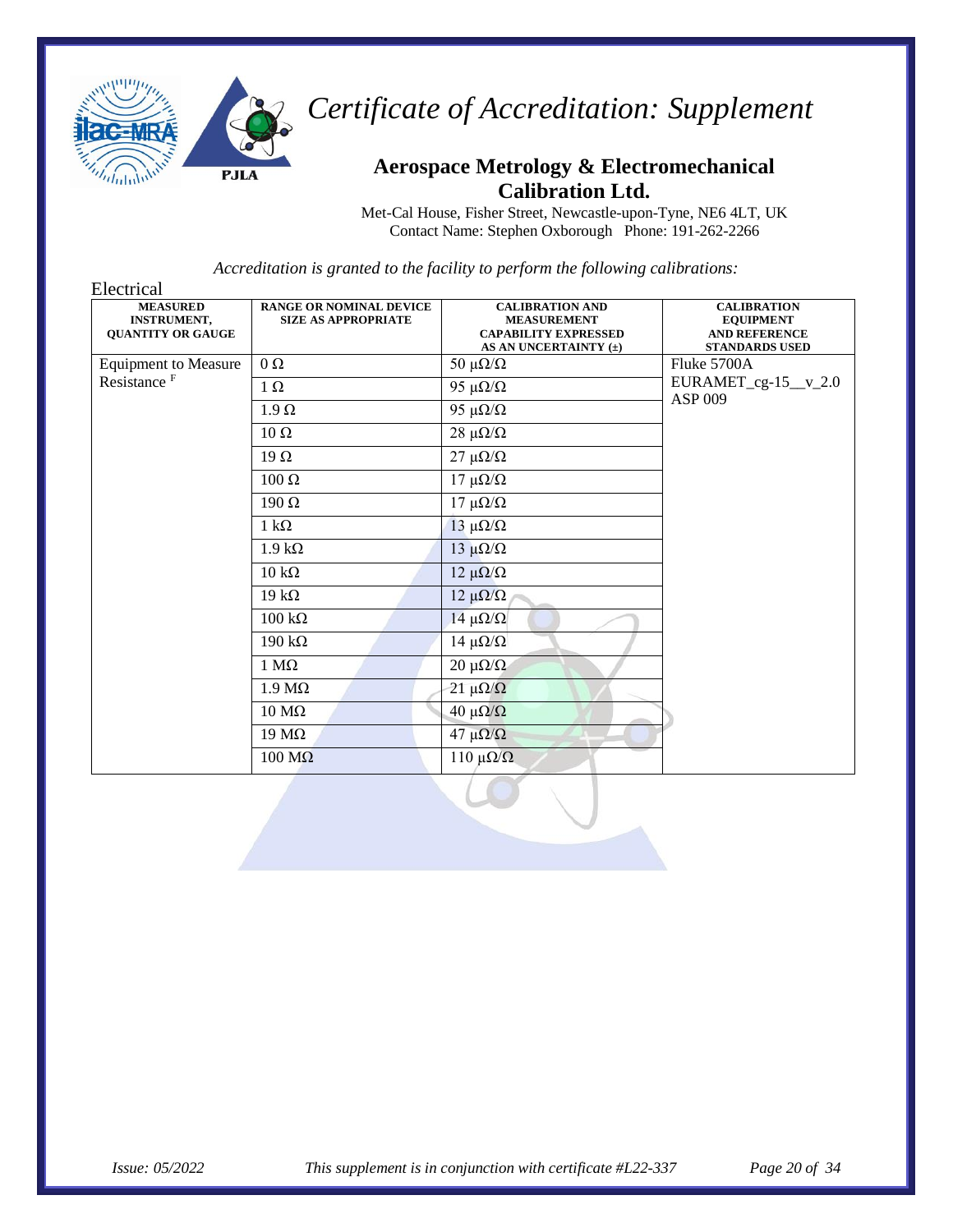

#### **Aerospace Metrology & Electromechanical Calibration Ltd.**

Met-Cal House, Fisher Street, Newcastle-upon-Tyne, NE6 4LT, UK Contact Name: Stephen Oxborough Phone: 191-262-2266

| Electrical                                                        |                                                              |                                                                                                      |                                                                                         |
|-------------------------------------------------------------------|--------------------------------------------------------------|------------------------------------------------------------------------------------------------------|-----------------------------------------------------------------------------------------|
| <b>MEASURED</b><br><b>INSTRUMENT,</b><br><b>QUANTITY OR GAUGE</b> | <b>RANGE OR NOMINAL DEVICE</b><br><b>SIZE AS APPROPRIATE</b> | <b>CALIBRATION AND</b><br><b>MEASUREMENT</b><br><b>CAPABILITY EXPRESSED</b><br>AS AN UNCERTAINTY (±) | <b>CALIBRATION</b><br><b>EQUIPMENT</b><br><b>AND REFERENCE</b><br><b>STANDARDS USED</b> |
| <b>Equipment to Measure</b>                                       | $0 \Omega$ to 11 $\Omega$                                    | 0.012 % of reading + 0.008 $\Omega$                                                                  | Fluke 5500A                                                                             |
| Resistance <sup>F</sup>                                           | 11 $\Omega$ to 33 $\Omega$                                   | 0.012 % of reading + 0.015 $\Omega$                                                                  | ASP 009                                                                                 |
|                                                                   | 33 $\Omega$ to 110 $\Omega$                                  | 0.009 % of reading + 0.015 Ω                                                                         |                                                                                         |
|                                                                   | 110 $\Omega$ to 330 $\Omega$                                 | 0.009 % of reading + 0.015 $\Omega$                                                                  |                                                                                         |
|                                                                   | $330 \Omega$ to 1.1k $\Omega$                                | 0.009 % of reading + 0.06 $\Omega$                                                                   |                                                                                         |
|                                                                   | 1.1 k $\Omega$ to 3.3 k $\Omega$                             | 0.009 % of reading $+$ 0.06 $\Omega$                                                                 |                                                                                         |
|                                                                   | 3.3 k $\Omega$ to 11 k $\Omega$                              | 0.009 % of reading + 0.6 $\Omega$                                                                    |                                                                                         |
|                                                                   | 11 k $\Omega$ to 33 k $\Omega$                               | 0.009 % of reading + 0.6 $\Omega$                                                                    |                                                                                         |
|                                                                   | 33 k $\Omega$ to 110 k $\Omega$                              | 0.011 % of reading + 6 $\Omega$                                                                      |                                                                                         |
|                                                                   | 110 k $\Omega$ to 330 k $\Omega$                             | 0.012 % of reading + 6 $\Omega$                                                                      |                                                                                         |
|                                                                   | 330 k $\Omega$ to 1.1 M $\Omega$                             | 0.015 % of reading + 55 $\Omega$                                                                     |                                                                                         |
|                                                                   | 1.1 M $\Omega$ to 3.3 M $\Omega$                             | 0.015 % of reading + 55 $\Omega$                                                                     |                                                                                         |
|                                                                   | 3.3 $M\Omega$ to 11 $M\Omega$                                | 0.06 % of reading + 550 $\Omega$                                                                     |                                                                                         |
|                                                                   | 11 M $\Omega$ to 33 M $\Omega$                               | 0.1 % of reading + 550 $\Omega$                                                                      |                                                                                         |
|                                                                   | 33 M $\Omega$ to 110 M $\Omega$                              | 0.5 % of reading + 5 500 $\Omega$                                                                    |                                                                                         |
|                                                                   | 110 M $\Omega$ to 330 M $\Omega$                             | 0.5 % of reading + 16 500 $\Omega$                                                                   |                                                                                         |
| <b>Equipment to Measure</b>                                       | 10 μ $\Omega$ to 12 $\Omega$                                 | 15 μ $\Omega/\Omega$ + 5 μ $\Omega/\Omega$ of range                                                  | Agilent 3458A Opt 002                                                                   |
| DC Resistance <sup>F</sup>                                        | 12 $\Omega$ to 120 $\Omega$                                  | 12 μ $\Omega/\Omega$ + 5 μ $\Omega/\Omega$ of range                                                  | <b>ASP 010</b>                                                                          |
|                                                                   | $120 \Omega$ to 1.2 k $\Omega$                               | $10 \mu\Omega/\Omega$ + 0.5 μΩ/Ω of range                                                            |                                                                                         |
|                                                                   | $1.2 \text{ k}\Omega$ to $12 \text{ k}\Omega$                | $10 \mu\Omega/\Omega$ + 0.5 μΩ/Ω of range                                                            |                                                                                         |
|                                                                   | 12 k $\Omega$ to 120 k $\Omega$                              | $10 \mu\Omega/\Omega$ + 0.5 μΩ/Ω of range                                                            |                                                                                         |
|                                                                   | 120 k $\Omega$ to 1.2 M $\Omega$                             | 15 μ $\Omega/\Omega$ + 2 μ $\Omega/\Omega$ of range                                                  |                                                                                         |
|                                                                   | 1.2 $M\Omega$ to 12 $M\Omega$                                | 50 μ $\Omega/\Omega$ + 10 μ $\Omega/\Omega$ of range                                                 |                                                                                         |
|                                                                   | 12 MΩ to 120 MΩ                                              | 500 $\mu\Omega/\Omega$ + 10 $\mu\Omega/\Omega$ of range                                              |                                                                                         |
|                                                                   | 120 M $\Omega$ to 1.2 G $\Omega$                             | 5 000 μ $\Omega/\Omega$ + 10 μ $\Omega/\Omega$ of range                                              |                                                                                         |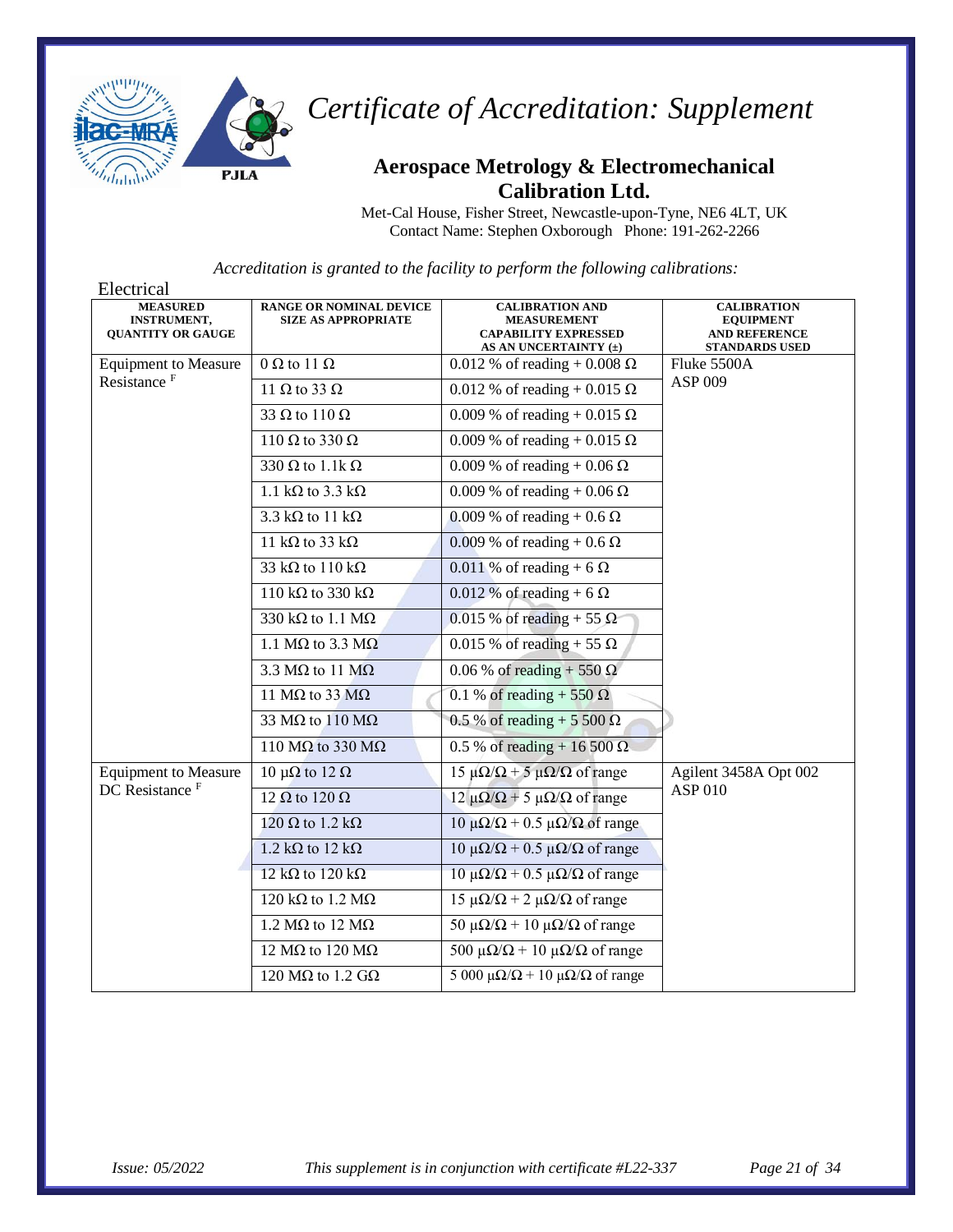

#### **Aerospace Metrology & Electromechanical Calibration Ltd.**

Met-Cal House, Fisher Street, Newcastle-upon-Tyne, NE6 4LT, UK Contact Name: Stephen Oxborough Phone: 191-262-2266

| Electrical                                                        |                                                              |                                                                                                      |                                                                                         |
|-------------------------------------------------------------------|--------------------------------------------------------------|------------------------------------------------------------------------------------------------------|-----------------------------------------------------------------------------------------|
| <b>MEASURED</b><br><b>INSTRUMENT, QUANTITY</b><br><b>OR GAUGE</b> | <b>RANGE OR NOMINAL DEVICE</b><br><b>SIZE AS APPROPRIATE</b> | <b>CALIBRATION AND</b><br><b>MEASUREMENT</b><br><b>CAPABILITY EXPRESSED</b><br>AS AN UNCERTAINTY (±) | <b>CALIBRATION</b><br><b>EQUIPMENT</b><br><b>AND REFERENCE</b><br><b>STANDARDS USED</b> |
| <b>Equipment to Measure</b>                                       | $0.33$ nF to $0.5$ nF                                        | $0.5\%$ of reading $+0.01$ nF                                                                        | Fluke 5500A                                                                             |
| Capacitance 50 Hz to 1<br>$000$ Hz $FO$                           | $0.5$ nF to $1.1$ nF                                         | $0.5\%$ of reading + 0.01 nF                                                                         | ASP 012                                                                                 |
|                                                                   | 1.1 nF to 3.3 nF                                             | $0.5\%$ of reading $+0.01$ nF                                                                        |                                                                                         |
|                                                                   | 3.3 nF to 11 nF                                              | $0.5 %$ of reading + 0.01 nF                                                                         |                                                                                         |
|                                                                   | 11 nF to 33 nF                                               | $0.25\%$ of reading $+0.1$ nF                                                                        |                                                                                         |
|                                                                   | 33 nF to 110 nF                                              | $0.25 \%$ of reading + 0.1 nF                                                                        |                                                                                         |
|                                                                   | 110 nF to 330 nF                                             | $0.25$ % of reading $+0.3$ nF                                                                        |                                                                                         |
|                                                                   | $0.33 \,\mu F$ to $1.1 \,\mu F$                              | $0.25$ % of reading + 1 nF                                                                           |                                                                                         |
|                                                                   | 1.1 $\mu$ F to 3.3 $\mu$ F                                   | $0.35\%$ of reading + 3 nF                                                                           |                                                                                         |
|                                                                   | $3.\overline{3}$ µF to 11 µF                                 | $0.35\%$ of reading + 10 nF                                                                          |                                                                                         |
|                                                                   | 11 $\mu$ F to 33 $\mu$ F                                     | $0.4 %$ of reading + 30 nF                                                                           |                                                                                         |
|                                                                   | 33 µF to 110 µF                                              | $0.5\%$ of reading + 100 nF                                                                          |                                                                                         |
|                                                                   | $110 \mu F$ to 330 $\mu F$                                   | $0.7 %$ of reading + 300 nF                                                                          |                                                                                         |
|                                                                   | 330 µF to 1.1 mF                                             | $1\%$ of reading + 300 nF                                                                            |                                                                                         |
| Voltage Measurement <sup>F</sup>                                  | 2V                                                           | $\overline{0.025}$ % + 40 µV                                                                         | Keithley 6517B                                                                          |
|                                                                   | 20 V                                                         | $0.025% + 300 \,\mu\text{V}$                                                                         | Electrometer<br><b>ASP 127</b>                                                          |
|                                                                   | 200V                                                         | $0.06\% + 3mV$                                                                                       |                                                                                         |
| Current Measured <sup>F</sup>                                     | 20pA                                                         | $1 \% + 3 fA$                                                                                        |                                                                                         |
|                                                                   | $200\ \mathrm{pA}$                                           | $1 \% + 5 fA$                                                                                        |                                                                                         |
|                                                                   | 2 nA                                                         | $0.2 % + 300 fA$                                                                                     |                                                                                         |
|                                                                   | 20 nA                                                        | $0.2 % + 500 fA$                                                                                     |                                                                                         |
|                                                                   | 200 nA                                                       | $0.2 % + 5 pA$                                                                                       |                                                                                         |
|                                                                   | $2 \mu A$                                                    | $0.1 % + 100 pA$                                                                                     |                                                                                         |
|                                                                   | $20 \mu A$                                                   | $0.1 % + 500 pA$                                                                                     |                                                                                         |
|                                                                   | $200 \mu A$                                                  | $0.1 % + 5 nA$                                                                                       |                                                                                         |
|                                                                   | $2 \text{ mA}$                                               | $0.1 % + 100 nA$                                                                                     |                                                                                         |
|                                                                   | $20 \text{ mA}$                                              | $0.1 % + 500 nA$                                                                                     |                                                                                         |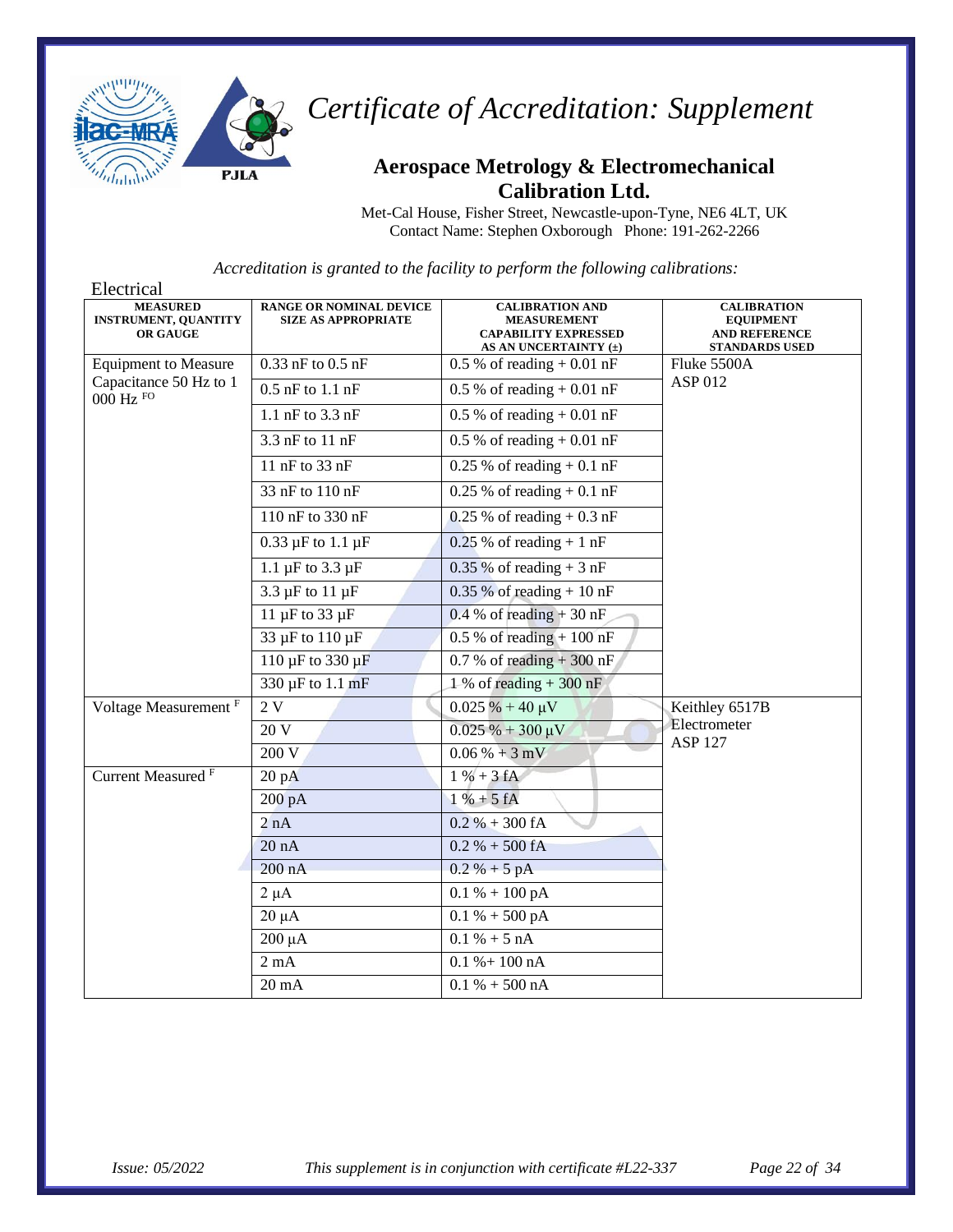

#### **Aerospace Metrology & Electromechanical Calibration Ltd.**

Met-Cal House, Fisher Street, Newcastle-upon-Tyne, NE6 4LT, UK Contact Name: Stephen Oxborough Phone: 191-262-2266

| Electrical                                                                |                                                              |                                                                                                      |                                                                                         |
|---------------------------------------------------------------------------|--------------------------------------------------------------|------------------------------------------------------------------------------------------------------|-----------------------------------------------------------------------------------------|
| <b>MEASURED</b><br><b>INSTRUMENT,</b><br><b>QUANTITY OR GAUGE</b>         | <b>RANGE OR NOMINAL DEVICE</b><br><b>SIZE AS APPROPRIATE</b> | <b>CALIBRATION AND</b><br><b>MEASUREMENT</b><br><b>CAPABILITY EXPRESSED</b><br>AS AN UNCERTAINTY (±) | <b>CALIBRATION</b><br><b>EQUIPMENT</b><br><b>AND REFERENCE</b><br><b>STANDARDS USED</b> |
| <b>Equipment to Output</b>                                                | $0.001$ pF to $1$ mF                                         | $0.05\% + 0.000\ 01\ pF$                                                                             | Eucol U2817A Precision                                                                  |
| Capacitance 50 Hz to<br>$100$ kHz $F$                                     | $1$ mF to $3$ mF                                             | $0.05\% + 0.0015$ mF                                                                                 | <b>LCR</b> Bridge<br><b>ASP 118</b>                                                     |
| <b>Equipment to Output</b><br>Resistance 50 Hz to<br>$100$ kHz $F$        | $0.001$ $\Omega$ to $100$ $\text{M}\Omega$                   | $0.005\% + 0.000\ 005\ \Omega$                                                                       |                                                                                         |
| <b>Equipment to Output</b><br>Inductance 50 Hz to<br>$100$ kHz $^{\rm F}$ | 100 µH to 100 kH                                             | $0.05 % + 0.05 \mu H$                                                                                |                                                                                         |
| Resistance                                                                | $2 M\Omega$                                                  | $0.125 \% + 10 \Omega$                                                                               | Keithley 6517B                                                                          |
| Measurement <sup>F</sup>                                                  | $20 \text{ M}\Omega$                                         | $0.125 \% + 100 \Omega$                                                                              | Electrometer                                                                            |
|                                                                           | $200 \text{ M}\Omega$                                        | $0.15% + 1k\Omega$                                                                                   | <b>ASP 127</b>                                                                          |
|                                                                           | $2\;{\rm G}\Omega$                                           | $0.225 \% + 10 k\Omega$                                                                              |                                                                                         |
|                                                                           | $20 \text{ } G\Omega$                                        | $0.225% + 100 k\Omega$                                                                               |                                                                                         |
|                                                                           | $200 \text{ } \text{G}\Omega$                                | $0.35 % + 1 MΩ$                                                                                      |                                                                                         |
|                                                                           | $2 T\Omega$                                                  | $0.35 % + 10 MΩ$                                                                                     |                                                                                         |
|                                                                           | $20 \text{ T}\Omega$                                         | $1.025% + 100 M\Omega$                                                                               |                                                                                         |
|                                                                           | $200$ ΤΩ                                                     | $1.15% + 1$ GQ                                                                                       |                                                                                         |
| Voltage Source <sup>F</sup>                                               | 100 V                                                        | $0.15\% + 10\,\text{mV}$                                                                             |                                                                                         |
|                                                                           | 1 000 V                                                      | $0.15\% + 100$ mV                                                                                    |                                                                                         |
| Coulombs                                                                  | 2 nC                                                         | $0.4\% + 50$ fC                                                                                      |                                                                                         |
| Measurement <sup>F</sup>                                                  | 20 <sub>n</sub> C                                            | $0.4 % + 500 fC$                                                                                     |                                                                                         |
|                                                                           | $200$ nC                                                     | $0.4\% + 5pC$                                                                                        |                                                                                         |
|                                                                           | $2 \mu C$                                                    | $0.4 % + 50 pC$                                                                                      |                                                                                         |
| Equipment to Measure/Output High Voltage <sup>FO</sup>                    |                                                              |                                                                                                      |                                                                                         |
| DC                                                                        | 1 kV to 150 kV                                               | 0.25 %                                                                                               | HV divider                                                                              |
| AC at 50 Hz                                                               | 1 kV to 150 kV                                               | $1\%$                                                                                                | ROSS VMD4+VMP200<br><b>ASP 179</b>                                                      |
| Equipment to Output High Current FO                                       |                                                              |                                                                                                      |                                                                                         |
| 50 Hz                                                                     | 10 A to 500 A                                                | 0.04%                                                                                                | Reference CT<br>H.W.Sullivan 46211<br>ASP 056                                           |
| DC                                                                        | 10 A to 300 A                                                | 0.3%                                                                                                 | Precision Shunt<br><b>AMECaL 300A</b><br><b>ASP 100</b>                                 |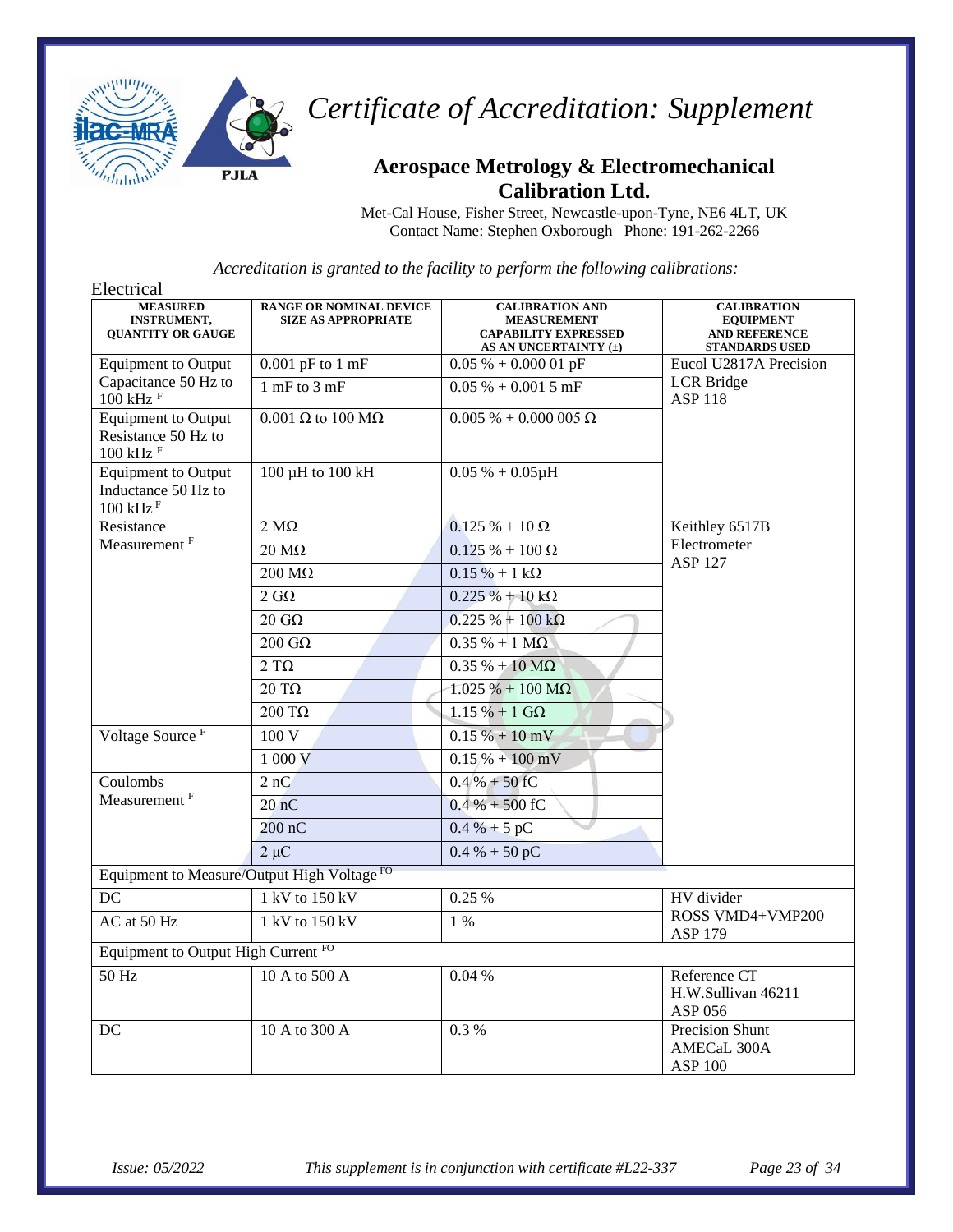

#### **Aerospace Metrology & Electromechanical Calibration Ltd.**

Met-Cal House, Fisher Street, Newcastle-upon-Tyne, NE6 4LT, UK Contact Name: Stephen Oxborough Phone: 191-262-2266

| Electrical                                              |                                                              |                                                                                                      |                                                                                         |
|---------------------------------------------------------|--------------------------------------------------------------|------------------------------------------------------------------------------------------------------|-----------------------------------------------------------------------------------------|
| MEASURED INSTRUMENT,<br><b>QUANTITY OR GAUGE</b>        | <b>RANGE OR NOMINAL DEVICE</b><br><b>SIZE AS APPROPRIATE</b> | <b>CALIBRATION AND</b><br><b>MEASUREMENT</b><br><b>CAPABILITY EXPRESSED</b><br>AS AN UNCERTAINTY (±) | <b>CALIBRATION</b><br><b>EQUIPMENT</b><br><b>AND REFERENCE</b><br><b>STANDARDS USED</b> |
| Temperature Calibration,                                | 0 °C to 200 °C                                               | $1 °C$                                                                                               | Beamex MC5                                                                              |
| Indication, and Control                                 | 200 °C to 500 °C                                             | 0.7 °C                                                                                               | ASP 031                                                                                 |
| Equipment use with<br>Thermocouple Type B FO            | $500\,^{\circ}\textrm{C}$ to $800\,^{\circ}\textrm{C}$       | $0.5\,^{\circ}\mathrm{C}$                                                                            |                                                                                         |
|                                                         | 800 °C to 1 820 °C                                           | 0.6 °C                                                                                               |                                                                                         |
| Temperature Calibration,                                | -50 °C to 0 °C                                               | $1^{\circ}C$                                                                                         |                                                                                         |
| Indication, and Control<br>Equipment use with           | $0\ ^{\circ}\textrm{C}$ to 150 $^{\circ}\textrm{C}$          | 0.7 °C                                                                                               |                                                                                         |
| Thermocouple Type R FO                                  | 150 °C to 1 400 °C                                           | 0.5 °C                                                                                               |                                                                                         |
|                                                         | 1 400 °C to 1 768 °C                                         | 0.6 °C                                                                                               |                                                                                         |
| Temperature Calibration,                                | -50 °C to 0 °C                                               | 1 °C                                                                                                 |                                                                                         |
| Indication, and Control<br>Equipment use with           | 0 °C to 50 °C                                                | 0.7 °C                                                                                               |                                                                                         |
| Thermocouple Type S FO                                  | 50 °C to 1 500 °C                                            | 0.6 °C                                                                                               |                                                                                         |
|                                                         | 1 500 °C to 1 768 °C                                         | $0.7\degree$ C                                                                                       |                                                                                         |
| Temperature Calibration,                                | -270 °C to -200 °C                                           | 0.02 % of thermovoltage + 4 $\mu$ V                                                                  |                                                                                         |
| Indication, and Control                                 | -200 °C to 0 °C                                              | 0.08 % Reading + 0.07 °C                                                                             |                                                                                         |
| Equipment use with<br>Thermocouple Type E <sup>FO</sup> | $0 °C$ to 600 $°C$                                           | $0.015$ % Reading + $0.07$ °C                                                                        |                                                                                         |
|                                                         | 600 °C to 1 000 °C                                           | 0.026 % Reading                                                                                      |                                                                                         |
| Temperature Calibration,                                | -210 °C to -200 °C                                           | 0.02 % of thermovoltage + 4 $\mu$ V                                                                  |                                                                                         |
| Indication, and Control<br>Equipment use with           | -200 °C to 0 °C                                              | 0.07 % of Reading + 0.08 $^{\circ}$ C                                                                |                                                                                         |
| Thermocouple Type J <sup>FO</sup>                       | 0 °C to 1 200 °C                                             | 0.02 % of Reading+ $0.08$ °C                                                                         |                                                                                         |
| Temperature Calibration,                                | -270 °C to -200 °C                                           | 0.02 % of thermovoltage + 4 $\mu$ V                                                                  | Electrical                                                                              |
| Indication, and Control                                 | -200 °C to 0 °C                                              | $0.01 \% RDG + 0.1 °C$                                                                               | Simulation of                                                                           |
| Equipment use with                                      | 0 °C to 1 000 °C                                             | $0.02 \%$ RDG + 0.1 °C                                                                               | Thermocouple                                                                            |
| Thermocouple Type K FO                                  | 1 000 °C to 1 372 °C                                         | 0.03 % RDG                                                                                           | <b>Output Using</b>                                                                     |
| Temperature Calibration,                                | -270 °C to -200 °C                                           | 0.02 % of thermovoltage + 4 $\overline{\mu V}$                                                       | Beamex MC5<br>to provide mV                                                             |
| Indication, and Control<br>Equipment use with           | -200 °C to -100 °C<br>-100 °C to 0 °C                        | 0.2 % RDG<br>$0.05\%$ RDG + 0.1 5 °C                                                                 | signals per ITS-90                                                                      |
| Thermocouple Type N FO                                  | 0 °C to 750 °C                                               | 0.01 % RDG + 0.15 °C                                                                                 | ASP 031                                                                                 |
|                                                         | 750 °C to 1 300 °C                                           | 0.03 % RDG                                                                                           |                                                                                         |
| Temperature Calibration,                                | -270 °C to -250 °C                                           | 0.02 % of thermovoltage + 4 $\mu$ V                                                                  |                                                                                         |
| Indication, and Control                                 | -250 °C to -200 °C                                           | 0.7 °C                                                                                               |                                                                                         |
| Equipment use with                                      | -200 °C to 0 °C                                              | 0.1 % RDG + 0.1 °C                                                                                   |                                                                                         |
| Thermocouple Type T FO                                  | 0 °C to 400 °C                                               | 0.01 % RDG + 0.1 °C                                                                                  |                                                                                         |
| Temperature Calibration,                                | -200 °C to 0 °C                                              | 0.1 % RDG + 0.15 °C                                                                                  |                                                                                         |
| Indication, and Control                                 | 0 °C to 600 °C                                               | 0.01 % RDG + 0.15 °C                                                                                 |                                                                                         |
| Equipment use with                                      |                                                              |                                                                                                      |                                                                                         |
| Thermocouple Type U $\,^{\rm FO}$                       |                                                              |                                                                                                      |                                                                                         |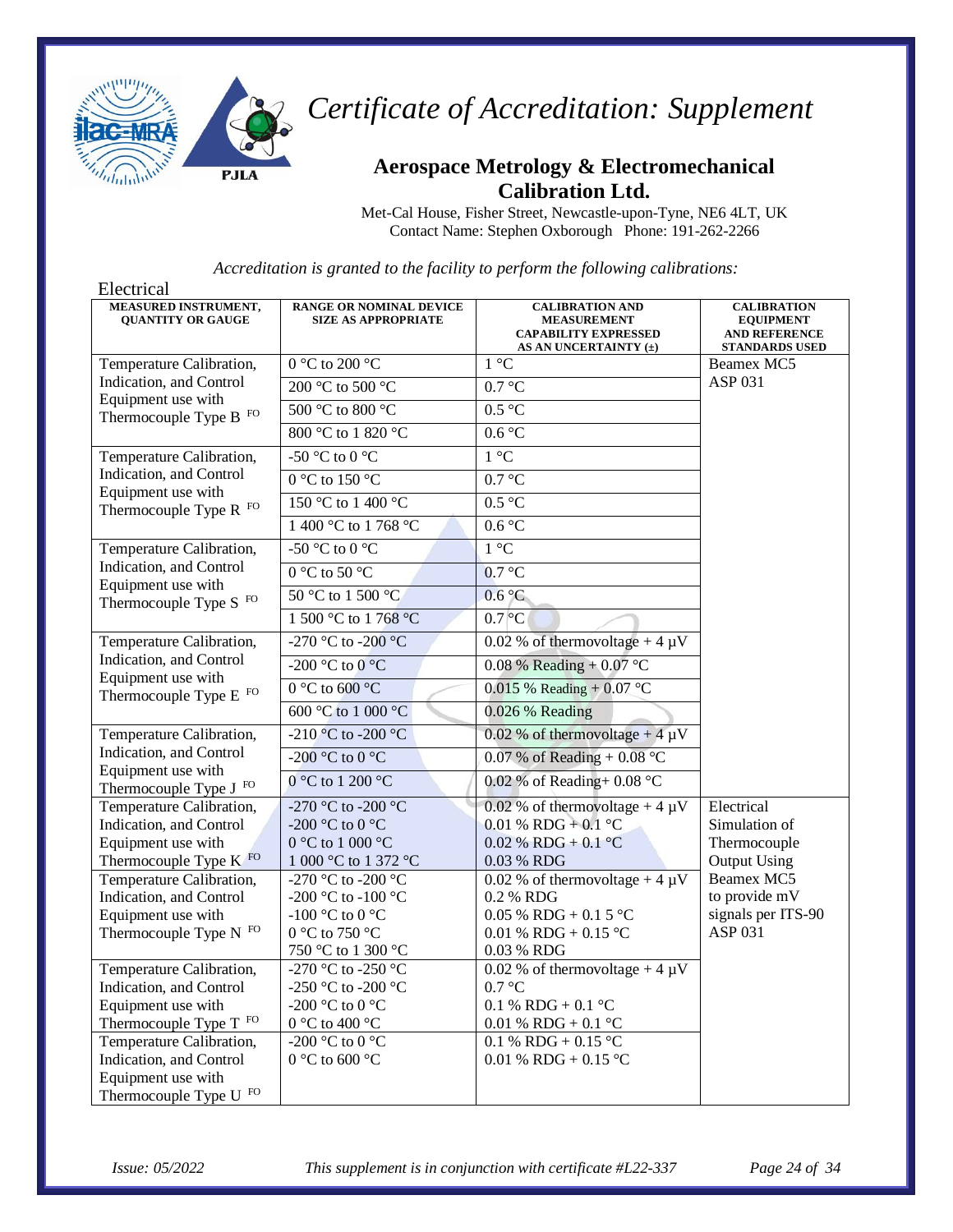

#### **Aerospace Metrology & Electromechanical Calibration Ltd.**

Met-Cal House, Fisher Street, Newcastle-upon-Tyne, NE6 4LT, UK Contact Name: Stephen Oxborough Phone: 191-262-2266

| Electrical                                                                                                     |                                                                                                        |                                                                                            |                                                                                         |
|----------------------------------------------------------------------------------------------------------------|--------------------------------------------------------------------------------------------------------|--------------------------------------------------------------------------------------------|-----------------------------------------------------------------------------------------|
| <b>MEASURED INSTRUMENT,</b><br><b>OUANTITY OR GAUGE</b>                                                        | <b>RANGE OR NOMINAL</b><br><b>DEVICE SIZE AS</b><br><b>APPROPRIATE</b>                                 | <b>CALIBRATION AND MEASUREMENT</b><br><b>CAPABILITY EXPRESSED</b><br>AS AN UNCERTAINTY (±) | <b>CALIBRATION</b><br><b>EQUIPMENT</b><br><b>AND REFERENCE</b><br><b>STANDARDS USED</b> |
| Temperature Calibration,<br>Indication, and Control<br>Equipment use with<br>Thermocouple Type L FO            | -200 °C to 0 °C<br>0 °C to 900 °C                                                                      | 0.07 % RDG + 0.13 °C<br>$0.02$ % RDG + 0.13 °C                                             | <b>Electrical Simulation</b><br>of Thermocouple<br><b>Output Using</b><br>Beamex MC5    |
| Temperature Calibration,<br>Indication, and Control<br>Equipment use with<br>Thermocouple Type C $^{\rm{FO}}$  | 0 °C to 900 °C<br>900 °C to 2 000 °C<br>2 000 °C to 2 315 °C                                           | 0.4 °C<br>0.04 5 % RDG<br>$1.2 \text{ }^{\circ}C$                                          | to provide mV signals<br>per ITS-90 ASP 031                                             |
| Temperature Calibration,<br>Indication, and Control<br>Equipment use with<br>Thermocouple Type G FO            | 0 °C to 70 °C<br>70 °C to 200 °C<br>200 °C to 1 600 °C<br>1 600 °C to 2 000 °C<br>2 000 °C to 2 315 °C | 0.02 % of thermovoltage + 4 $\mu$ V<br>$1^{\circ}C$<br>0.5 °C<br>0.7 °C<br>$1^{\circ}C$    |                                                                                         |
| Temperature Calibration,<br>Indication, and Control<br>Equipment use with<br>Thermocouple Type D <sup>FO</sup> | $0 °C$ to $1 000 °C$<br>1 00 °C to 2 000 °C<br>2 000 °C to 2 315 °C                                    | 0.4 °C<br>0.04 % RDG<br>$1.2 \text{ °C}$                                                   | <b>Electrical Simulation</b><br>of Thermocouple<br><b>Output Using</b><br>Beamex MC5    |
| PT Sensors                                                                                                     | -200 °C to 0 °C<br>0 °C to 850 °C                                                                      | 0.06 °C<br>$0.025\%$ RDG + 0.06 °C                                                         | to provide mV signals<br>per ITS-90 ASP 031                                             |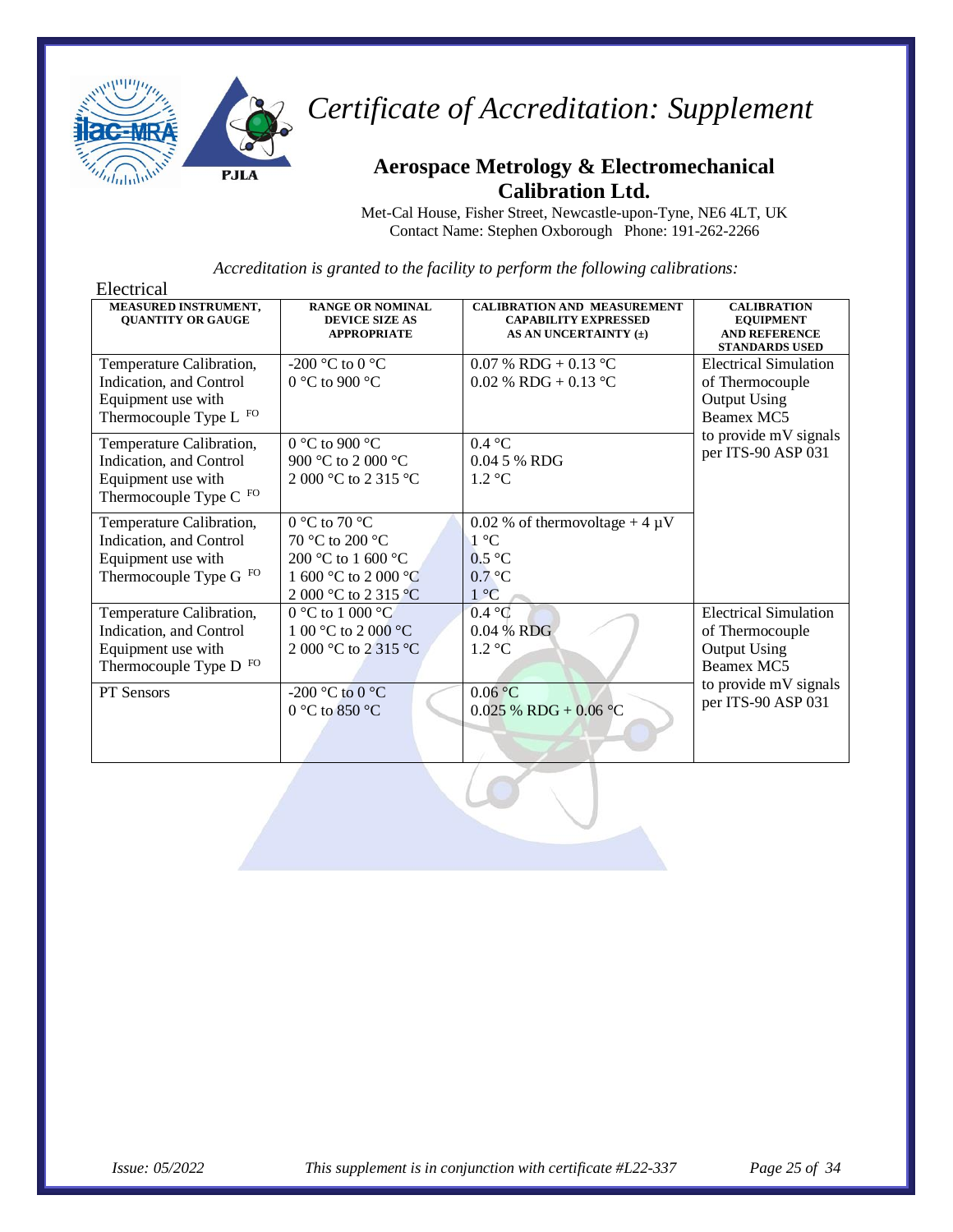

#### **Aerospace Metrology & Electromechanical Calibration Ltd.**

Met-Cal House, Fisher Street, Newcastle-upon-Tyne, NE6 4LT, UK Contact Name: Stephen Oxborough Phone: 191-262-2266

| Mass, Force and Weighing Device                         |                                                              |                                                                                                      |                                                                                         |  |
|---------------------------------------------------------|--------------------------------------------------------------|------------------------------------------------------------------------------------------------------|-----------------------------------------------------------------------------------------|--|
| <b>MEASURED INSTRUMENT,</b><br><b>QUANTITY OR GAUGE</b> | <b>RANGE OR NOMINAL DEVICE</b><br><b>SIZE AS APPROPRIATE</b> | <b>CALIBRATION AND</b><br><b>MEASUREMENT</b><br><b>CAPABILITY EXPRESSED</b><br>AS AN UNCERTAINTY (±) | <b>CALIBRATION</b><br><b>EQUIPMENT</b><br><b>AND REFERENCE</b><br><b>STANDARDS USED</b> |  |
| Test Weights <sup>F</sup>                               | 100 g                                                        | $0.16$ mg                                                                                            | Hafner E2 Mass Set with                                                                 |  |
|                                                         | 50 g                                                         | $0.1$ mg                                                                                             | Sartorius MC1 Semi-Micro<br>Bale ASP 227                                                |  |
|                                                         | 20 g                                                         | $0.08$ mg                                                                                            |                                                                                         |  |
|                                                         | 10 <sub>g</sub>                                              | $0.06$ mg                                                                                            |                                                                                         |  |
|                                                         | 5g                                                           | $0.05$ mg                                                                                            |                                                                                         |  |
|                                                         | 2 g                                                          | $0.04$ mg                                                                                            |                                                                                         |  |
|                                                         | 1 <sub>g</sub>                                               | $0.03$ mg                                                                                            |                                                                                         |  |
|                                                         | 500 mg                                                       | $0.025$ mg                                                                                           |                                                                                         |  |
|                                                         | $200$ mg                                                     | $0.02$ mg                                                                                            |                                                                                         |  |
|                                                         | $100$ mg                                                     | $0.016$ mg                                                                                           |                                                                                         |  |
|                                                         | $50 \,\mathrm{mg}$                                           | $0.012$ mg                                                                                           |                                                                                         |  |
|                                                         | $20 \,\mathrm{mg}$                                           | $0.01$ mg                                                                                            |                                                                                         |  |
|                                                         | $10 \,\mathrm{mg}$                                           | $0.008$ mg                                                                                           |                                                                                         |  |
|                                                         | $5 \text{ mg}$                                               | $0.006$ mg                                                                                           |                                                                                         |  |
|                                                         | $2 \text{ mg}$                                               | $0.006$ mg                                                                                           |                                                                                         |  |
|                                                         | $1 \text{ mg}$                                               | $0.006$ mg                                                                                           |                                                                                         |  |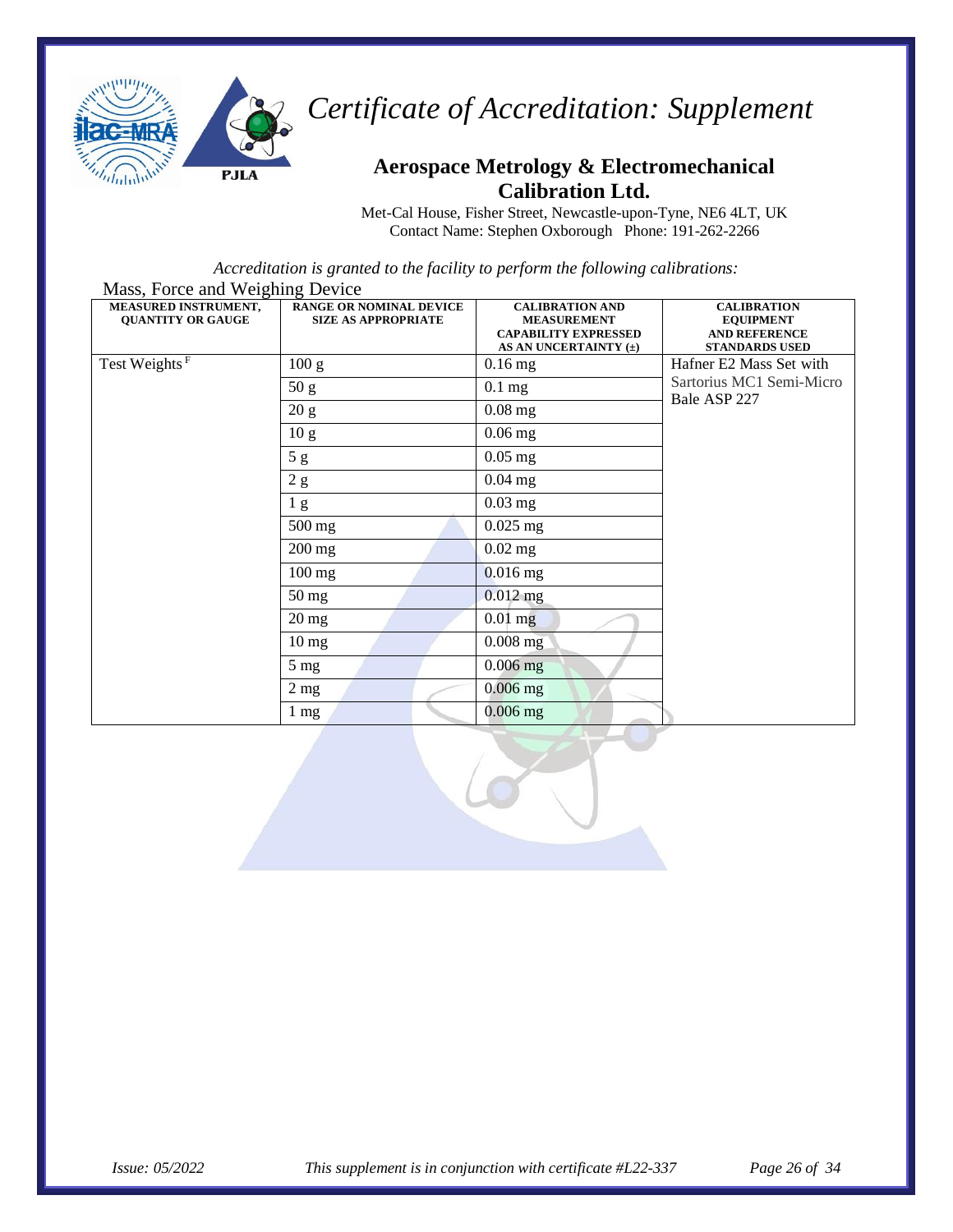

#### **Aerospace Metrology & Electromechanical Calibration Ltd.**

Met-Cal House, Fisher Street, Newcastle-upon-Tyne, NE6 4LT, UK Contact Name: Stephen Oxborough Phone: 191-262-2266

| Mass, Force and Weighing Device                                   |                                                              |                                                                                                      |                                                                                         |
|-------------------------------------------------------------------|--------------------------------------------------------------|------------------------------------------------------------------------------------------------------|-----------------------------------------------------------------------------------------|
| <b>MEASURED</b><br><b>INSTRUMENT,</b><br><b>QUANTITY OR GAUGE</b> | <b>RANGE OR NOMINAL DEVICE</b><br><b>SIZE AS APPROPRIATE</b> | <b>CALIBRATION AND</b><br><b>MEASUREMENT</b><br><b>CAPABILITY EXPRESSED</b><br>AS AN UNCERTAINTY (±) | <b>CALIBRATION</b><br><b>EQUIPMENT</b><br><b>AND REFERENCE</b><br><b>STANDARDS USED</b> |
| Test Weights <sup>F</sup>                                         | $1 \text{ kg}$                                               | $5$ mg                                                                                               | <b>KERN F1 Mass Set</b>                                                                 |
|                                                                   | 500 g                                                        | $2.5$ mg                                                                                             | Sartorius MC1 Semi-Micro                                                                |
|                                                                   | 200 g                                                        | $1 \text{ mg}$                                                                                       | Balance<br><b>ASP 227</b>                                                               |
|                                                                   | 100 <sub>g</sub>                                             | $0.5$ mg                                                                                             |                                                                                         |
|                                                                   | 50 g                                                         | $0.3$ mg                                                                                             |                                                                                         |
|                                                                   | 20 g                                                         | $0.25$ mg                                                                                            |                                                                                         |
|                                                                   | 10 <sub>g</sub>                                              | $0.2$ mg                                                                                             |                                                                                         |
|                                                                   | 5g                                                           | $0.16$ mg                                                                                            |                                                                                         |
|                                                                   | 2g                                                           | $0.12$ mg                                                                                            |                                                                                         |
|                                                                   | 1 <sub>g</sub>                                               | $0.1$ mg                                                                                             |                                                                                         |
|                                                                   | 500 mg                                                       | $0.08$ mg                                                                                            |                                                                                         |
|                                                                   | $200$ mg                                                     | $0.06$ mg                                                                                            |                                                                                         |
|                                                                   | $100$ mg                                                     | $\overline{0.05}$ mg                                                                                 |                                                                                         |
|                                                                   | 50 mg                                                        | $0.04$ mg                                                                                            |                                                                                         |
|                                                                   | $20$ mg                                                      | $0.03$ mg                                                                                            |                                                                                         |
|                                                                   | 10 <sub>mg</sub>                                             | $0.025$ mg                                                                                           |                                                                                         |
|                                                                   | 5 <sub>mg</sub>                                              | $0.02$ mg                                                                                            |                                                                                         |
|                                                                   | 2 <sub>mg</sub>                                              | $0.02$ mg                                                                                            |                                                                                         |
|                                                                   | $1 \text{ mg}$                                               | $0.02$ mg                                                                                            |                                                                                         |
| Analytical Balance <sup>FO</sup>                                  | 1 mg to $100$ mg                                             | $16 \mu g$                                                                                           | Hafner E2 Mass Set                                                                      |
|                                                                   | $100$ mg to $1$ g                                            | $30 \mu g$                                                                                           | ASP 037                                                                                 |
|                                                                   | 1 g to 100 g                                                 | 160 μg                                                                                               |                                                                                         |
|                                                                   | 100 g to 211.111 g                                           | 440 µg                                                                                               |                                                                                         |
| Electronic Balance <sup>FO</sup>                                  | 1 mg to 100 mg                                               | $0.05$ mg                                                                                            | <b>KERN F1 Mass Set</b>                                                                 |
|                                                                   | $100$ mg to $1$ g                                            | $0.1$ mg                                                                                             | <b>ASP 037</b>                                                                          |
|                                                                   | $1$ g to $100$ g                                             | $0.5$ mg                                                                                             |                                                                                         |
|                                                                   | 100 g to 211.111 g                                           | $2.5$ mg                                                                                             |                                                                                         |
| Industrial Balances <sup>FO</sup>                                 | 1 g to 100 g                                                 | $5 \text{ mg}$                                                                                       | M1 AVERY Mass Set                                                                       |
|                                                                   | $100 g$ to $1 kg$                                            | 50 mg                                                                                                | ASP 037                                                                                 |
|                                                                   | 1 kg to $10$ kg                                              | 0.5 g                                                                                                |                                                                                         |
|                                                                   | 10 kg to 100 kg                                              | 5g                                                                                                   |                                                                                         |
|                                                                   | 100 kg to 750 kg                                             | 37.5 g                                                                                               |                                                                                         |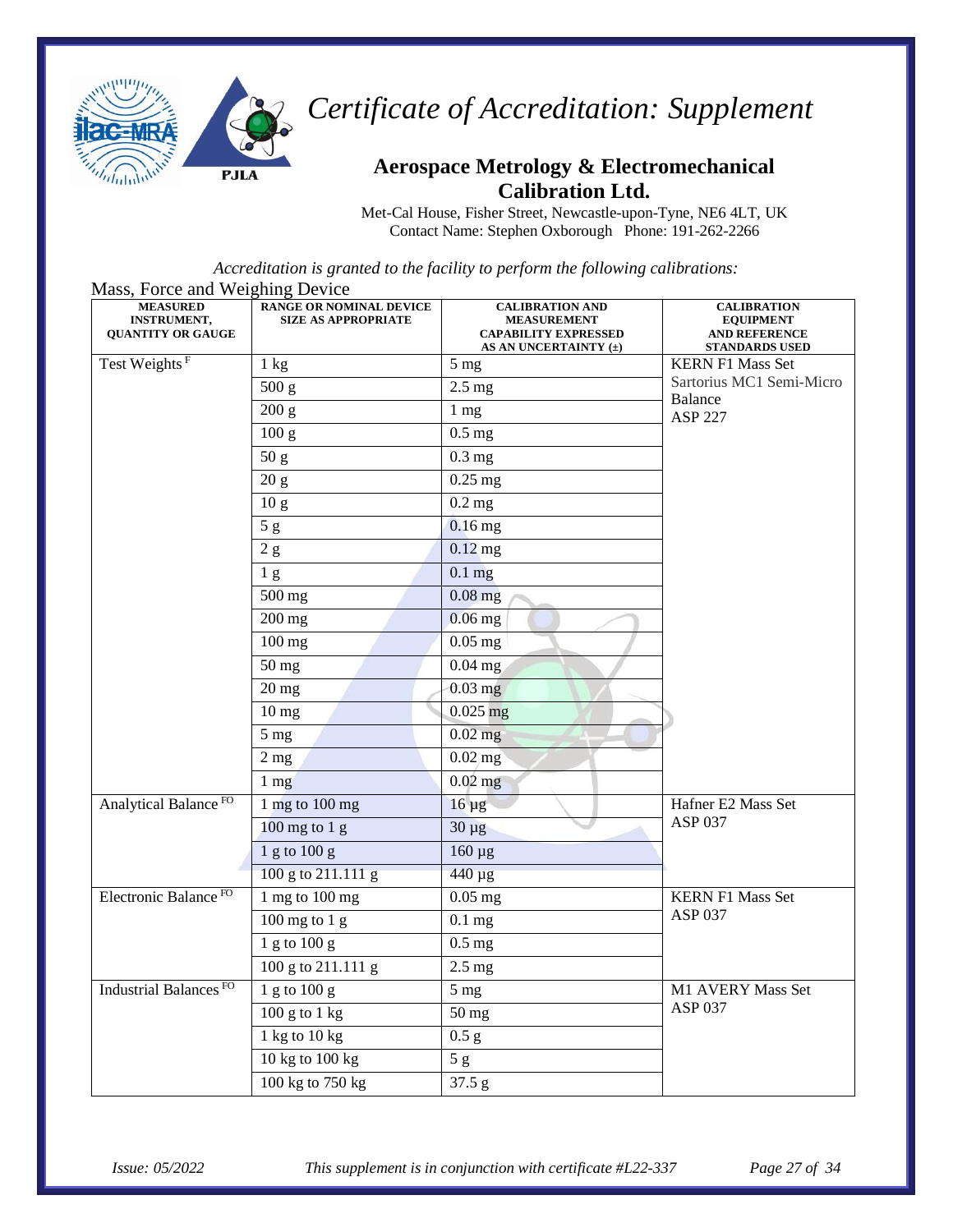

#### **Aerospace Metrology & Electromechanical Calibration Ltd.**

Met-Cal House, Fisher Street, Newcastle-upon-Tyne, NE6 4LT, UK Contact Name: Stephen Oxborough Phone: 191-262-2266

Mechanical **MEASURED INSTRUMENT, QUANTITY OR GAUGE RANGE OR NOMINAL DEVICE SIZE AS APPROPRIATE CALIBRATION AND MEASUREMENT CAPABILITY EXPRESSED AS AN UNCERTAINTY (±) CALIBRATION EQUIPMENT AND REFERENCE STANDARDS USED** Pipettes, Burettes, Dispensers, Dilutors FO 1 μL 1. 0.006 μL BS EN ISO 8655 (parts 1,2,3,4,5,6) Gravimetric Method with Analytical Balances  $10 \mu L$  0.006  $\mu L$  $20 \mu L$   $0.011 \mu L$  $50 \mu L$  0.022  $\mu L$  $100 \mu L$   $0.05 \mu L$  $200 \mu L$   $0.07 \mu L$  $500 \text{ }\mu\text{L}$  0.1  $\mu\text{L}$ 1 mL 0.1 µL  $2 \text{ mL}$   $0.12 \text{ }\mu\text{L}$  $5 \text{ mL}$  0.15  $\mu$ L Force Gauge  $F^O$   $|$  Up to 70 kg  $| \pm 0.005\%$  of Reading M1 standard weights ASP 197 Low differential Pressure Measurement FO  $\pm$  3 000 Pa  $\leq$  0.1 % of Reading + 0.03 Pa Furness Controls FCO560 Differential Pressure Calibrator BS EN 837-1:1998 BS EN 837-2:1998 BS EN 837-3:1998 Absolute Pressure FO Beamex MC5-IS Multifunction Calibrator 800 mbar a to 1 200 mbar a 0.5 mbar BS EN 837-1:1998 BS EN 837-2:1998 BS EN 837-3:1998 Pneumatic Pressure FO Pressure chambers including autoclaves 1 bar to 20 bar -1 bar to 20 bar 0.01 % FS + 0.025 % of Reading Pressure FO Beamex MC5-IS Multifunction Calibrator  $-1$  bar to 700 bar  $\Big| 0.01 \% FS + 0.025 \% RDG \Big|$  Budenberg 380G Dead Weight Tester BS EN 837-1:1998 BS EN 837-2:1998 BS EN 837-3:1998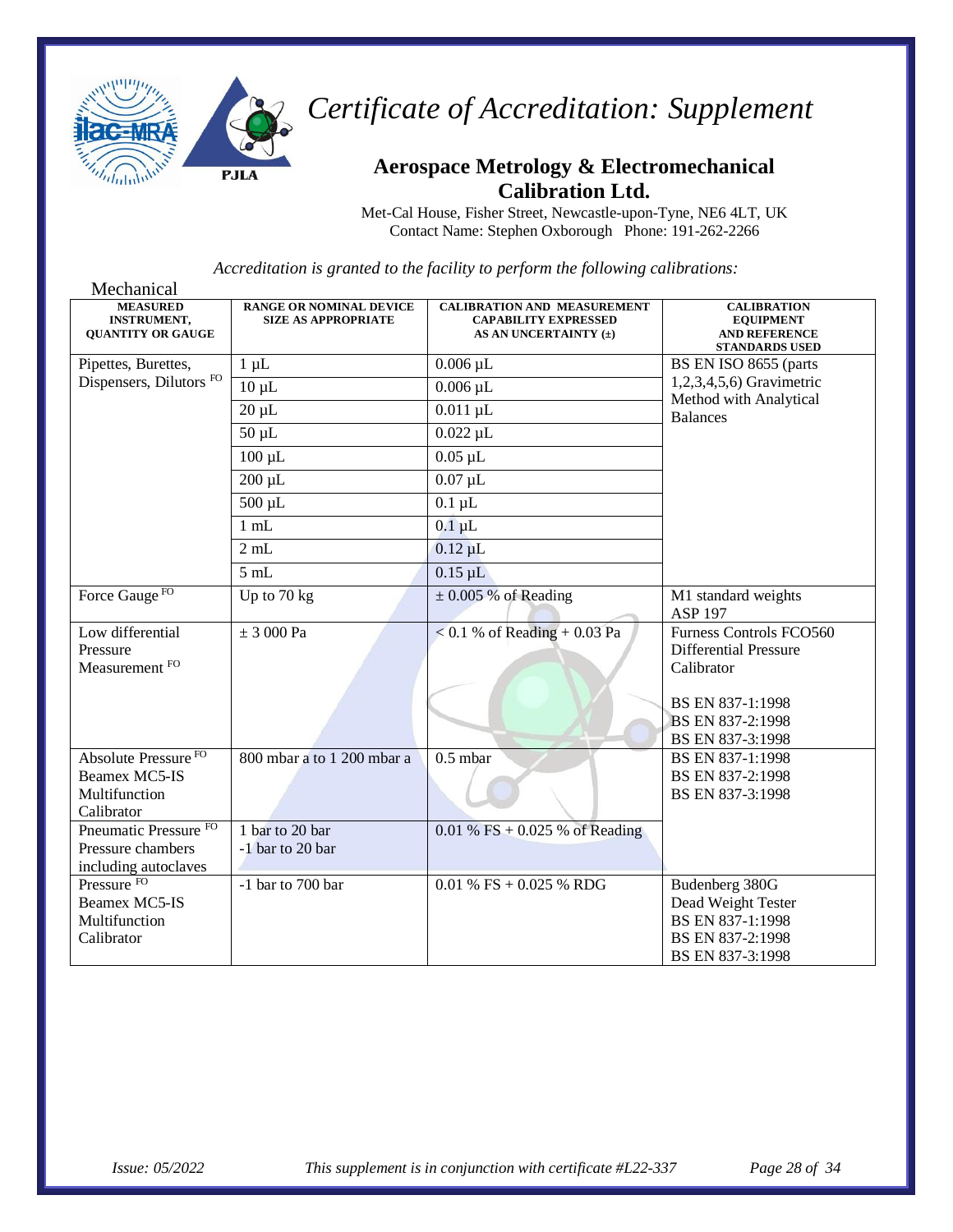

#### **Aerospace Metrology & Electromechanical Calibration Ltd.**

Met-Cal House, Fisher Street, Newcastle-upon-Tyne, NE6 4LT, UK Contact Name: Stephen Oxborough Phone: 191-262-2266

| Mechanical                                                                                                 |                                                                                                                                                                                                                                                                                                     |                                                                                                      |                                                                                         |
|------------------------------------------------------------------------------------------------------------|-----------------------------------------------------------------------------------------------------------------------------------------------------------------------------------------------------------------------------------------------------------------------------------------------------|------------------------------------------------------------------------------------------------------|-----------------------------------------------------------------------------------------|
| <b>MEASURED</b><br><b>INSTRUMENT,</b><br><b>QUANTITY OR GAUGE</b>                                          | <b>RANGE OR NOMINAL DEVICE</b><br><b>SIZE AS APPROPRIATE</b>                                                                                                                                                                                                                                        | <b>CALIBRATION AND</b><br><b>MEASUREMENT</b><br><b>CAPABILITY EXPRESSED</b><br>AS AN UNCERTAINTY (±) | <b>CALIBRATION</b><br><b>EQUIPMENT</b><br><b>AND REFERENCE</b><br><b>STANDARDS USED</b> |
| Accelerometers<br>Piezoelectric TypeFO                                                                     | <b>High Frequency Test</b><br><b>Nominal Peak Acceleration</b>                                                                                                                                                                                                                                      |                                                                                                      | Endevco 28959                                                                           |
|                                                                                                            | 1 $g_n$ up to 10 $g_n$<br>$(9.81 \text{ up to } 98 \text{ m/s}^{-2})$<br><b>Charge Sensitivity</b><br>$> 0.1$ pCg <sub>n</sub> (0.01 pC/ms <sup>-2</sup> )<br>$< 1000 \text{ pCg}_n (0.01 \text{ pC/ms}^2)$                                                                                         |                                                                                                      | BS EN ISO 8041-1:2017                                                                   |
|                                                                                                            | 20 Hz to 5 kHz                                                                                                                                                                                                                                                                                      | 1.5 % of Reading                                                                                     |                                                                                         |
|                                                                                                            | 5 kHz to 6.3 kHz                                                                                                                                                                                                                                                                                    | 2 % of Reading                                                                                       |                                                                                         |
| Torque Wrench FO                                                                                           | 6.3 kHz to 10 kHz<br>Low Frequency Test<br><b>Nominal Peak Acceleration</b><br>$0.2$ $g_n$ up to $2$ $g_n$<br>$(1.96 \text{ up to } 19.6 \text{ m/s}^{-2})$<br>Charge Sensitivity<br>$> 2 pCg_n (0.01 pC/ms^2)$<br>$< 1000 \text{ pCg}_n (0.01 \text{ pC/ms}^2)$<br>2 Hz to 20 Hz<br>Up to 1 500 Nm | 2.5 % of Reading<br>1.5 % of Reading<br>1 % of reading                                               | Static Transducer(s) 001T,                                                              |
|                                                                                                            |                                                                                                                                                                                                                                                                                                     |                                                                                                      | 007T, Torque Tool Tester<br>002T<br>BS EN ISO 6789-2:2017                               |
| Torque Transducer <sup>F</sup>                                                                             | Up to 12 Nm                                                                                                                                                                                                                                                                                         | 1 % of reading                                                                                       | <b>Hanging Mass</b><br><b>ASP 118</b>                                                   |
| Torque Screwdriver <sup>FO</sup>                                                                           | Up to 12 Nm                                                                                                                                                                                                                                                                                         | 1 % of reading                                                                                       | Digital Torque Meter 005T<br>BS EN ISO 6789-2:2017                                      |
| Calibration of<br><b>Rotational Instruments</b><br>via contact: Mixer,<br>Centrifuge, Shaker <sup>FO</sup> | 200 rpm to 99 999 rpm                                                                                                                                                                                                                                                                               | $0.005 \%$ of Reading + 0.3 rpm                                                                      | Digital Tachometer<br><b>ASP 028</b>                                                    |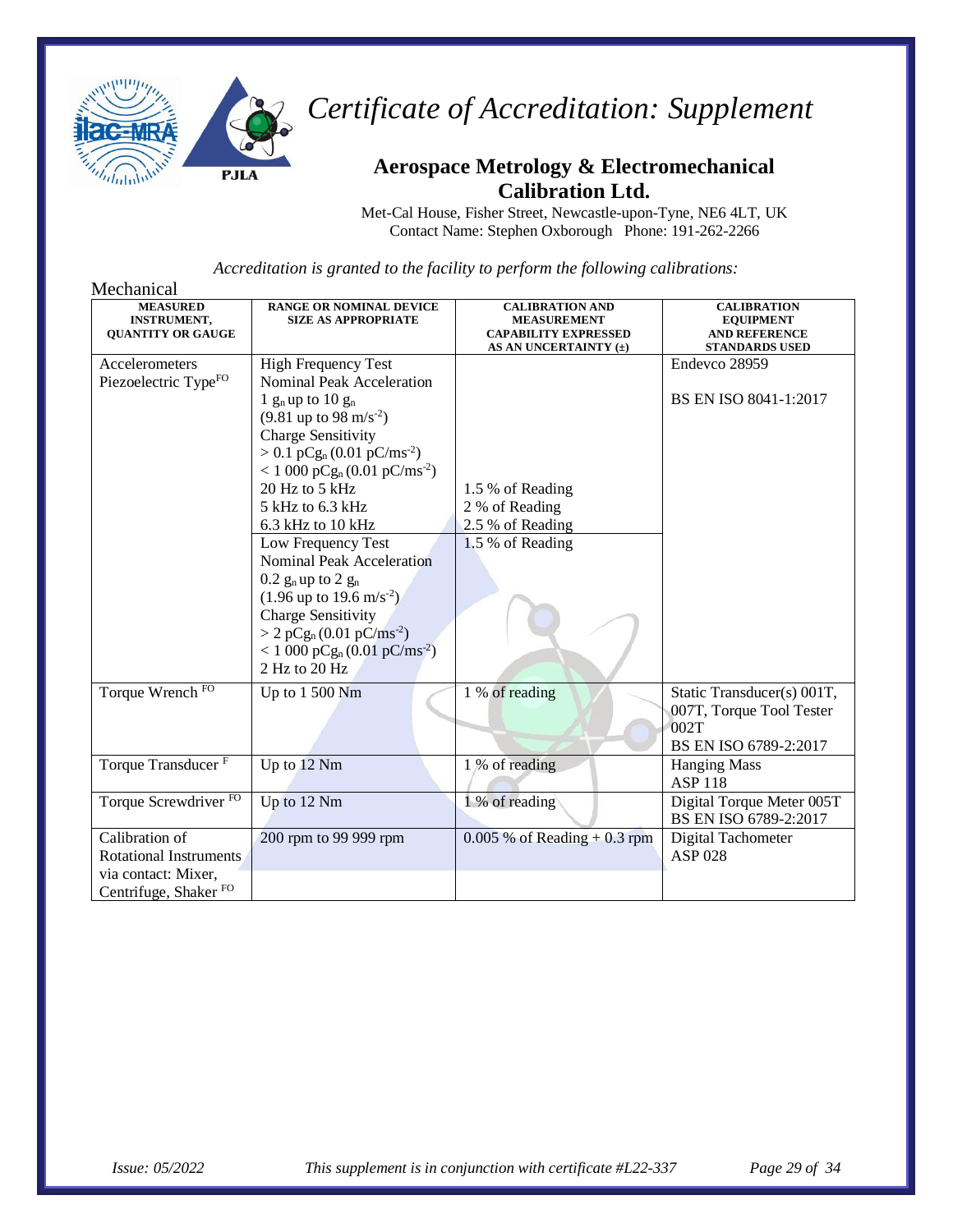

#### **Aerospace Metrology & Electromechanical Calibration Ltd.**

Met-Cal House, Fisher Street, Newcastle-upon-Tyne, NE6 4LT, UK Contact Name: Stephen Oxborough Phone: 191-262-2266

*Accreditation is granted to the facility to perform the following calibrations:*

| Optical                                          |                                                              |                                                                                                      |                                                                                         |
|--------------------------------------------------|--------------------------------------------------------------|------------------------------------------------------------------------------------------------------|-----------------------------------------------------------------------------------------|
| MEASURED INSTRUMENT,<br><b>OUANTITY OR GAUGE</b> | <b>RANGE OR NOMINAL DEVICE</b><br><b>SIZE AS APPROPRIATE</b> | <b>CALIBRATION AND</b><br><b>MEASUREMENT</b><br><b>CAPABILITY EXPRESSED</b><br>AS AN UNCERTAINTY (±) | <b>CALIBRATION</b><br><b>EQUIPMENT</b><br><b>AND REFERENCE</b><br><b>STANDARDS USED</b> |
| Measured at fixed                                | 20 <sup>°</sup> Mirror                                       | 5.4 SGU                                                                                              | <b>Gloss Standards</b>                                                                  |
| geometries of Gloss <sup>FO</sup>                | 20° High Gloss                                               | 0.54 SGU                                                                                             |                                                                                         |
|                                                  | 20 <sup>°</sup> Semi Gloss                                   | 0.66 SGU                                                                                             |                                                                                         |
|                                                  | 60 ° Mirror                                                  | 2.2 SGU                                                                                              |                                                                                         |
|                                                  | $60$ ° High Gloss                                            | 0.54 SGU                                                                                             |                                                                                         |
|                                                  | 60 ° Semi Gloss                                              | 0.66 SGU                                                                                             |                                                                                         |
|                                                  | 85° Mirror                                                   | 1.1 SGU                                                                                              |                                                                                         |
|                                                  | 85° High Gloss                                               | 0.65 SGU                                                                                             |                                                                                         |
|                                                  | 85 <sup>°</sup> Semi Gloss                                   | 0.76 SGU                                                                                             |                                                                                         |
|                                                  | At geometries of                                             | $0.8 \text{ GU}$                                                                                     | <b>Gloss Meters</b>                                                                     |
|                                                  | $20^{\circ}$ , 60 $^{\circ}$ , 85 $^{\circ}$                 |                                                                                                      |                                                                                         |
|                                                  | 0 GU to 100 GU<br>101 GU to 2 000 GU                         | $1.1$ GU                                                                                             |                                                                                         |
| Colour data: CIELAB <sup>F</sup>                 |                                                              |                                                                                                      | 3nh YS3060                                                                              |
| L                                                | 0 to 100                                                     | L: 0.21                                                                                              | Spectrophotometer                                                                       |
| $a^*$                                            | $-200$ to $+200$                                             | $a*:0.14$                                                                                            | Ceramic Colour Standards                                                                |
| $b^*$                                            | $-200$ to $+200$                                             | $b*.0.14$                                                                                            | Series 2                                                                                |
| $C^*$                                            | $-200$ to $+200$                                             | $C^*$ :0.12                                                                                          | <b>ASP 212</b>                                                                          |
| $\ensuremath{\mathop{\text{h}}\nolimits}^\circ$  | $-200$ to $+200$                                             | $h^{\circ}$ :0.13                                                                                    |                                                                                         |
|                                                  |                                                              | Colour data is given for                                                                             |                                                                                         |
|                                                  |                                                              | the CIE 2 $\degree$ and 10 $\degree$                                                                 |                                                                                         |
|                                                  |                                                              | observers and CIE                                                                                    |                                                                                         |
|                                                  |                                                              | Standard illuminants A, C                                                                            |                                                                                         |
|                                                  |                                                              | D65 and D50.                                                                                         |                                                                                         |
|                                                  | $0$ to $1$                                                   | 0.00030                                                                                              |                                                                                         |
| Colour data: CIE F                               | 0 % Y to 100 % Y                                             | 0.78 % for white,                                                                                    |                                                                                         |
| x, y, u', v'                                     |                                                              | $0.29%$ for black                                                                                    | Sample expanded<br>uncertainties                                                        |
| Luminous transmittance Y <sup>F</sup>            |                                                              | Colour data is given for                                                                             | in Hunter $L^*$ a*b* space:                                                             |
|                                                  |                                                              | the CIE 2° and 10°                                                                                   |                                                                                         |
|                                                  |                                                              | observers and CIE                                                                                    |                                                                                         |
|                                                  |                                                              | Standard Illuminants A, C,                                                                           |                                                                                         |
|                                                  |                                                              | D65 and D50.                                                                                         |                                                                                         |
|                                                  |                                                              |                                                                                                      |                                                                                         |
| Colour data: Hunter <sup>F</sup>                 |                                                              |                                                                                                      |                                                                                         |
| $L^*$                                            | 0 to 100                                                     | $L*.0.21$                                                                                            |                                                                                         |
| $a^*$                                            | $-200$ to $+200$                                             | $a*:0.14$                                                                                            |                                                                                         |
| $h^*$                                            | $-200$ to $+200$                                             | $b*.0.14$                                                                                            |                                                                                         |
| Refractometers <sup>FO</sup>                     | 0 % Brix to 95 % Brix                                        | 0.25 % Brix                                                                                          | Reference Refractometer oils                                                            |
|                                                  | $1.3$ n to $1.7$ n                                           | $0.00025$ n                                                                                          | and ABBE Refractometer<br>OIML R142                                                     |
|                                                  |                                                              |                                                                                                      |                                                                                         |

*Issue: 05/2022 This supplement is in conjunction with certificate #L22-337 Page 30 of 34*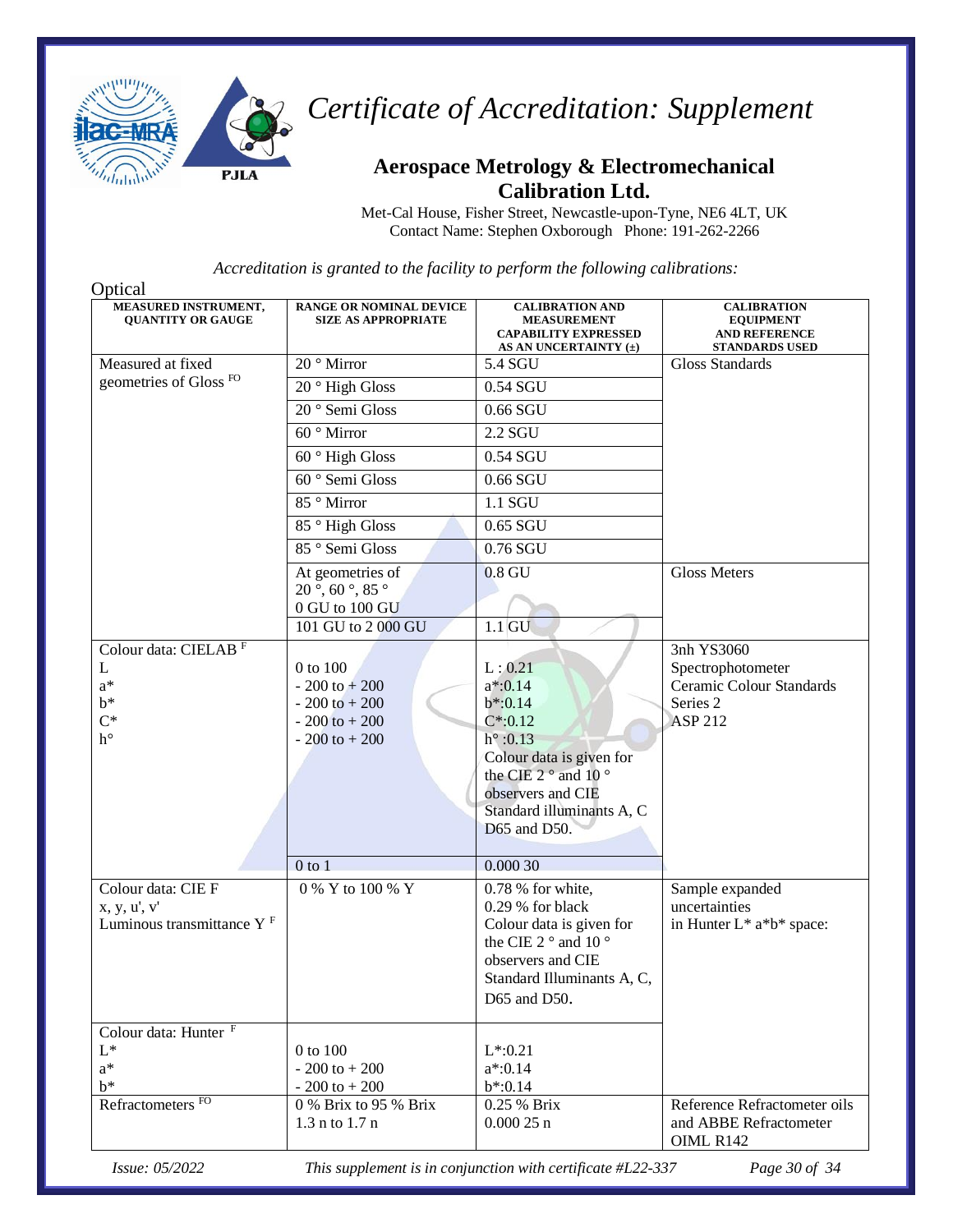

### **Aerospace Metrology & Electromechanical Calibration Ltd.**

Met-Cal House, Fisher Street, Newcastle-upon-Tyne, NE6 4LT, UK Contact Name: Stephen Oxborough Phone: 191-262-2266

| Optical                                                                     |                                                       |                                                                                                                                                                                                                                                                                                    |                                                                                         |
|-----------------------------------------------------------------------------|-------------------------------------------------------|----------------------------------------------------------------------------------------------------------------------------------------------------------------------------------------------------------------------------------------------------------------------------------------------------|-----------------------------------------------------------------------------------------|
| <b>MEASURED</b><br><b>INSTRUMENT,</b><br><b>QUANTITY OR</b><br><b>GAUGE</b> | RANGE OR NOMINAL DEVICE SIZE AS<br><b>APPROPRIATE</b> | <b>CALIBRATION AND</b><br><b>MEASUREMENT</b><br><b>CAPABILITY</b><br><b>EXPRESSED</b><br><b>AS AN UNCERTAINTY</b><br>$(\pm)$                                                                                                                                                                       | <b>CALIBRATION</b><br><b>EQUIPMENT</b><br><b>AND REFERENCE</b><br><b>STANDARDS USED</b> |
| Colour                                                                      | 2 856 K                                               | $\pm$ 0.8 % of Reading                                                                                                                                                                                                                                                                             | Gigahertz Optik                                                                         |
| Temperature                                                                 | 1 to 10 lux range                                     | $\pm$ 3.1 % of Reading                                                                                                                                                                                                                                                                             | HCT99D Chroma Meter                                                                     |
| Illumination <sup>O</sup>                                                   | 10 to 20 lux range                                    | $\pm$ 2.9 % of Reading                                                                                                                                                                                                                                                                             | with CT-4501-4 detector<br>ASP 216                                                      |
|                                                                             | 20 to 200 lux range                                   | $\pm$ 2.3 % of Reading                                                                                                                                                                                                                                                                             |                                                                                         |
|                                                                             | 200 to 1 000 lux range                                | $\pm$ 1.9 % of Reading                                                                                                                                                                                                                                                                             |                                                                                         |
|                                                                             | 1 000 to 2 000 lux range                              | $\pm$ 2.4 % of Reading                                                                                                                                                                                                                                                                             |                                                                                         |
|                                                                             | 2 000 to 10 000 lux range                             | $\pm$ 3.1 % of Reading                                                                                                                                                                                                                                                                             |                                                                                         |
|                                                                             | 10 000 to 20 000 lux range                            | $\pm$ 5 % of Reading<br>Within<br>reproducibility<br>uncertainty (no filter)                                                                                                                                                                                                                       |                                                                                         |
| $\text{Colour}^{\overline{O}}$                                              | BG 34, nominal $x = 0.3914 / y = 0.3925$              | 1 % of Reading                                                                                                                                                                                                                                                                                     |                                                                                         |
|                                                                             | BG 7, nominal $x = 0.264$ 6 / $y = 0.405$ 7           | 1 % of Reading                                                                                                                                                                                                                                                                                     |                                                                                         |
|                                                                             | OG 530, nominal x = 0.541 7 / y = 0.453 8             | 1 % of Reading                                                                                                                                                                                                                                                                                     |                                                                                         |
|                                                                             | VG 3, nominal $x = 0.365$ 6 / $y = 0.527$ 2           | 1 % of Reading                                                                                                                                                                                                                                                                                     |                                                                                         |
|                                                                             | RG 6, nominal $x = 0.686 / y = 0.3135$                | 2 % of Reading                                                                                                                                                                                                                                                                                     |                                                                                         |
|                                                                             | SFK 100,                                              | 20 % of Reading                                                                                                                                                                                                                                                                                    |                                                                                         |
| $1 x & y^0$                                                                 | $y = 0.0426$                                          | 1 % of Reading of<br>Reading with SFK<br>101, nominal $x =$<br>$0.4299 / y =$<br>0.5376<br>2 % of Reading of<br>Reading with SFK<br>102, nominal $x =$<br>$0.5457 / y = 0.4511$<br>(Reference light<br>source at $2856$ K (A)<br>for filter illumination<br>nominal $x = 0.447$ 6/<br>$y = 0.4074$ |                                                                                         |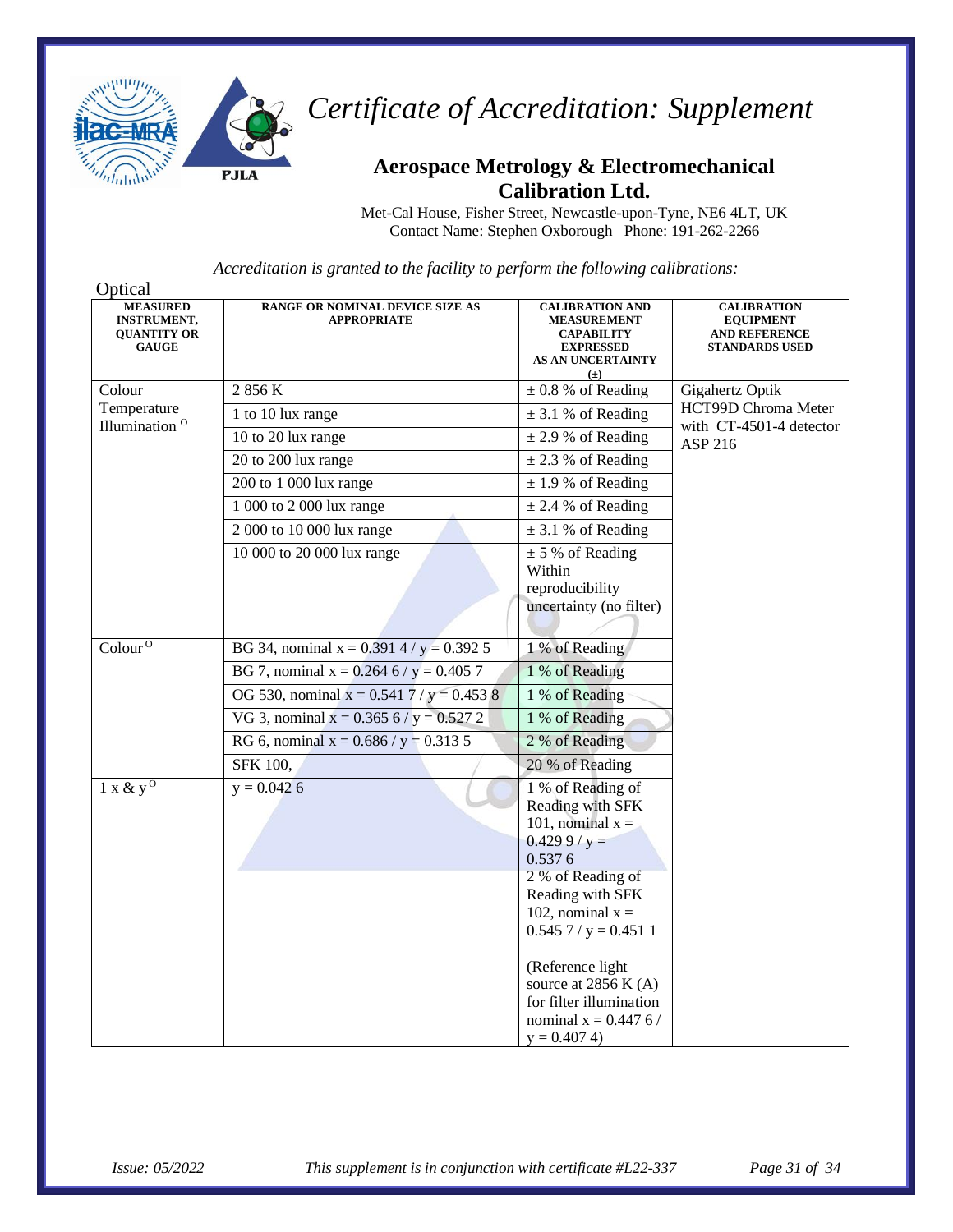

#### **Aerospace Metrology & Electromechanical Calibration Ltd.**

Met-Cal House, Fisher Street, Newcastle-upon-Tyne, NE6 4LT, UK Contact Name: Stephen Oxborough Phone: 191-262-2266

| Thermodynamic                                                                                |                                                              |                                                                                                      |                                                                                         |
|----------------------------------------------------------------------------------------------|--------------------------------------------------------------|------------------------------------------------------------------------------------------------------|-----------------------------------------------------------------------------------------|
| MEASURED INSTRUMENT,<br><b>OUANTITY OR GAUGE</b>                                             | <b>RANGE OR NOMINAL DEVICE</b><br><b>SIZE AS APPROPRIATE</b> | <b>CALIBRATION AND</b><br><b>MEASUREMENT</b><br><b>CAPABILITY EXPRESSED</b><br>AS AN UNCERTAINTY (±) | <b>CALIBRATION</b><br><b>EQUIPMENT</b><br><b>AND REFERENCE</b><br><b>STANDARDS USED</b> |
| Temperature controlled,                                                                      | -50 °C to -20 °C                                             | $0.024$ °C                                                                                           | 2 x PT100 with Cropico                                                                  |
| incubators, ovens,                                                                           | $-20$ °C to 160 °C                                           | $0.026$ °C                                                                                           | 3000, Liquid bath<br>BS EN 60751:2008<br><b>Isotech Pegasus Hot Block</b>               |
| environmental chambers,<br>fridges/refrigerators and                                         | 160 °C to 400 °C                                             | $0.043$ °C                                                                                           |                                                                                         |
| freezers (inclusive of                                                                       | 400 °C to 1 100 °C                                           | $2^{\circ}C$                                                                                         | Calibrator with Type R                                                                  |
| associated indicators,<br>controllers and<br>recorders) <sup>FO</sup>                        | 1 100 °C to 1 200 °C                                         | $4^{\circ}$ C                                                                                        | 935-14-91<br>ASP 031                                                                    |
| Temperature controlled                                                                       | -50 °C to -20 °C                                             | $0.024$ °C                                                                                           |                                                                                         |
| autoclaves, media<br>preparators and sterilizers                                             | -20 °C to 160 °C                                             | $0.026$ °C                                                                                           |                                                                                         |
| (inclusive of associated                                                                     | 160 °C to 400 °C                                             | $0.043$ °C                                                                                           |                                                                                         |
| indicators, controllers and                                                                  | 400 °C to 1 100 °C                                           | $2^{\circ}C$                                                                                         |                                                                                         |
| recorders, all with sensors,<br>within the specified<br>parameters and ranges) <sup>FO</sup> | 1 100 °C to 1 200 °C                                         | $4^{\circ}C$                                                                                         |                                                                                         |
| Incubators, liquid baths                                                                     | -50 °C to -20 °C                                             | $0.024 \degree C$                                                                                    |                                                                                         |
| environmental chambers<br>digital Indicators with                                            | -20 °C to $160$ °C                                           | 0.026 °C                                                                                             |                                                                                         |
| probes                                                                                       | 160 °C to 400 °C                                             | $0.043$ °C                                                                                           |                                                                                         |
| resistance thermometers FO                                                                   | 400 °C to 1 100 °C                                           | $2^{\circ}C$                                                                                         |                                                                                         |
|                                                                                              | 1 100 °C to 1 200 °C                                         | $4^{\circ}C$                                                                                         |                                                                                         |
| Block calibrators FO                                                                         | - 50 °C to -20 °C                                            | $0.024$ °C                                                                                           | PT 100 with Cropico 3000                                                                |
|                                                                                              | -20 °C to 160 °C                                             | $0.026$ °C                                                                                           | Type R 935-14-91                                                                        |
|                                                                                              | 160 °C to 400 °C                                             | $0.043$ °C                                                                                           | Thermocouple<br>with Beamex MC5                                                         |
|                                                                                              | 400 °C to 1 100 °C                                           | 2.0 °C                                                                                               | ASP 030                                                                                 |
|                                                                                              | 1 100 °C to 1 200 °C                                         | 4.0 °C                                                                                               |                                                                                         |
| Data Loggers (in air<br>chamber) FO                                                          | - 40 °C to 125 °C                                            | $0.64$ °C                                                                                            | Omega HH376<br>Data logger RTD<br>Thermometer<br>ASP 032                                |
| Cold junction<br>compensation FO                                                             | At ambient temperature<br>Source and measurement             | 0.026 °C                                                                                             | PT100 with Cropico 3000<br>& Ice bath<br><b>ASP 115</b>                                 |
| Thermistors<br>RTD <sup>FO</sup>                                                             | - 80 °C to 150°C<br>$-200$ °C to 850 °C                      | $0.001$ °C                                                                                           | Agilent 3458 Opt 002<br>ESI RS925D<br>BS EN 60751:2008<br>ASP 036                       |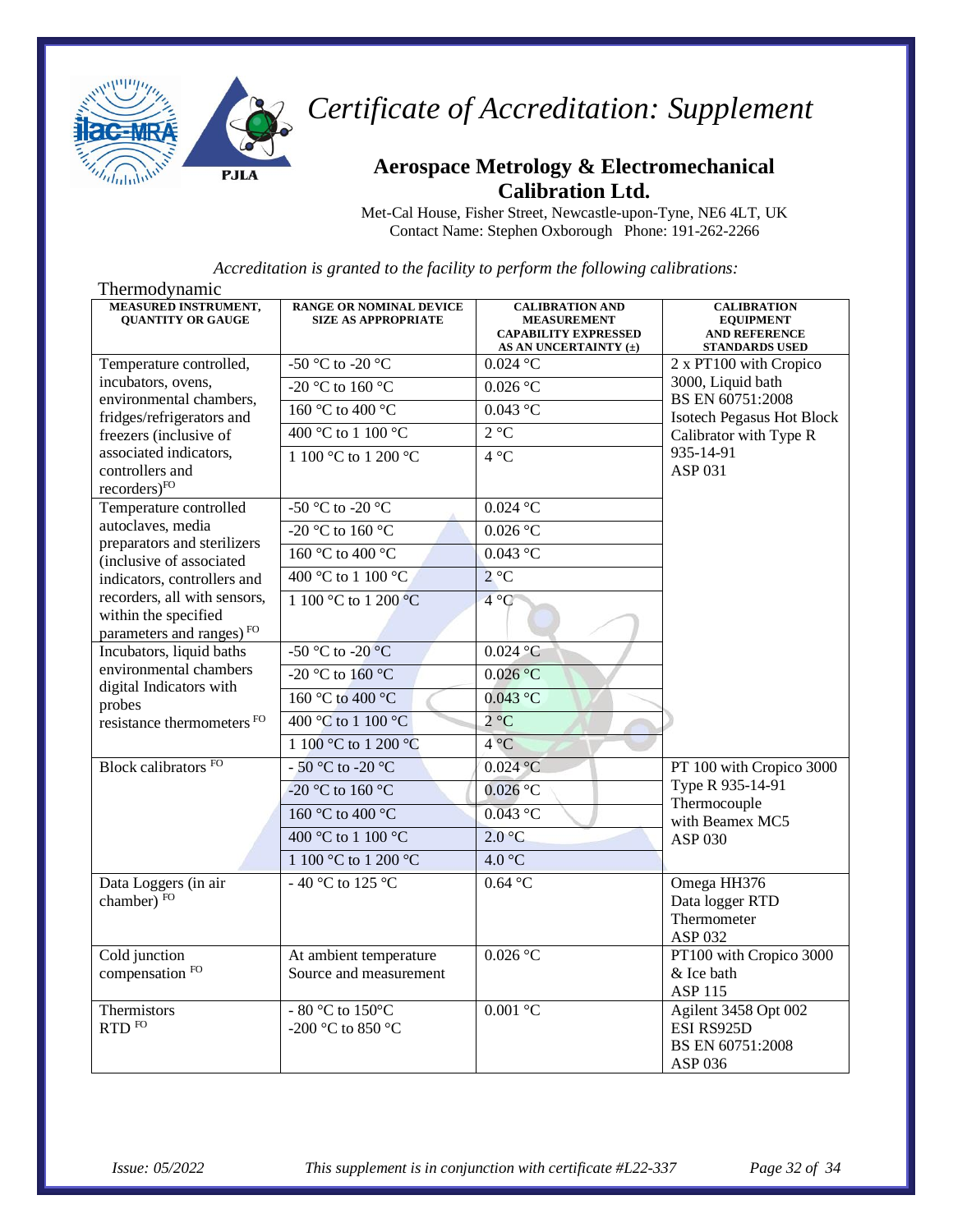

#### **Aerospace Metrology & Electromechanical Calibration Ltd.**

Met-Cal House, Fisher Street, Newcastle-upon-Tyne, NE6 4LT, UK Contact Name: Stephen Oxborough Phone: 191-262-2266

*Accreditation is granted to the facility to perform the following calibrations:*

| <b>Thermodynamics</b>                                          |                                                              |                                                                                                      |                                                                                                   |
|----------------------------------------------------------------|--------------------------------------------------------------|------------------------------------------------------------------------------------------------------|---------------------------------------------------------------------------------------------------|
| <b>MEASURED INSTRUMENT,</b><br><b>QUANTITY OR GAUGE</b>        | <b>RANGE OR NOMINAL DEVICE</b><br><b>SIZE AS APPROPRIATE</b> | <b>CALIBRATION AND</b><br><b>MEASUREMENT</b><br><b>CAPABILITY EXPRESSED</b><br>AS AN UNCERTAINTY (±) | <b>CALIBRATION</b><br><b>EQUIPMENT</b><br><b>AND REFERENCE</b><br><b>STANDARDS USED</b>           |
| <b>Equipment</b> to Output<br>Relative Humidity <sup>FO</sup>  | 2.5 % RH to 100 % RH                                         | $0.7%$ RH                                                                                            | Vaisala HMP 75                                                                                    |
| <b>Equipment to Measure</b><br>Relative Humidity <sup>FO</sup> | 5 % RH to 95 % RH                                            | 1.2 % RH                                                                                             | With General Eastern<br>RHCL-1<br>In portable chamber at<br>ambient temperature<br><b>ASP 113</b> |
| <b>Equipment to Measure</b>                                    | 11.3 % RH                                                    | 0.3 % RH                                                                                             | <b>Unsaturated Salt</b>                                                                           |
| <b>Relative Humidity</b><br>Measurement FO                     | 35 % RH                                                      | 0.4 % RH                                                                                             | Ampoules<br>Rotronic                                                                              |
|                                                                | 50 % RH                                                      | $0.6\%$ RH                                                                                           | ASP 046                                                                                           |
|                                                                | 75.3 % RH                                                    | $0.7%$ RH                                                                                            |                                                                                                   |
|                                                                | 80 % RH                                                      | 0.7% RH                                                                                              |                                                                                                   |
|                                                                | 33 % RH                                                      | 0.7 % RH                                                                                             | <b>Saturated Salts</b>                                                                            |
|                                                                | 75 % RH                                                      | 0.7 % RH                                                                                             | AZ Corporation<br><b>ASP 048</b>                                                                  |
| Infra-Red (IR)                                                 | 30 °C to 200 °C                                              | 1.6 °C                                                                                               | <b>BX-500</b>                                                                                     |
| Thermometers <sup>F</sup>                                      | 200 °C to 500 °C                                             | 2.8 °C                                                                                               | <b>ASP 217</b>                                                                                    |

#### Time and Frequency

| MEASURED INSTRUMENT,<br><b>OUANTITY OR GAUGE</b>                            | <b>RANGE OR NOMINAL</b><br><b>DEVICE SIZE AS</b><br><b>APPROPRIATE</b> | <b>CALIBRATION AND</b><br><b>MEASUREMENT</b><br><b>CAPABILITY EXPRESSED</b><br>AS AN UNCERTAINTY (±) | <b>CALIBRATION</b><br><b>EQUIPMENT</b><br><b>AND REFERENCE</b><br><b>STANDARDS USED</b> |
|-----------------------------------------------------------------------------|------------------------------------------------------------------------|------------------------------------------------------------------------------------------------------|-----------------------------------------------------------------------------------------|
| Frequency generation $F$<br>Racal-Dana 1992 nanosecond<br>universal counter | Up to $1.3$ GHz                                                        | $5 \times 10^{12}$                                                                                   | Disciplined GPS standard<br>ASP 053                                                     |
| Frequency measurement F<br>Racal-Dana 1992 nanosecond<br>universal counter  | Up to 1.3 GHz                                                          | $5 \times 10^{12}$                                                                                   | Disciplined GPS standard<br>ASP 053                                                     |
| Stopwatch <sup>F</sup>                                                      | Up to 24 hr                                                            | $20 \text{ ms}$                                                                                      | Racal-Dana 1992<br>nanosecond universal<br>counter, Disciplined GPS<br>standard ASP 039 |
| Rotational speed non-contact<br>measurement generation F                    | Up to 100 000 RPM                                                      | $0.005\% + 0.003$ RPM                                                                                | Racal-Dana 1992<br>nanosecond universal<br>counter, Disciplined GPS<br>standard ASP 028 |
| Non-contact rotational speed<br>measurement to include<br>centrifuges       | Up to 99 999 RPM                                                       | $0.005\% + 0.3$ RPM                                                                                  | <b>Optical Tachometer</b><br><b>ASP 028</b>                                             |